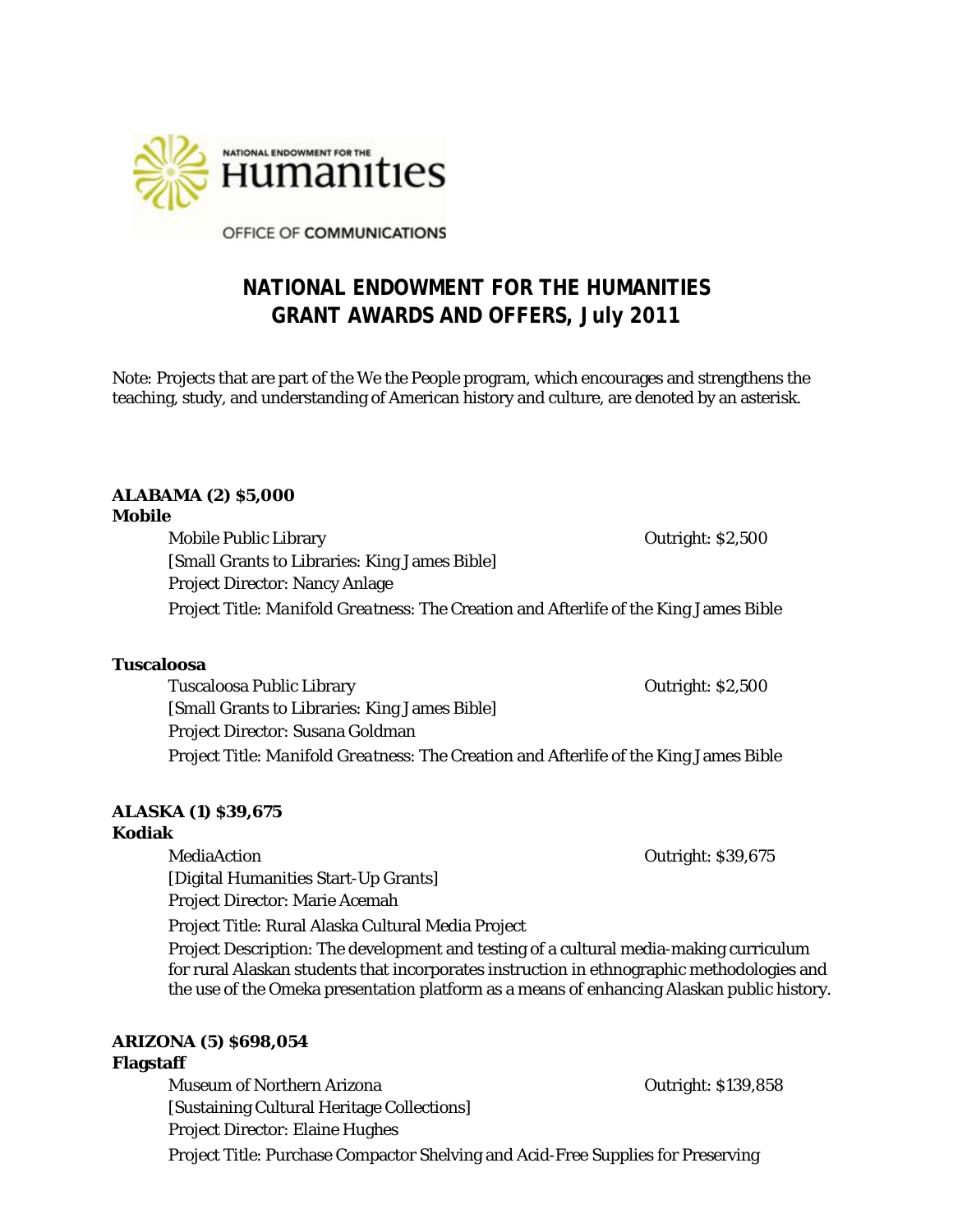Archival Collections

Project Description: An implementation project involving the purchase of storage furniture and supplies to consolidate and rehouse 3,566 linear feet of anthropological archives currently held in several locations on the museum's campus.

#### **Tempe**

Arizona State University Outright: \$2,500 [Small Grants to Libraries: King James Bible] Project Director: Rachel Leket-Mor Project Title: *Manifold Greatness*: The Creation and Afterlife of the King James Bible

Arizona State University **Arizona State University COULLET COULLET COULLET COULLET COULLET COULLET COULLET** [Collaborative Research] Project Director: Anne Feldhaus

Project Title: Religion and Ecology in Western India Project Description: Research in India on places that are both religiously significant and environmentally sensitive, culminating in a book, at least one scholarly article, a website, and a panel at a scholarly conference. (36 months)

Arizona State University **Outright: \$167,757** [Seminars for College Teachers] Project Director: Monica Green

Project Title: Health and Disease in the Middle Ages

Project Description: A five-week seminar for sixteen college and university faculty members to explore the intersections of religion, economics, and medicine in the medieval interpretation and treatment of disease.

# **Tucson**

University of Arizona Outright: \$197,939 [Institutes for College and University Teachers] Project Director: Shaun Nichols

Project Title: Experimental Philosophy

Project Description: A four-week institute for twenty-five college and university faculty members on experimental philosophy, which assesses the intuitions of ordinary people regarding important philosophical questions.

# **ARKANSAS (1) \$188,441**

# **Monticello**

University of Arkansas, Monticello **Carlo 2018** Outright: \$188,441 [Institutes for School Teachers] Project Director: Richard Corby Project Title: South Africa: History and Culture Project Description: A five-week institute for twenty-five school teachers, held at Port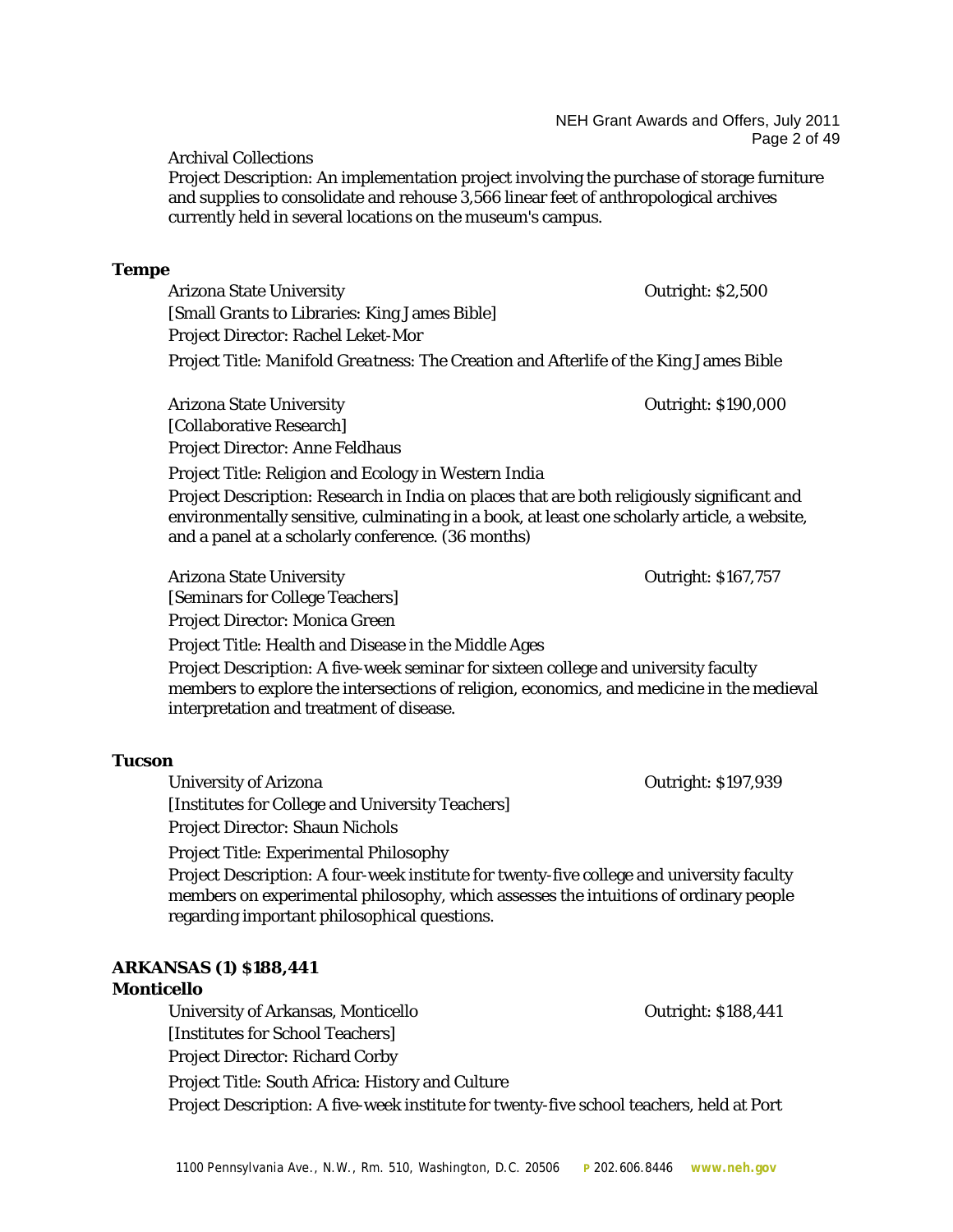NEH Grant Awards and Offers, July 2011

Page 3 of 49

Elizabeth and other locations across South Africa, on that country's geography, history, and social institutions.

# **CALIFORNIA (22) \$3,207,481**

# **Berkeley**

Mangalam Research Center for Buddhist Languages **Canadian Contract Contract Contract** Contract Contract Contract Contract Contract Contract Contract Contract Contract Contract Contract Contract Contract Contract Contract C [Digital Humanities Start-Up Grants] Project Director: Stefan Baums Project Title: Buddhist Translators Workbench Project Description: The creation of a prototype for a platform allowing group collaborative translation, with *Abidharma* source texts serving as the initial test collection.

#### **Carson**

California State University, Dominguez Hills Foundation **Outright: \$1,000** [NEH on the Road] Project Director: Kathy Zimmerer Project Title: NEH on the Road: *Wrapped in Pride* Project Description: Ancillary public humanities programs to accompany the NEH on the Road: *Wrapped in Pride* traveling exhibition.

# **Claremont**

Claremont Graduate University **Contract Contract Contract Contract Contract Contract Contract Contract Contract** [Small Grants to Libraries: King James Bible] Project Director: Lori Ferrell Project Title: *Manifold Greatness*: The Creation and Afterlife of the King James Bible

#### **Davis**

University of California, Davis **Disk and America** Curright: \$150,000 [Collaborative Research] Project Director: David Biale Project Title: A History of Hasidism: A Pietistic Revival Movement in the Modern World Project Description: Preparation for publication of an 800-page collaborative history of the

Jewish Hasidic movement. (36 months)

# **Hollywood**

Katahdin Foundation **Nation** Controllering Controllering Controllering Controllering Controllering Controllering Controllering Controllering Controllering Controllering Controllering Controllering Controllering Controlleri [America's Media Makers Production] Project Director: Dyanna Taylor Project Title: Dorothea Lange: Grab a Hunk of Lightning Project Description: Production of a 90-minute documentary film on the life of renowned documentary photographer, Dorothea Lange.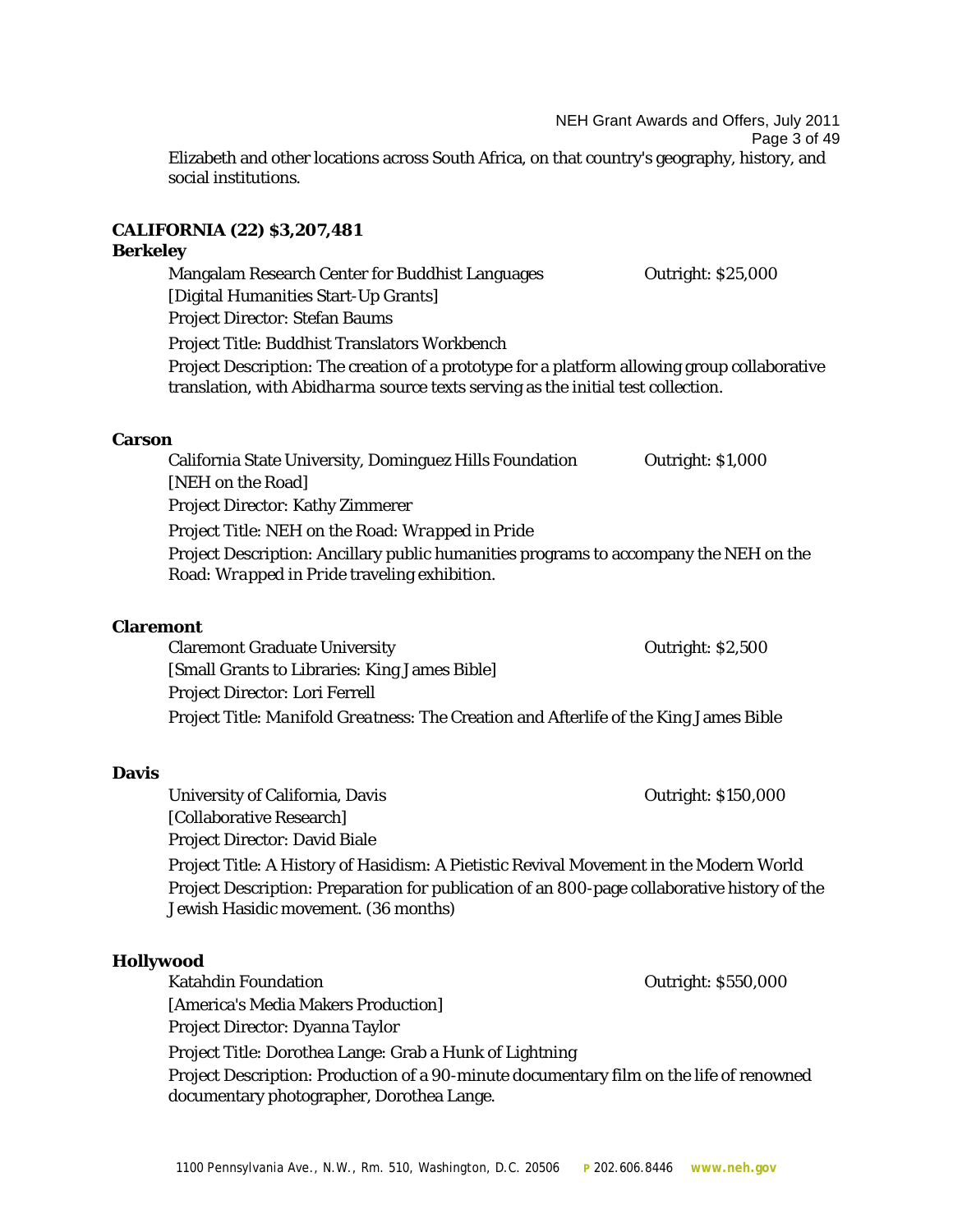NEH Grant Awards and Offers, July 2011 Page 4 of 49

Katahdin Foundation **Communist Except Contract Contract Contract Contract Contract Contract Contract Contract Contract Contract Contract Contract Contract Contract Contract Contract Contract Contract Contract Contract Cont** [Bridging Cultures Through Film] Project Director: Deann Liem Project Title: Geographies of Kinship: The Korean Adoption Story Project Description: Development of a 90-minute documentary film examining the history of transnational adoption of Korean children from the 1950s to the present.

#### **Los Angeles**

Museum Associates **Outright: \$300,000** [America's Historical & Cultural Organizations Implementation] Project Director: Virginia Fields Project Title: Children of the Plumed Serpent: The Legacy of Quetzalcoatl in Ancient Mexico Project Description: Implementation of a traveling exhibition, a catalog, and public programs on artistic trends in Mesoamerica from 950 through 1521 CE and on the persistence of native traditions and identity after the Spanish conquest. Grammy Museum Foundation, Inc. The Contract of Contract Contract Contract Contract Outright: \$550,000 [Bridging Cultures Through Film] Project Director: Jim Brown Project Title: Rockin' The Kremlin Project Description: Production of a 90-minute documentary film examining how American rock and roll music contributed to the collapse of the Iron Curtain and the fall of the Soviet Empire. Loyola Marymount University Outright: \$2,500 [Small Grants to Libraries: King James Bible] Project Director: Jamie Hazlitt Project Title: *Manifold Greatness*: The Creation and Afterlife of the King James Bible University of Southern California Contraction Contraction Contraction Contraction Contraction Contraction Contraction Contraction Contraction Contraction Contraction Contraction Contraction Contraction Contraction Contract [Digital Humanities Start-Up Grants] Project Director: Bruce Smith Project Title: Mobile Shakespeare Scripts Project Description: The creation and testing of a prototype dynamic script interface for theater professionals, humanities scholars, and students to allow for the study of a lifecycle of theatrical performance as it moves from play to script to production. University of California, Los Angeles **California**, Costangles **California**, Costangles **California**, Costangles **California**, Costangles **California**, Costangles **California**, Costangles **California**, Costangles **Californ** [Digital Humanities Start-Up Grants] Project Director: Christopher Johanson Project Title: Immersive Coordinates: Digital Anatolia Project Description: The development of a software platform, using two archaeological digs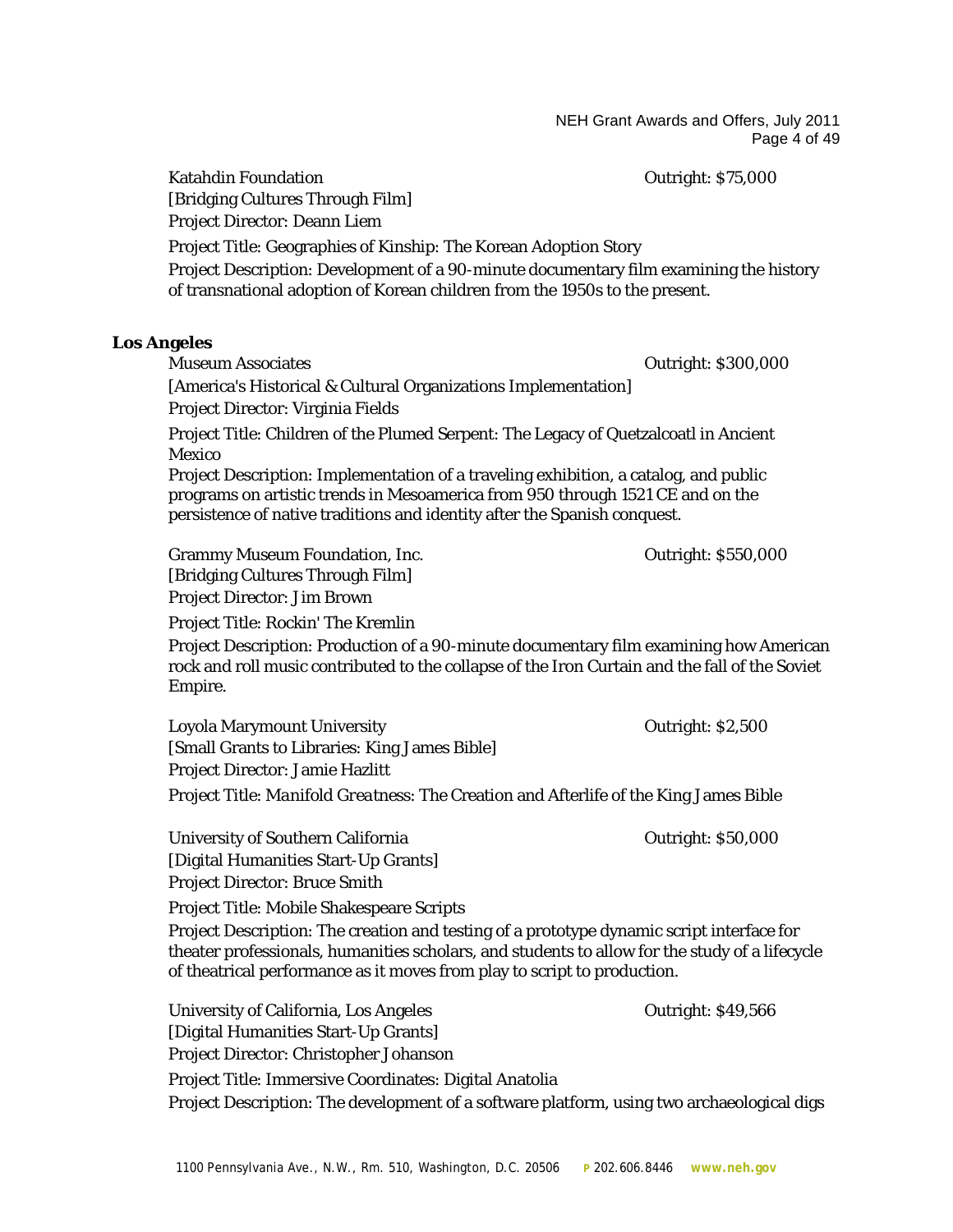NEH Grant Awards and Offers, July 2011 Page 5 of 49 in Turkey as test cases, to present findings from archaeological sites with particular attention given to data management, curation, and publication.

University of California, Los Angeles **Outright: \$136,856** [Seminars for College Teachers] Project Director: Joseph Bristow Project Title: Oscar Wilde and His Circle Project Description: A five-week seminar for sixteen college and university faculty members to explore the life, work, and cultural milieu of Oscar Wilde. University of California, Los Angeles **Outright:**  $\frac{1}{248,184}$ [Institutes for Advanced Topics in the Digital Humanities] Project Director: Todd Presner Project Title: Digital Cultural Mapping: Transformative Scholarship and Teaching in the Geospatial Humanities Project Description: A three-week summer institute hosted by the University of California, Los Angeles to explore how geospatial technologies like Geographic Information Systems (GIS) can be used for teaching, learning, and research in the humanities.

#### **Malibu**

Pepperdine University **Department Control** Pepperdine University **Outright:** \$2,500 [Small Grants to Libraries: King James Bible] Project Director: Ken LaZebnik Project Title: *Manifold Greatness*: The Creation and Afterlife of the King James Bible

#### **Oakland**

Friends of Peralta Hacienda Historical Park **Contract Contract Contract Park** Outright: \$173,302

[Landmarks of American History]

Project Director: Holly Alonso

Project Title: Spanish, Mexican, and American California: Reframing U.S. History at the

Peralta Hacienda

Project Description: Two one-week Landmarks workshops for eighty school teachers on California in the Spanish, Mexican, and American periods, using the Peralta family of northern California as a case study.

#### **San Diego**

Maritime Museum Association of San Diego **Cannon Contract Contract Contract** Outright: \$168,369 [Landmarks of American History]

Project Director: Raymond Ashley

Project Title: Empires of the Wind: Exploration of the United States Pacific West Coast Project Description: Two one-week Landmarks workshops for eighty school teachers on Pacific exploration and the colonization of the American west coast, held at sites in San Diego, California.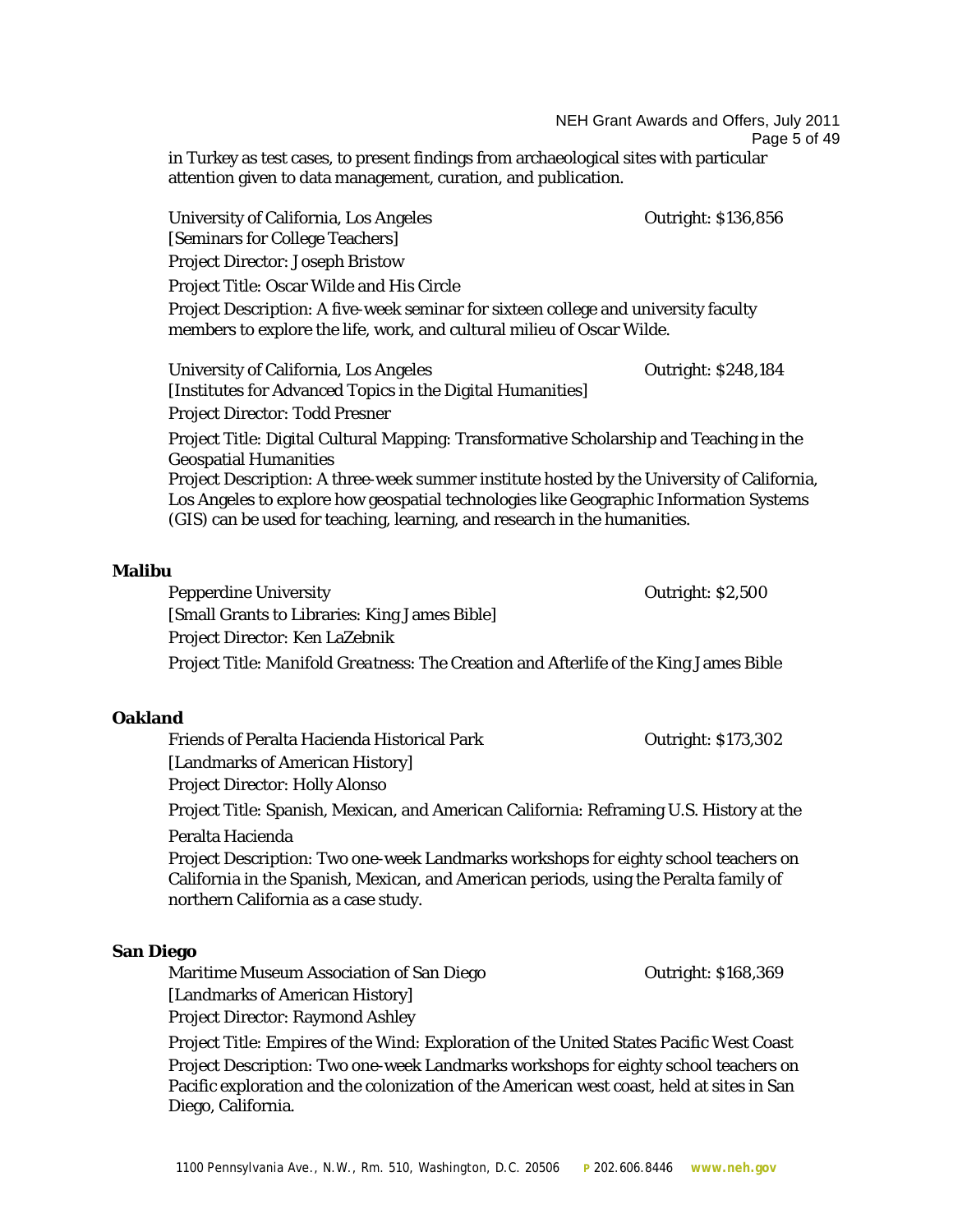#### NEH Grant Awards and Offers, July 2011 Page 6 of 49

San Diego State University Research Foundation **Cullets** Outright: \$138,489 [Seminars for School Teachers] Project Director: Kathleen Jones Project Title: The Political Theory of Hannah Arendt: The Problem of Evil and the Origins of Totalitarianism Project Description: A five-week seminar for sixteen school teachers to study three major works by political theorist Hannah Arendt.

#### **San Francisco**

Alexandria Archive Institute **Outright: \$49,707** [Digital Humanities Start-Up Grants] Project Director: Eric Kansa

Project Title: Gazetteer of the Ancient Near East

Project Description: The creation of the Gazetteer of the Ancient Near East, a geospatial index of archaeological sites and ancient historical places in the Near East, through the use of the Pleiades project software.

#### **Santa Barbara**

| University of California, Santa Barbara      | Out |
|----------------------------------------------|-----|
| [Scholarly Editions]                         | Ma  |
| <b>Project Director: Elizabeth Witherell</b> |     |

 $tright:$  \$200,000 tching: \$45,000

Project Title: The Writings of Henry D. Thoreau: Correspondence

Project Description: Completion of editorial work and preparation for publication of *Henry David Thoreau's Correspondence*, comprising 3 volumes of letters from 1834 through 1861. (36 months)

University of California, Santa Barbara **Outright: \$50,000** [Digital Humanities Start-Up Grants] Project Director: Alan Liu

Project Title: RoSE Research-oriented Social Environment: Bibliographical Knowledge as Social Knowledge

Project Description: The further development of a digital environment that explores the use of social networking approaches to connect humanities bibliographical resources with humanities scholars and students.

#### **Santa Cruz**

University of California, Santa Cruz **Cruz Cruz Cruz Cruz Cruz Cruz Cruz Cruz Cruz Cruz Cruz C** [Institutes for College and University Teachers] Project Director: Sharon Kinoshita Project Title: Networks and Knowledge in the Medieval Muslim-Christian-Jewish Mediterranean Project Description: A four-week institute for twenty-four college and university faculty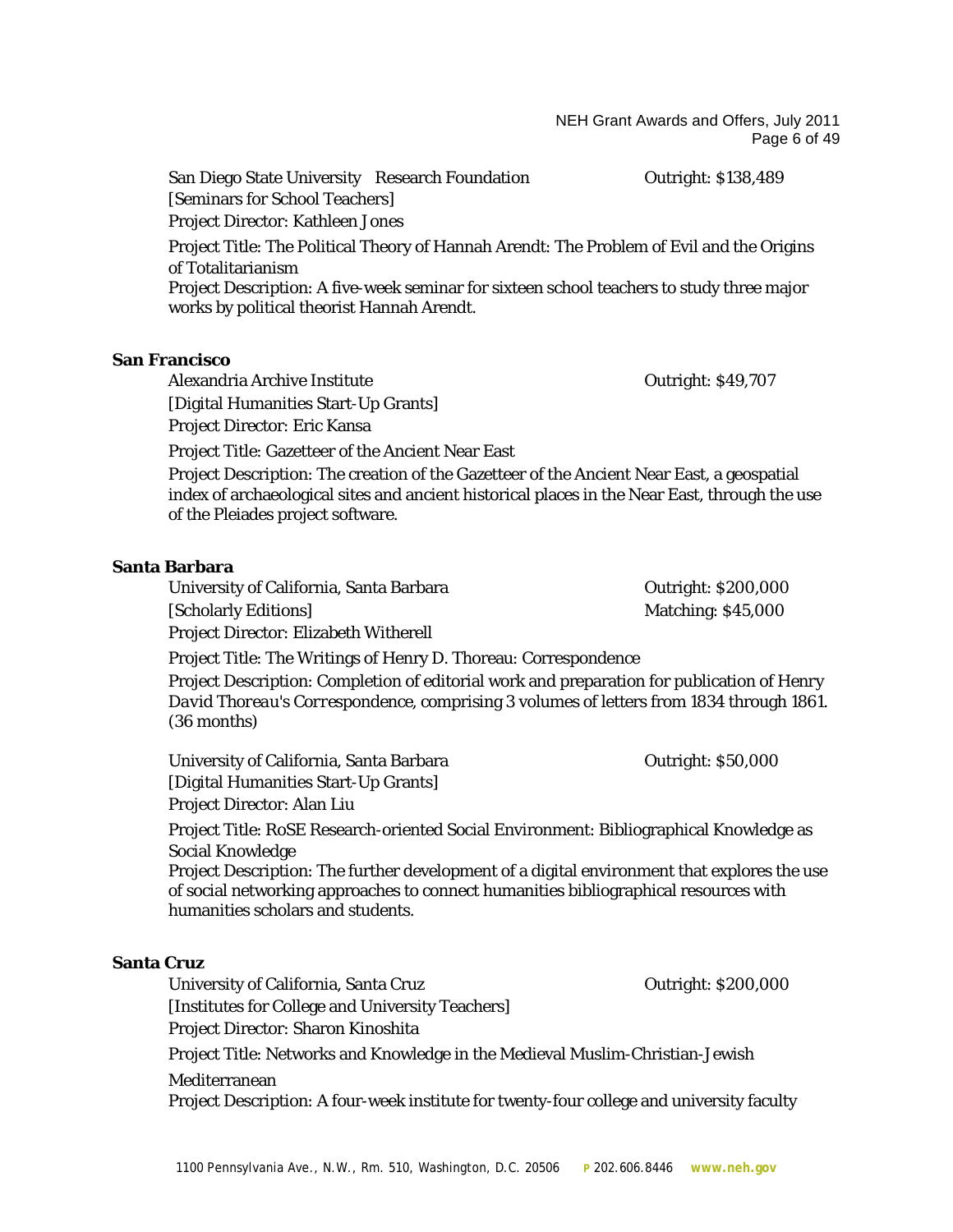NEH Grant Awards and Offers, July 2011 Page 7 of 49 members, held in Barcelona, Spain, examining innovation in the medieval Mediterranean world arising from the interactions of Muslims, Jews, and Christians.

#### **Stanford**

Stanford University Outright: \$39,508 [Sustaining Cultural Heritage Collections] Project Director: Michael Keller

Project Title: Planning: Upgrading Climate Control to Preserve Audiovisual Collections Project Description: A planning project to provide stable temperature and relative humidity to the storage areas of the Stanford Archive of Recorded Sound, which possesses over 350,000 music and spoken sound items with strengths in jazz, opera, symphonic chamber music, and oral histories.

#### **COLORADO (3) \$195,506**

# **Colorado Springs**

Pikes Peak Library District Foundation **Concrete Contract Concrete Concrete Concrete Concrete Concrete Concrete** [Small Grants to Libraries: King James Bible] Project Director: Dee Vazquez Sabol Project Title: *Manifold Greatness*: The Creation and Afterlife of the King James Bible

#### **Cortez**

Crow Canyon Archaeological Center **Canyon Archaeological Center Canyon Archaeological Center Outright: \$190,506** [Institutes for School Teachers] Project Director: M. Franklin Project Title: Diversity and Unity in the Pueblo World Project Description: A three-week institute for twenty-five school teachers on the archaeological record and history of the Pueblo peoples.

#### **Montrose**

Montrose Regional Library District New York Contright: \$2,500 [Small Grants to Libraries: King James Bible] Project Director: Meg Nagel Project Title: *Manifold Greatness*: The Creation and Afterlife of the King James Bible

#### **CONNECTICUT (8) \$1,804,681 Hartford**

Wadsworth Atheneum and the controller of the controller of the Countries of Countries of the Outright: \$325,000 [Sustaining Cultural Heritage Collections] Project Director: Linda Roth

Project Title: Preserving American and European Furniture and Decorative Arts Project Description: Implementation of improved storage for the museum's American and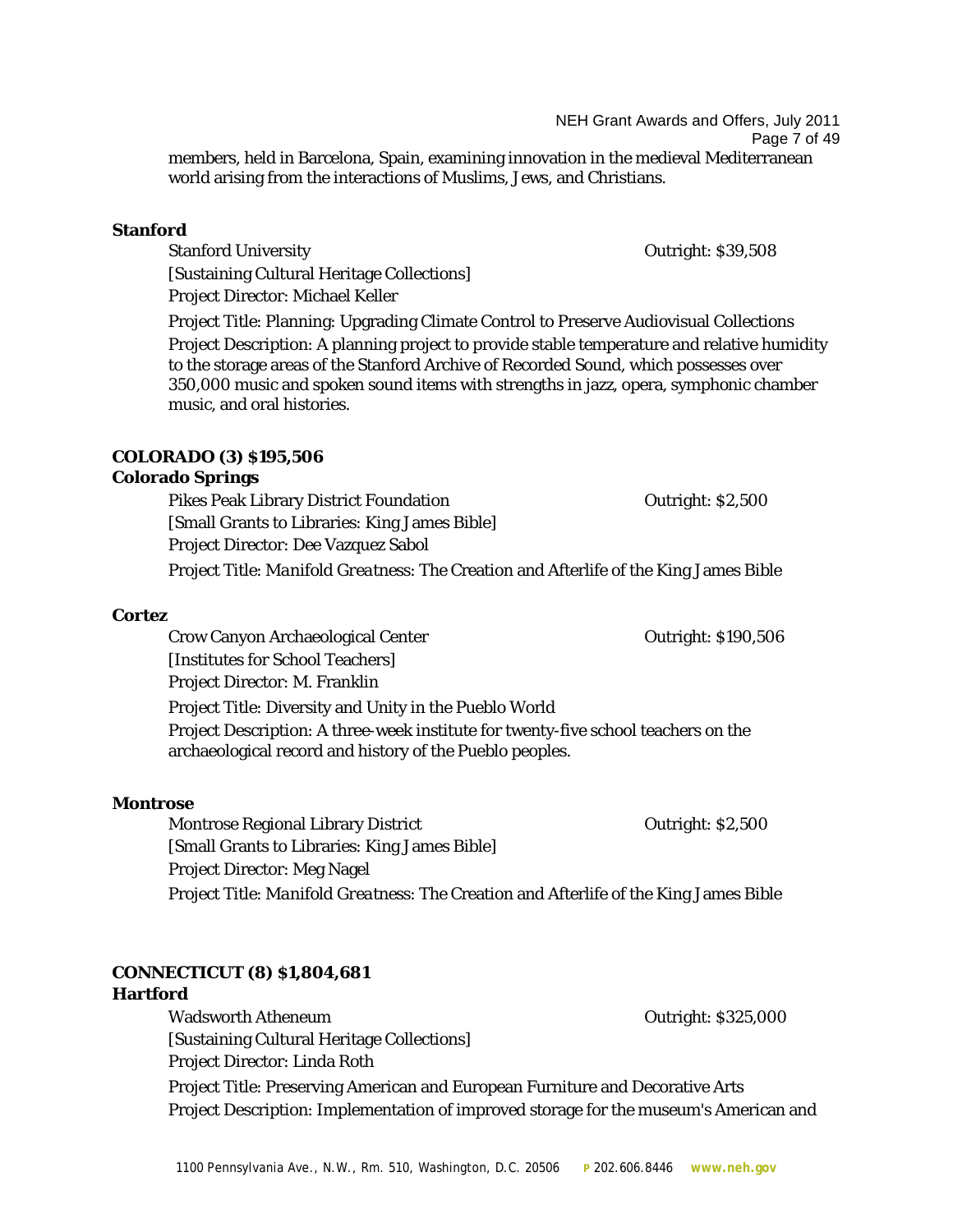NEH Grant Awards and Offers, July 2011 Page 8 of 49 European furniture, metalwork, ceramics, glass, and sculpture. These 12,600 objects would

be rehoused in new storage furniture in the basement of the Morgan building, which would be reconfigured to provide a secure zone with improved climate control, security, fire protection, and lighting systems.

Harriet Beecher Stowe Center **CENTER 1988** Outright: \$235,000 [Sustaining Cultural Heritage Collections] Matching: \$100,000 Project Director: Katherine Kane

Project Title: Preserving Collections in the 1871 Harriet Beecher Stowe House Project Description: An implementation project to improve conditions in the 1871 Harriet Beecher Stowe House where household furnishings, paintings, drawings, and decorative art items created or acquired by Stowe are exhibited and stored. A water mist fire suppression system would be installed; the thermal performance of the building envelope would be improved; climate control would be upgraded and extended throughout the house; and light control strategies would be implemented.

Mark Twain House Outright: \$179,683

[Landmarks of American History] Project Director: Craig Hotchkiss

Project Title: Huck, Jim, and Jim Crow

Project Description: Two one-week Landmarks workshops for eighty school teachers on Mark Twain, *Huckleberry Finn*, and race in post-Reconstruction America.

#### **Litchfield**

Litchfield Historical Society **Outright: \$320,000** [Sustaining Cultural Heritage Collections]

Project Director: Julie Leone

Project Title: Improving Environmental Conditions to Preserve Collections

Project Description: An implementation project to improve environmental conditions in the society's 1901 Noyes building, the primary exhibition space for fine and decorative arts, furniture, textiles, and other historical artifacts that document the history of Litchfield. The building envelope would be tightened to minimize air and water penetration; energy-efficient LED lighting, climate controls, and an energy management system would be installed, along with compact shelving for the storage collections.

#### **Mystic**

Mystic Seaport Museum Outright: \$40,000

[America's Historical and Cultural Organizations Planning] Project Director: Elysa Engelman

Project Title: In the Wake of the Whalers: American Identity and Worldview as Shaped by our Whaling Heritage

Project Description: Planning for a long-term exhibition with traveling components to various New England ports, a website, and program activities on board a historic whaling ship.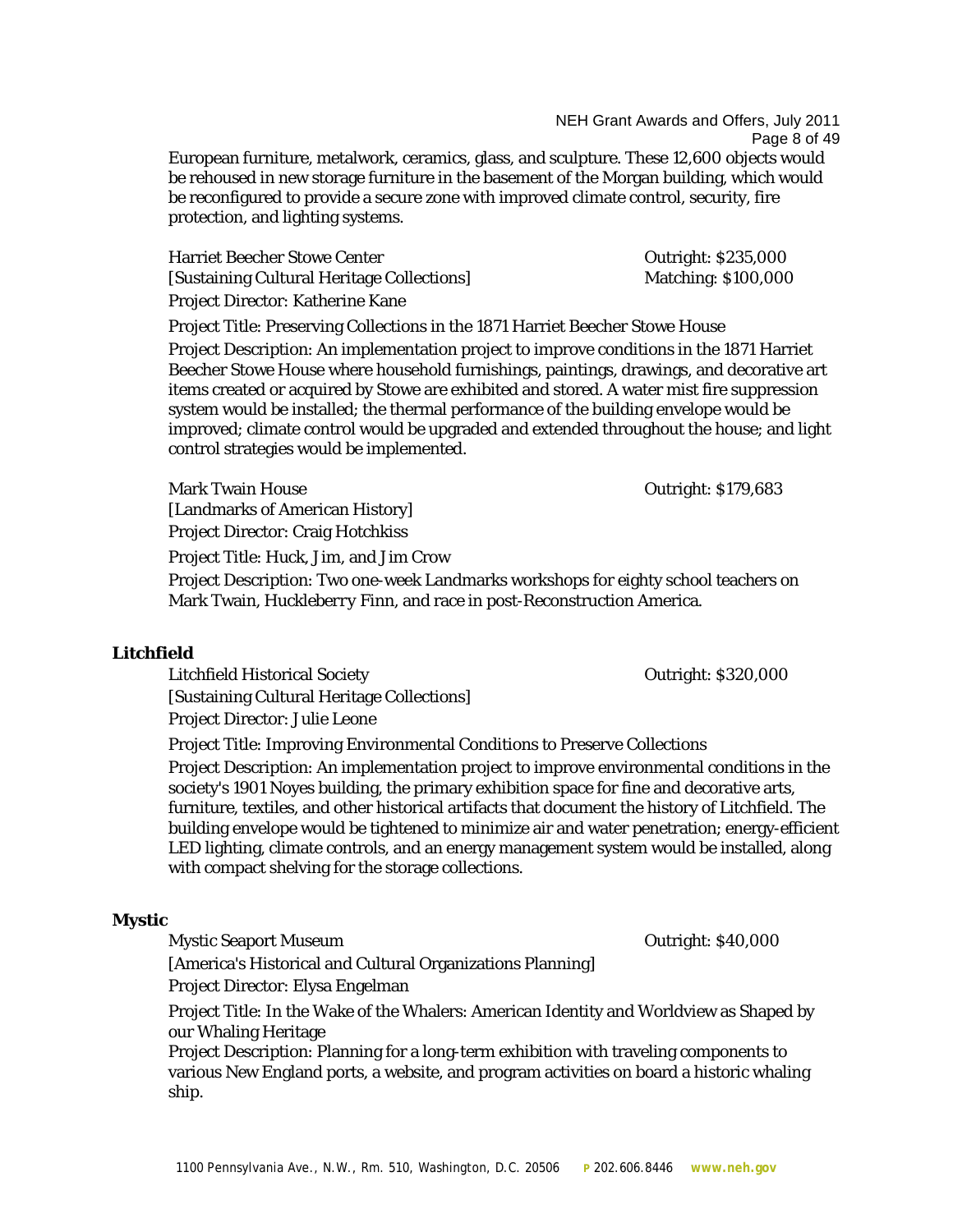NEH Grant Awards and Offers, July 2011 Page 9 of 49

Mystic Seaport Museum Outright: \$155,016 [Institutes for College and University Teachers] Project Director: Glenn Gordinier Project Title: The American Maritime People Project Description: A five-week institute for twenty college and university faculty members on the American maritime experience over the past four centuries.

#### **New Haven**

Yale University Outright: \$49,982 [Digital Humanities Start-Up Grants] Project Director: Laura Wexler Project Title: Photogrammar Project Project Description: Development of a website that would offer new ways of organizing, searching, and visualizing the archive of 160,000 photographs produced by the Farm

Security Administration and Office of War Information (FSA-OWI) from 1935 to 1943.

Yale University Outright: \$200,000 [Scholarly Editions] Matching: \$200,000 Project Director: Ellen Cohn Project Title: The Papers of Benjamin Franklin for Volumes 41-45 Project Description: Preparation for publication of Volumes 41-45 of the *Papers of Benjamin Franklin*. (36 months)

#### **DISTRICT OF COLUMBIA (7) \$2,046,722 Washington**

Stone Soup Productions, Inc. The Soup Productions, Inc. The Soup Productions of the Soup Productions, Inc. The Soup Productions of the Soup Productions of the Soup Productions of the Soup Productions of the Soup Production [Digital Humanities Start-Up Grants] Project Director: Andrea Kalin Project Title: The American Guide Game Project Description: Development of a web-based game that would teach players about the Federal Writers' Project and America during the Great Depression.

GWETA, Inc. **GWETA, Inc. CONSERVING A** [America's Media Makers Production] Project Director: David Thompson Project Title: The Roosevelts Project Description: Production of a 14-hour documentary film series that would examine the history of the Roosevelt family, focusing on Theodore, Franklin, and Eleanor Roosevelt.

George Washington University **Contract Contract Contract Contract Contract Contract Contract Contract Contract Contract Contract Contract Contract Contract Contract Contract Contract Contract Contract Contract Contract Con** [Scholarly Editions] Matching: \$35,000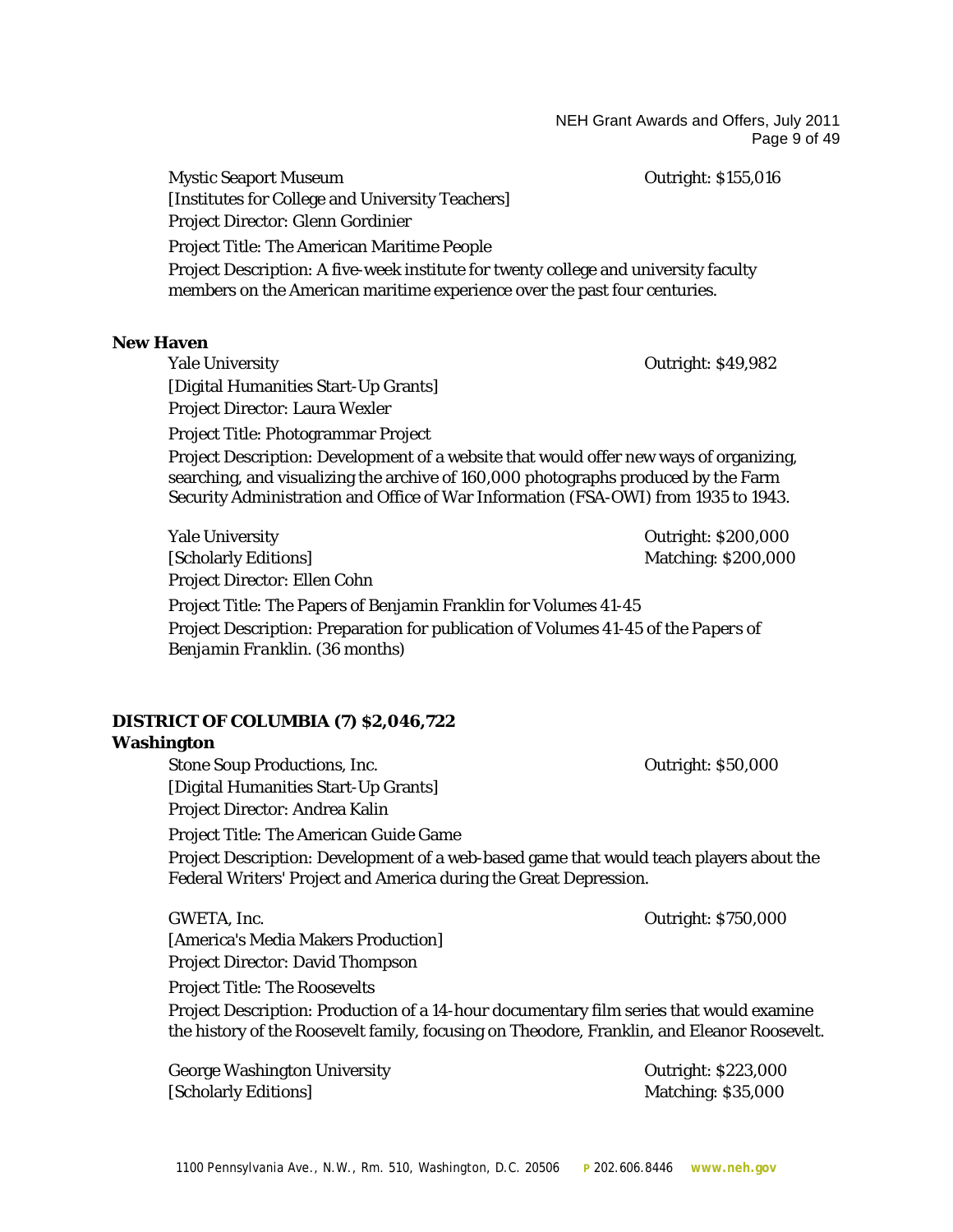NEH Grant Awards and Offers, July 2011 Page 10 of 49 Project Director: Charlene Bickford Project Title: The Documentary History of the First Federal Congress, 1789-1791: Correspondence, Third Session and Addenda (Volumes 21 & 22) Project Description: Preparation for publication of volumes 21 and 22 of the papers of the first Federal Congress, to create an index for entire edition, and to close the work of the project. (30 months) American University **Contract Contract Contract Contract Contract Contract Contract Contract Contract Contract Contract Contract Contract Contract Contract Contract Contract Contract Contract Contract Contract Contract Con** [Seminars for College Teachers] Project Director: Mustafa Aksakal Project Title: World War I in the Middle East Project Description: A four-week seminar for sixteen college and university faculty members to explore World War I in the Middle East. Folger Shakespeare Library **Contract Contract Contract Contract Contract Contract Contract Contract Contract Contract Contract Contract Contract Contract Contract Contract Contract Contract Contract Contract Contract Contr** [Institutes for School Teachers] Project Director: Robert Young Project Title: Folger Shakespeare Library's Teaching Shakespeare Institute Project Description: A four-week institute for twenty-five school teachers to examine Shakespeare's plays. George Washington University **Contract Contract Contract Contract Contract Contract Contract Contract Contract Contract Contract Contract Contract Contract Contract Contract Contract Contract Contract Contract Contract Con** [Scholarly Editions] Project Director: Christopher Brick Project Title: The Eleanor Roosevelt Papers Project Project Description: Preparation for publication of volumes 3, 4, and 5 of the planned five volumes of the *Eleanor Roosevelt Papers*. (36 months) George Washington University **Contract Contract Contract Contract Contract Contract Contract Contract Contract Contract Contract Contract Contract Contract Contract Contract Contract Contract Contract Contract Contract Con** [Collaborative Research] Project Director: Tyler Anbinder Project Title: Moving Beyond "Rags to Riches": New York's Irish Immigrants and Their Surprising Savings Accounts Project Description: Creation and preparation for online publication of a database of 19th-century Emigrant Industrial Savings Bank records and related materials, as well as related data analysis for articles and a book based on this research. (36 months) **FLORIDA (1) \$235,000 Tampa** University of South Florida Curis Countries of South Florida Curis Curis Curis Curis Curis Curis Curis Curis C [Scholarly Editions] Project Director: Roger Ariew

Project Title: A New Historico-Critical Edition of Descartes' Correspondence Project Description: Preparation of a critical edition and English translation of the complete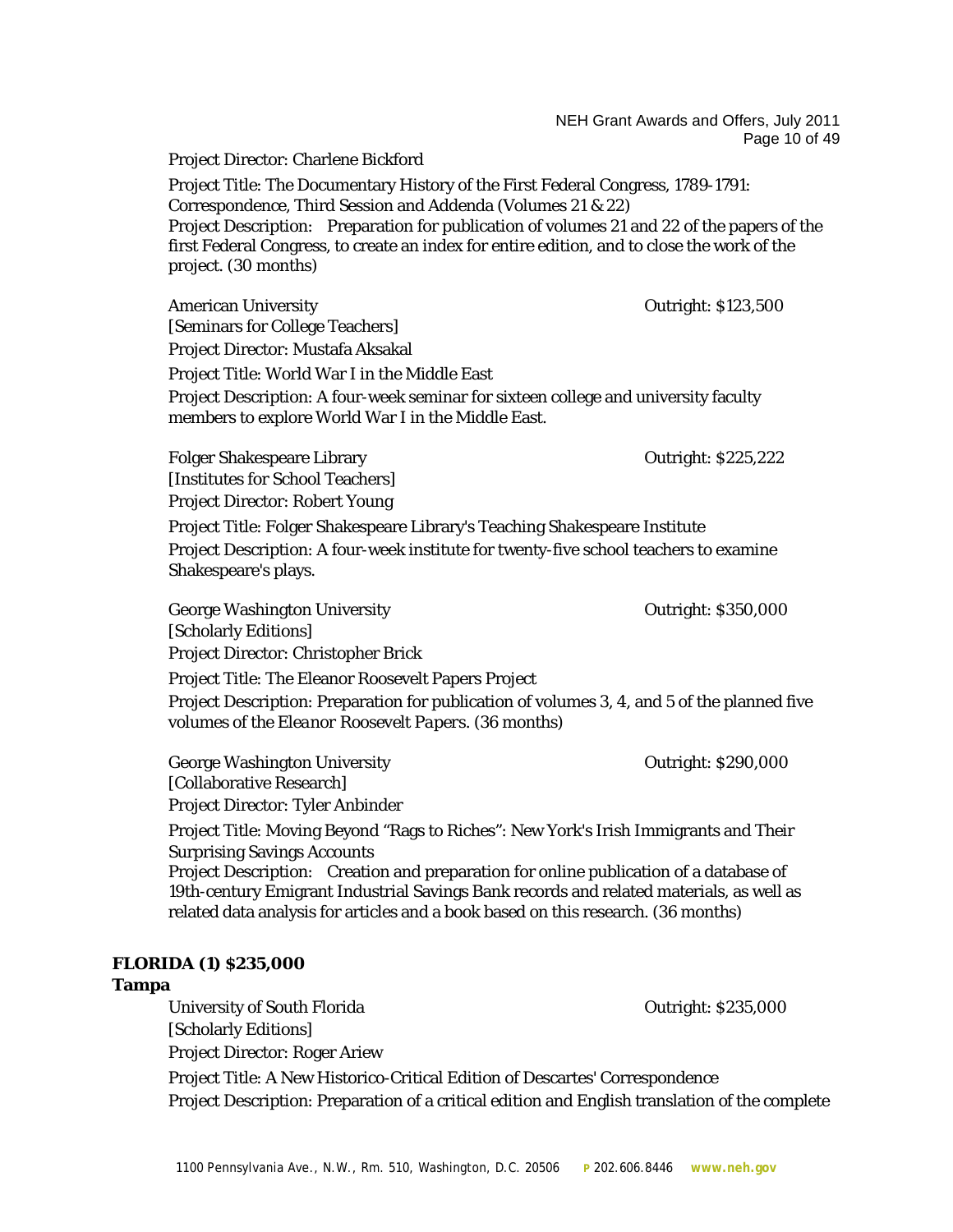correspondence of René Descartes in seven volumes. (36 months)

# **GEORGIA (7) \$844,314**

#### **Atlanta**

Georgia State University Research Foundation, Inc. Outright: \$179,997

[Landmarks of American History]

Project Director: Timothy Crimmins

Project Title: The Problem of the Color Line: Atlanta Landmarks and Civil Rights History Project Description: Two one-week Landmarks workshops for eighty school teachers on southern segregation and the civil rights movement in Atlanta.

Emory University **Emory University CONSERVING SECULAR CONSERVING SECULAR CONSERVING SECULAR CONSERVING SECULAR CONSERVING SECULAR CONSERVING SECULAR CONSERVING SECULAR CONSERVING SECULAR CONSERVING SECULAR CONSERVING SEC** 

[Scholarly Editions] Matching: \$30,000 Project Director: Lois Overbeck

Project Title: The Letters of Samuel Beckett

Project Description: Completion of editing of Volume III and IV of a four volume critical edition and preparation of a one volume edition for a general audience. (36 months)

#### **Conyers**

Rockdale County **County County County County County County County County County County County County County County County County County County County County County County County** [Small Grants to Libraries: King James Bible] Project Director: Deborah Manget Project Title: *Manifold Greatness*: The Creation and Afterlife of the King James Bible

# **Kennesaw**

Kennesaw State University Research and Service Foundation Outright: \$2,500 [Small Grants to Libraries: King James Bible] Project Director: Heather Oswald Project Title: *Manifold Greatness*: The Creation and Afterlife of the King James Bible

#### **Macon**

Mercer University, Macon Outright: \$185,269 [Institutes for School Teachers] Project Director: Sarah Gardner

Project Title: Cotton Culture in the South from the Civil War to the Civil Rights Movement Project Description: A five-week institute for twenty-five school teachers on the South's cotton culture from the close of the Civil War to the rise of the civil rights movement.

#### **Savannah**

| Georgia Historical Society                             | Outright: \$161,548 |
|--------------------------------------------------------|---------------------|
| [Landmarks of American History for Community Colleges] |                     |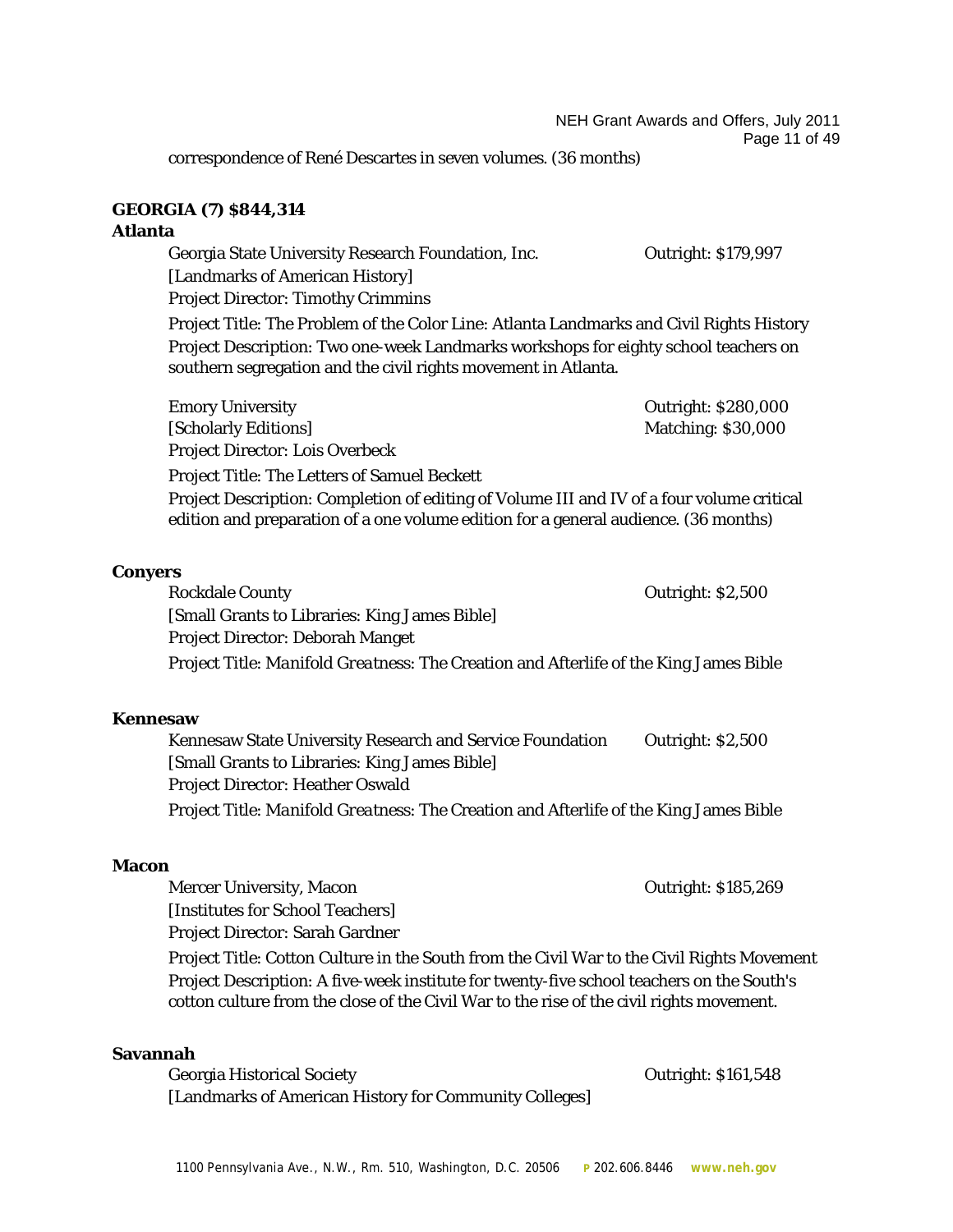#### NEH Grant Awards and Offers, July 2011 Page 12 of 49

Project Director: Stan Deaton

Project Title: African-American History and Culture in the Georgia Lowcountry: Savannah and the Coastal Islands

Project Description: Two one-week Landmarks workshops for fifty community college faculty members to explore African-American life and culture in Savannah and Georgia's coastal islands.

#### **Tifton**

Tifton-Tift County Public Library **Connect County Public Library Cutright: \$2,500** [Small Grants to Libraries: King James Bible] Project Director: Victoria Horst Project Title: *Manifold Greatness*: The Creation and Afterlife of the King James Bible

# **ILLINOIS (11) \$2,046,401**

#### **Charleston**

Eastern Illinois University Outright: \$136,555

[Seminars for School Teachers] Project Director: David Raybin

Project Title: Chaucer's Canterbury Tales

Project Description: A four-week seminar for school teachers on Geoffrey Chaucer's *Canterbury Tales*, held in London with site visits to Canterbury and Oxford.

#### **Chicago**

Chicago Metro History Education Center **Chicago Metro History Education Center Chicago Metro History Education Center** [Landmarks of American History] Project Director: Lisa Oppenheim Project Title: Renaissance in the Black Metropolis: Chicago, 1930s -1950s Project Description: Two one-week Landmarks workshops for eighty school teachers on the Chicago Black Renaissance of the 1930s to 1950s.

HistoryMakers Outright: \$163,737 [Institutes for School Teachers] Project Director: Julieanna Richardson

Project Title: African-American Political History Project Description: A four-week institute for twenty-five school teachers held in Chicago, exploring African-American political history from the nineteenth century to the present.

University of Illinois at Chicago **Outright: \$49,999** Outright: \$49,999 [Digital Humanities Start-Up Grants] Project Director: Leilah Lyons Project Title: CoCensus: Collaboration Exploration of Census Data in a Museum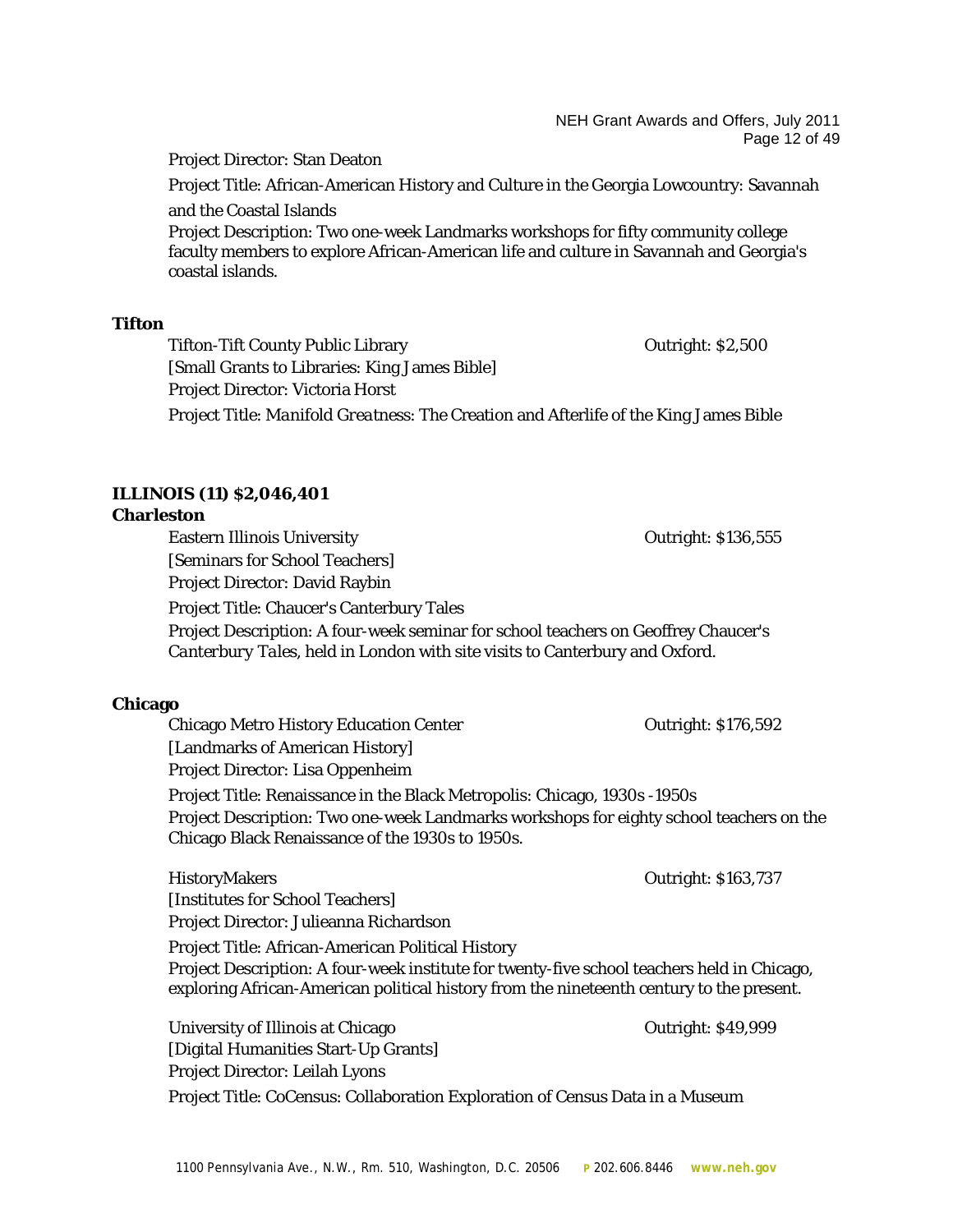NEH Grant Awards and Offers, July 2011

Page 13 of 49

Project Description: A prototype museum exhibit that would allow visitors to interact with dynamic visualizations of census data.

University of Illinois at Chicago **Dunity 19th** Countright: \$215,000 [Collaborative Research] Project Director: Sloan Williams Project Title: Decoding the Swahili Project Description: A project combining archaeological excavation, ethnohistory, and genetic analysis to study the origin and development of urban communities along the Swahili coast of East Africa. (36 months) Chicago Architecture Foundation Outright: \$177,523 [Landmarks of American History] Project Director: Jean Linsner Project Title: The American Skyscraper: Transforming Chicago and the Nation Project Description: Two one-week Landmarks workshops for eighty school teachers on the origins of the skyscraper in Chicago and its relationship to urbanization. Newberry Library Outright: \$199,994

[Institutes for School Teachers]

Project Director: Scott Stevens

Project Title: The Early Republic and Indian Country, 1795-1833 Project Description: A four-week institute for twenty-five school teachers on the interactions between Native Americans and European Americans in the early nineteenth century.

# **Edwardsville**

Southern Illinois University, Edwardsville **Supering Countral** Cutright: \$160,518

[Landmarks of American History]

Project Director: Caroline Pryor

Project Title: Abraham Lincoln and the Forging of Modern America

Project Description: Two one-week Landmarks workshops for eighty school teachers on Abraham Lincoln and his role in American history, using sites in and near Springfield, Illinois.

#### **Godfrey**

Lewis and Clark Community College Contright: \$0 [Special Initiatives] Matching: \$250,000 Project Director: Brett Hendrickson

Project Title: Building Institutional Capacity for Humanities through Sense of Place Project Description: To establish and endow activities in a new Institute for the Humanities in Culture, to be guided by the theme: "Sense of Place."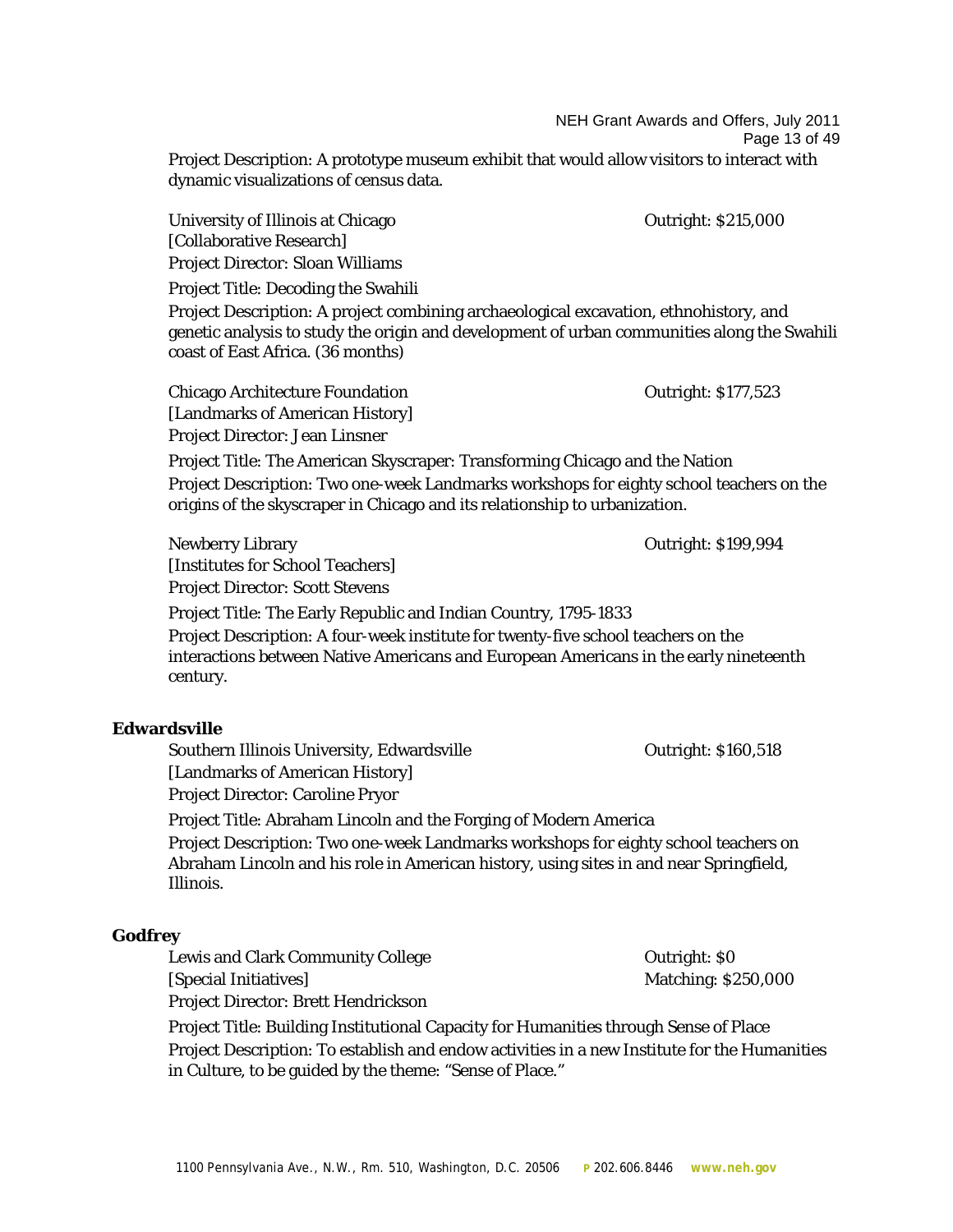NEH Grant Awards and Offers, July 2011 Page 14 of 49

**Urbana**

University of Illinois, Urbana Christian Controller and Outright: \$325,000 [National Digital Newspaper Program] Project Director: Mary Stuart Project Title: Illinois Digital Newspaper Project, Phase Two Project Description: Digitization of 100,000 pages of Illinois newspapers, dating from 1860 to 1922, as part of the National Digital Newspaper Program (NDNP).

University of Illinois, Urbana Christian Curright: \$191,483 [Institutes for School Teachers] Project Director: Nancy Jervis

Project Title: Chinese Film and Society

Project Description: A four-week institute for twenty-five school teachers that uses film to study modern Chinese history and culture.

# **INDIANA (9) \$1,687,884**

#### **Bloomington**

Indiana University, Bloomington Outright: \$172,215 [NEH/DFG Enriching Digital Collections] Project Director: Colin Allen

Project Title: Linking and Populating the Digital Humanities

Project Description: The development of tools that would allow scholars to link data between digital humanities collections, using the Stanford Encyclopedia of Philosophy as a test case. The partner institution, the University of Mannheim, is requesting €126,400 from DFG.

Indiana University, Bloomington **Construction Construction** Outright: \$49,999 [Digital Humanities Start-Up Grants] Project Director: William Cowan

Project Title: Incorporating Annotated Video into Omeka

Project Description: The enhancement of Indiana University's "Annotator's Workbench" into an Omeka plug-in, allowing for detailed annotation in video archival collections.

Indiana University, Bloomington Outright: \$315,000 [Scholarly Editions] Project Director: Rega Wood

Project Title: Richard Rufus Project

Project Description: Preparation for online and print publication of the 13th-century philosopher Richard Rufus' *Scriptum in Metaphysicam Aristotelis* and *Memoriale in Metaphysicam Aristotelis*. (36 months)

#### **Fort Wayne**

Fort Wayne Museum of Art, Inc **Fort Wayne Museum of Art, Inc Example 2018**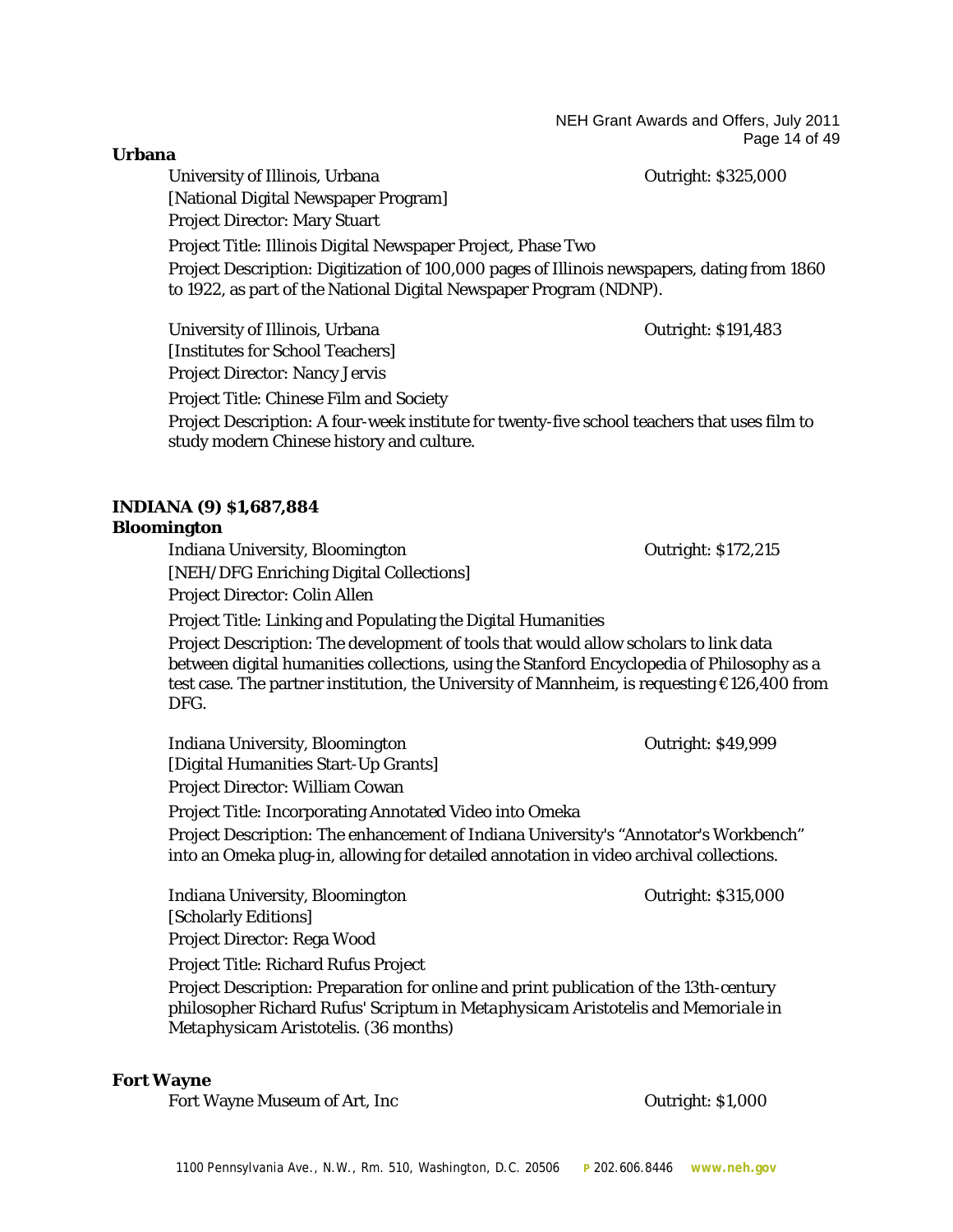NEH Grant Awards and Offers, July 2011 Page 15 of 49

[NEH on the Road] Project Director: Sarah Aubrey Project Title: NEH on the Road: *Wrapped in Pride* Project Description: Ancillary public humanities programs to accompany the NEH on the Road: *Wrapped in Pride* traveling exhibition.

#### **Indianapolis**

Indiana University, Indianapolis Outright: \$241,513 [Institutes for Advanced Topics in the Digital Humanities] Project Director: David Bodenhamer

Project Title: Spatial Narratives and Deep Maps: Explorations in Advanced Geo-spatial Technologies and the Spatial Humanities

Project Description: A two-week institute and follow-up activities for humanities scholars to consider the potential for incorporating geospatial theories, methodologies and technologies into humanities research and teaching, with a particular focus on the history of religion.

| Indiana University, Indianapolis        | <b>Outright: \$225,000</b> |
|-----------------------------------------|----------------------------|
| [Scholarly Editions]                    | <b>Matching: \$40,000</b>  |
| <b>Project Director: Martin Coleman</b> |                            |

Project Title: The Works of George Santayana

Project Description: Preparation for publication of George Santayana's *The Life of Reason*, *Three Philosophical Poets*, *Winds of Doctrine*, *Character and Opinion in the United States*, and *Dialogues in Limbo*. (36 months)

Indiana University, Indianapolis Outright: \$50,000 [Digital Humanities Start-Up Grants] Project Director: David Pfeifer

Project Title: An Open-Source Scholarly Text-Editing Platform for the Critical Editions in the Institute for American Thought

Project Description: The creation of a platform based on the Drupal content management system that would support the development of scholarly editions. The core test case is the NEH-funded Charles Peirce edition, with input from editors of other critical editions housed at the Institute for American Thought.

Indiana State Library Outright: \$293,157 [National Digital Newspaper Program] Project Director: Connie Rendfeld

Project Title: Indiana Historic Newspaper Digitization Project\*

Project Description: Digitization of 100,000 pages of historic Indiana newspapers published between 1836 and 1922 as part of the state's participation in the National Digital Newspaper Program (NDNP).

#### **Notre Dame**

University of Notre Dame **Outright: \$300,000**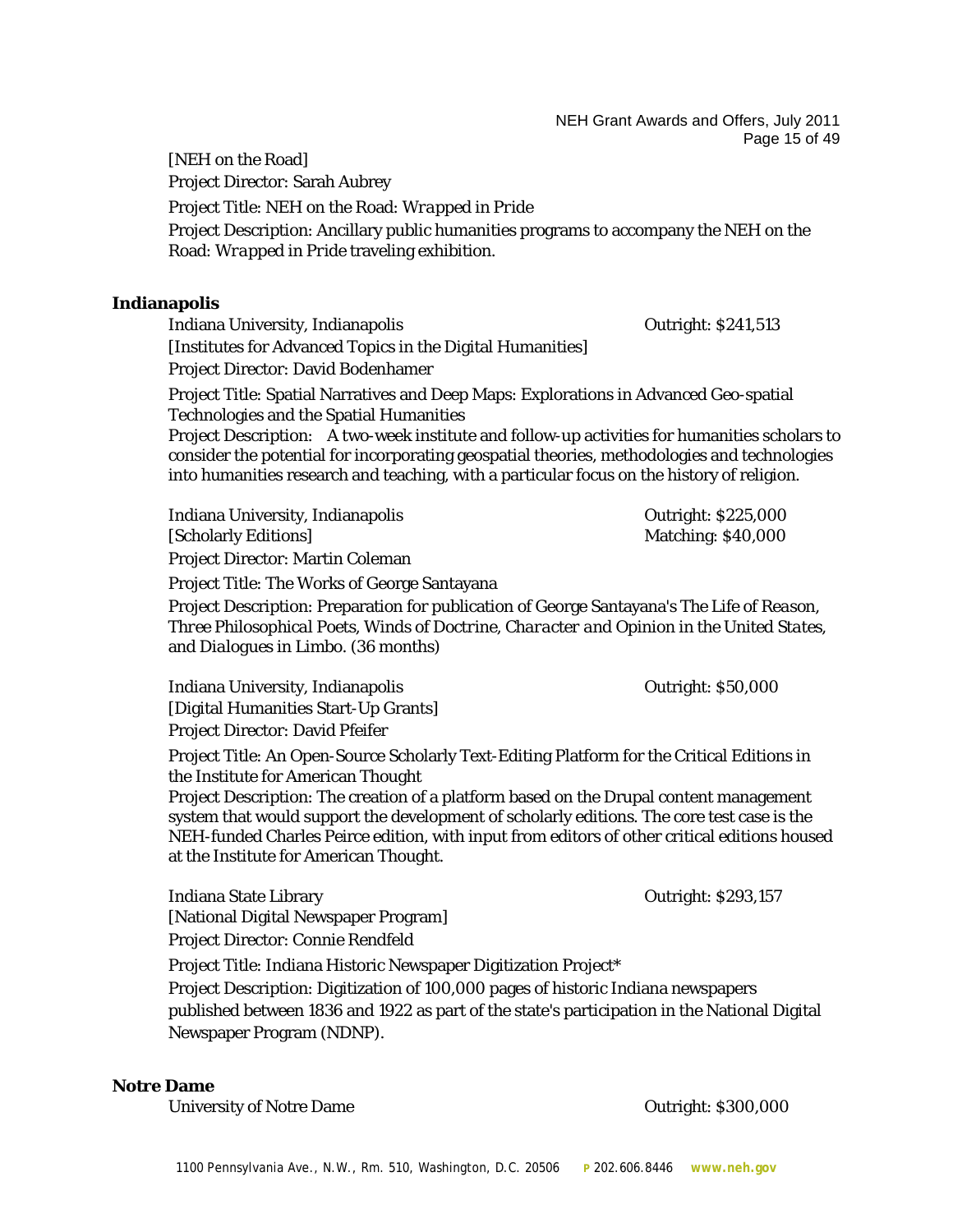NEH Grant Awards and Offers, July 2011 Page 16 of 49

# [Scholarly Editions]

Project Director: Kent Emery

Project Title: A Critical Edition of John Duns Scotus, *Reportationes Parisienses* IV-A and IV-B

Project Description: Completion of a critical edition and preparation for publication of John Duns Scotus' *Reportationes Parisienses* (Parisian Commentaries) IV-A and IV-B. (36 months)

# **IOWA (1) \$175,000**

# **Cedar Rapids**

National Czech and Slovak Museum and Library **Canadian Care Accord Contract Accord Care Accord Contract Accord** [Sustaining Cultural Heritage Collections] Project Director: Stefanie Kohn

Project Title: Purchasing Storage Furniture to Rehouse and Make Collections Accessible Project Description: An implementation project to purchase storage furniture and environmental and light monitoring equipment to preserve library and artifact collections on the history and culture of Czech and Slovak immigrants and their descendants in the United States.

# **KANSAS (4) \$503,500**

#### **Logan**

Dane G. Hansen Memorial Museum Outright: \$1,000 [NEH on the Road] Project Director: Shirley Henrickson Project Title: NEH on the Road: *Going Places* Project Description: Ancillary public humanities programs to accompany the NEH on the Road: *Going Places* traveling exhibition.

#### **Topeka**

Kansas State Historical Society Outright: \$194,000

[National Digital Newspaper Program]

Project Director: Michael Church

Project Title: Kansas Digital Newspaper Project, Phase Two

Project Description: Digitizing 100,000 pages of historic Kansas newspaper titles, dating from 1854 to 1922, as part of the National Digital Newspaper Program (NDNP).

# **Winfield**

Winfield Public Library Outright: \$2,500 [Small Grants to Libraries: King James Bible] Project Director: Sue Birney Project Title: *Manifold Greatness*: The Creation and Afterlife of the King James Bible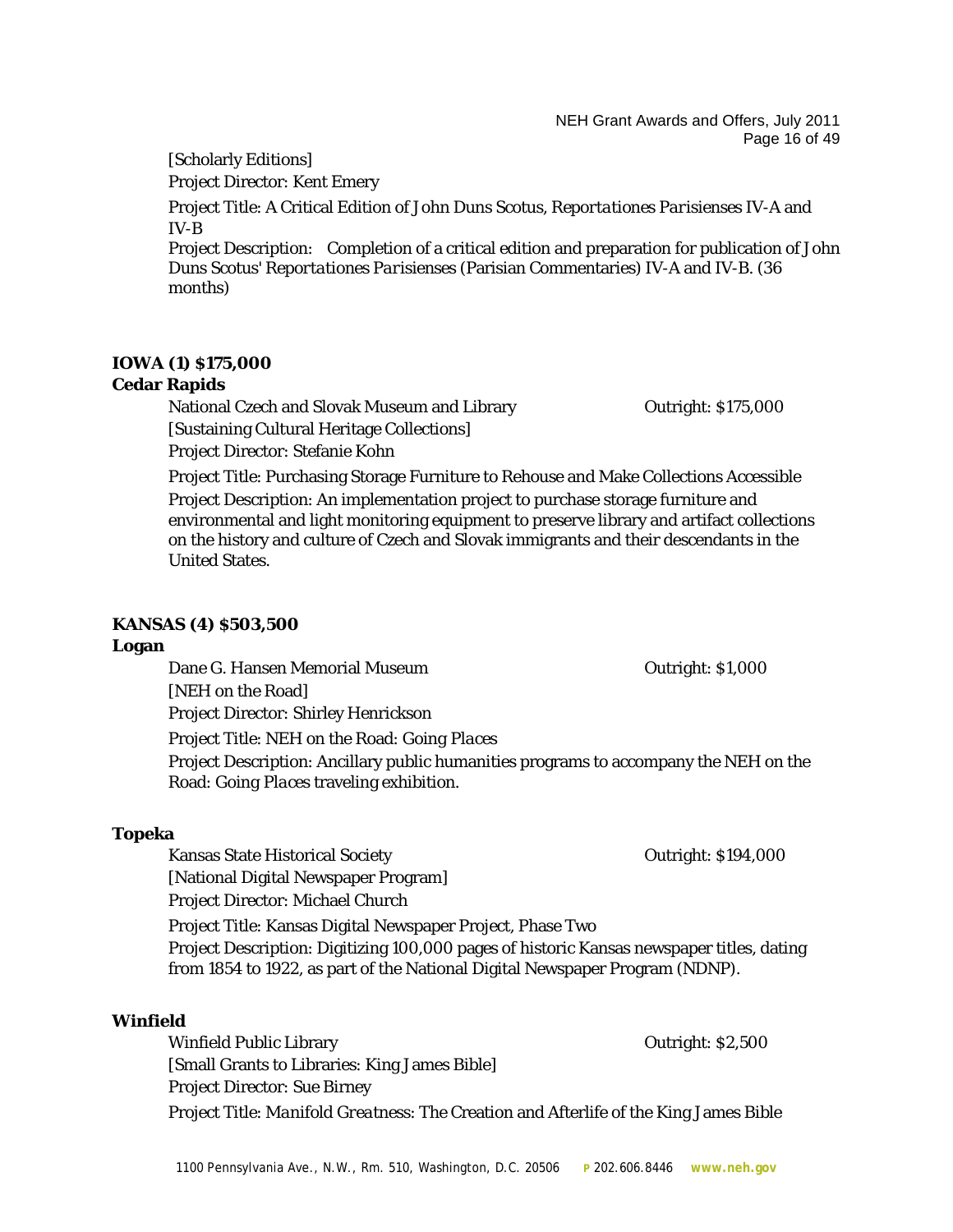NEH Grant Awards and Offers, July 2011 Page 17 of 49

Unaffiliated Independent Scholar **Communist Construction** Cutright: \$231,000 [Scholarly Editions] Matching: \$75,000 Project Director: Philip Kelley Project Title: The Brownings' Correspondence: Volumes 22-24 Project Description: Completion of editorial work on volumes 22-24 of *The Brownings' Correspondence*. (36 months)

# **KENTUCKY (4) \$587,500**

#### **Danville**

Centre College of Kentucky **CENTER 1988** Outright: \$2,500 [Small Grants to Libraries: King James Bible] Project Director: Stan Campbell Project Title: *Manifold Greatness*: The Creation and Afterlife of the King James Bible

#### **Frankfort**

Kentucky Historical Society Foundation **Communist Contract Contract Contract Contract Contract Contract Contract** [Scholarly Editions] Project Director: R. Darrell Meadows

Project Title: Papers of the Kentucky Civil War Governors Digital Documentary Edition Project Description: Preparation for digital publication of an edition of the papers of the governors of Kentucky during the Civil War. (36 months)

#### **Lexington**

University of Kentucky Research Foundation **Contract Contract Contract Contract Contract Contract Contract Contract Contract Contract Contract Contract Contract Contract Contract Contract Contract Contract Contract Contrac** [National Digital Newspaper Program] Project Director: Mary Molinaro Project Title: Kentucky Digital Newspaper Project, Phase Four

Project Description: The digitization of up to 100,000 pages of Kentucky newspapers dating from 1836 to 1922, as part of the National Digital Newspaper Program (NDNP).

#### **Owensboro**

Owensboro Community and Technical College **Conventional College** Outright: \$0 [Special Initiatives] Matching: \$200,000 Project Director: Kaye Brown

Project Title: OCTC Humanities Enhancement Initiative

Project Description: Endowment to support humanities programming, including guest speakers, incorporating new uses of technology in the humanities, leveraging community partners, and theme-related activities in the community and at the college.

#### **LOUISIANA (2) \$535,000**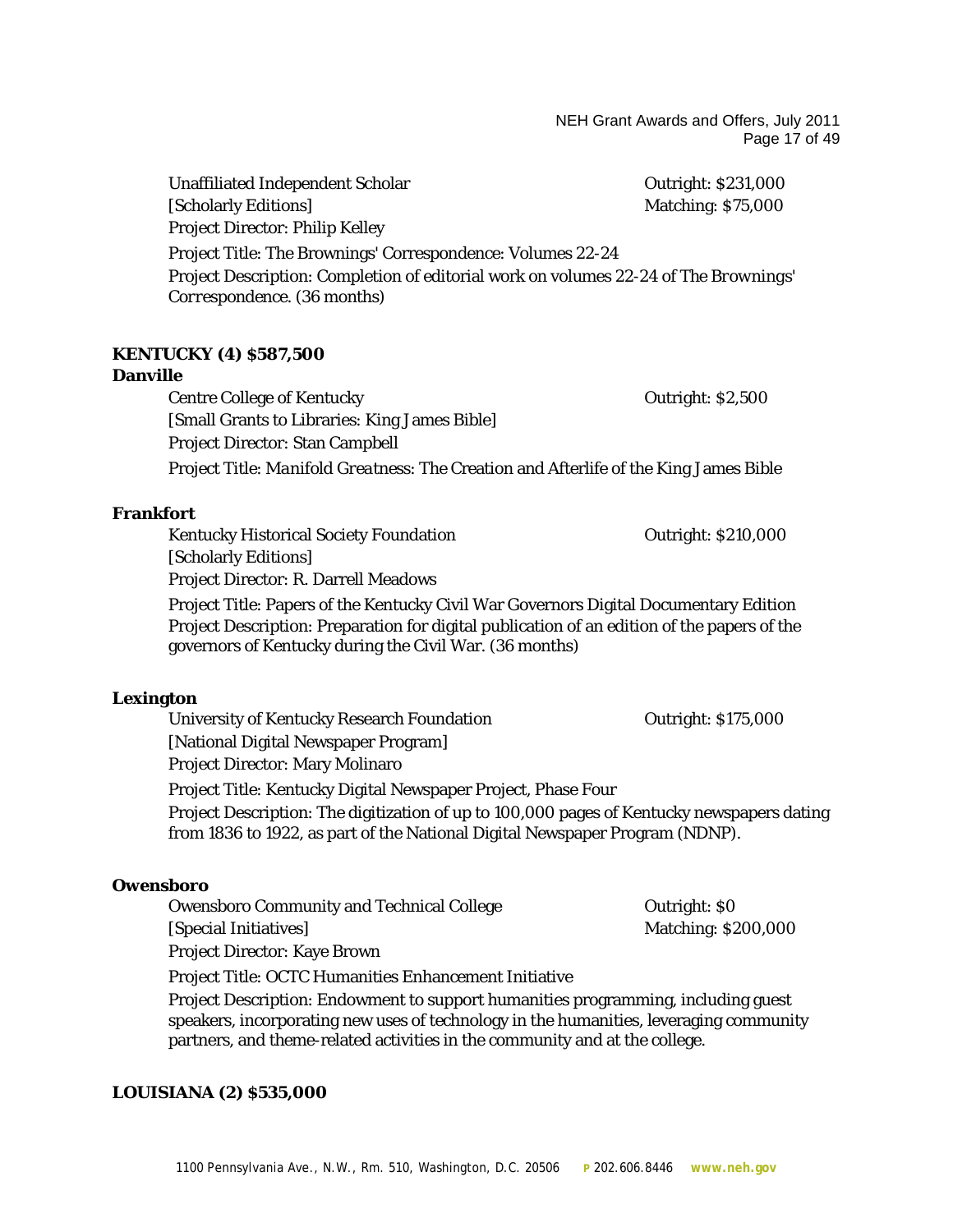NEH Grant Awards and Offers, July 2011 Page 18 of 49

#### **Baton Rouge**

Louisiana State University **Contract Contract Contract Contract Contract Contract Contract Contract Contract Contract Contract Contract Contract Contract Contract Contract Contract Contract Contract Contract Contract Contr** 

Project Director: Gina Costello

[National Digital Newspaper Program]

Project Title: Louisiana Digital Newspaper Project, Phase Two

Project Description: Digitization of 100,000 pages of Louisiana's microfilmed and original newspapers, dating from 1836 to 1922, as part of the National Digital Newspaper Program (NDNP).

#### **New Orleans**

Tulane University **Tulane University Outright: \$250,000** 

[America's Media Makers Production] Project Director: Nick Spitzer

Project Title: *American Routes*, Routes to Recovery: Memories of People and Places Project Description: Production of six two-hour programs and four one-hour documentary programs to be featured on *American Routes* radio program.

# **MAINE (1) \$135,000**

#### **Brunswick**

American Musicological Society **Outright: \$110,000** [Scholarly Editions] Matching: \$25,000 Project Director: Richard Crawford Project Title: MUSA (Music of the United States of America) Project Description: Preparation for publication of volumes 24-28 in the Music of the United States of America series, and editorial work on one additional volume. (36 months)

#### **MARYLAND (2) \$502,500**

# **Bel Air**

Harford Community College **Community College Community College Contract Contract Contract Contract Contract Contract Contract Contract Contract Contract Contract Contract Contract Contract Contract Contract Contract Co** [Small Grants to Libraries: King James Bible] Project Director: Carol Allen Project Title: *Manifold Greatness*: The Creation and Afterlife of the King James Bible

#### **Catonsville**

The Community College of Baltimore County **County** Outright: \$0 [Special Initiatives] Matching: \$500,000 Project Director: Rachele Lawton

Project Title: CCBC: Building Humanities Connections from the Local Past to the Global Future

Project Description: To support endowment for the college's Center for Global Education and renovation of its historic Hilton Mansion House.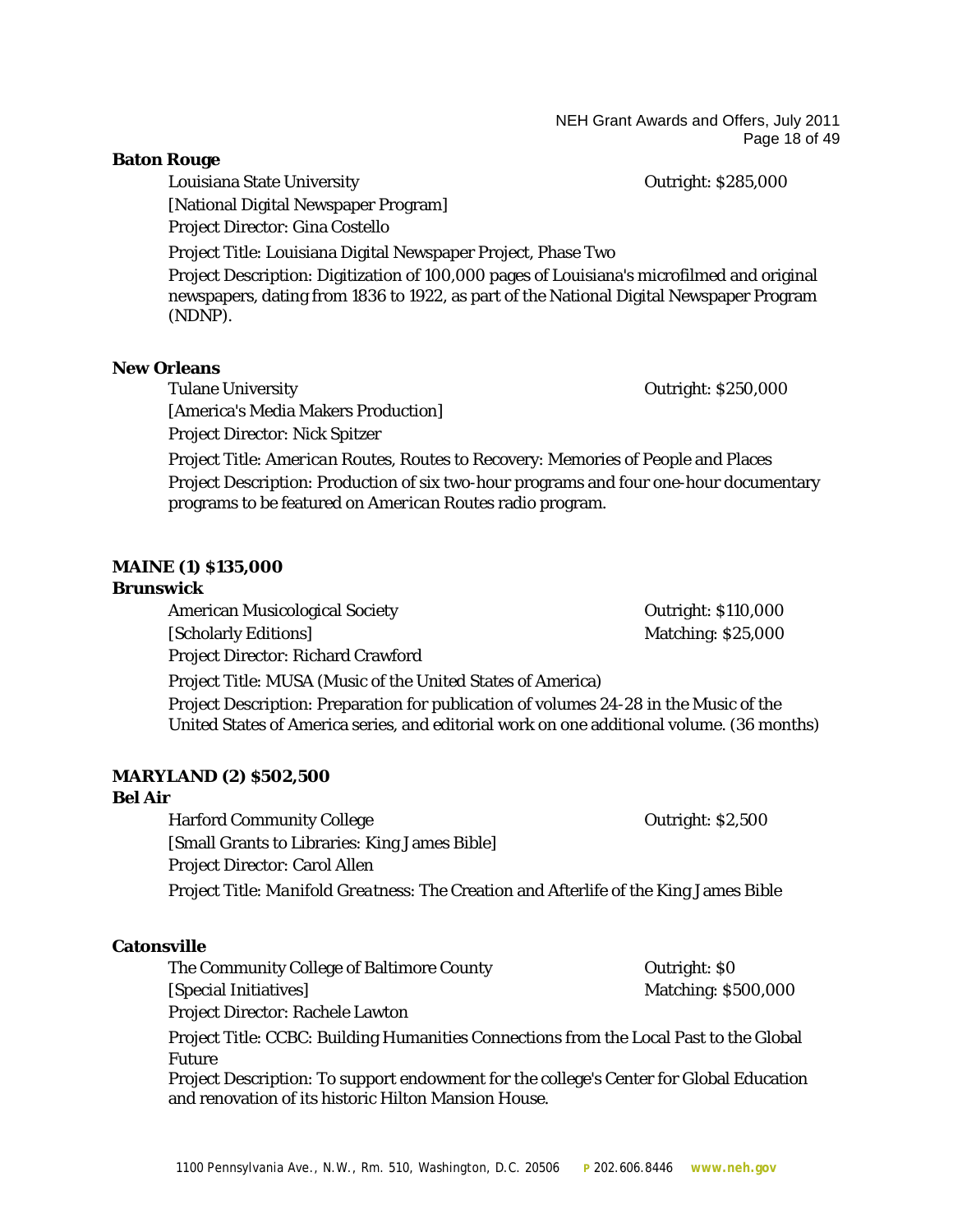NEH Grant Awards and Offers, July 2011 Page 19 of 49

#### **MASSACHUSETTS (20) \$4,997,989**

#### **Amherst**

Amherst College **Outright: \$171,554** 

[Seminars for School Teachers] Project Director: Austin Sarat

Project Title: Punishment, Politics, and Culture

Project Description: A five-week seminar for sixteen school teachers on punishment and its place in American culture.

#### **Boston**

Museum of Fine Arts, Boston Outright: \$60,000 [America's Historical and Cultural Organizations Planning] Project Director: Dennis Carr

Project Title: Asia and the New World: Global Exchange and Artistic Influence in the Colonial Americas, 1500-1800

Project Description: Planning for a traveling exhibition, a catalog, new media interpretive materials, and public programs about the impact of trade with Asia on artistic production in North, Central, and South America from 1500 to 1800.

Massachusetts Historical Society Outright: \$170,937 [Landmarks of American History] Project Director: Jayne Gordon

Project Title: At the Crossroads of Revolution: Lexington and Concord in 1775 Project Description: Two one-week Landmarks workshops for eighty school teachers on Lexington and Concord, Massachusetts, and the outbreak of the American Revolutionary War on April 19, 1775.

| <b>Massachusetts Historical Society</b> | <b>Outright: \$300,000</b> |
|-----------------------------------------|----------------------------|
| [Scholarly Editions]                    | <b>Matching: \$200,000</b> |
| Project Director: C. James Taylor       |                            |

Project Title: Adams Papers Documentary Editing Project Project Description: Preparation for publication of volumes 17 and 18 of the *Papers of John Adams*, and volumes 11 and 12 of the *Adams Family Correspondence*. (36 months)

University of Massachusetts, Boston **Department** Outright: \$400,000 [America's Historical & Cultural Organizations Implementation] Project Director: Stephen Crosby

Project Title: Civility and American Democracy

Project Description: Implementation of a two-day public forum and related debates, with broadcast and digital media dissemination, about the meaning of civility and its role in the functioning of American democracy.

WGBH Educational Foundation **CONCORDITY CONTROLLY 1868** Outright: \$700,000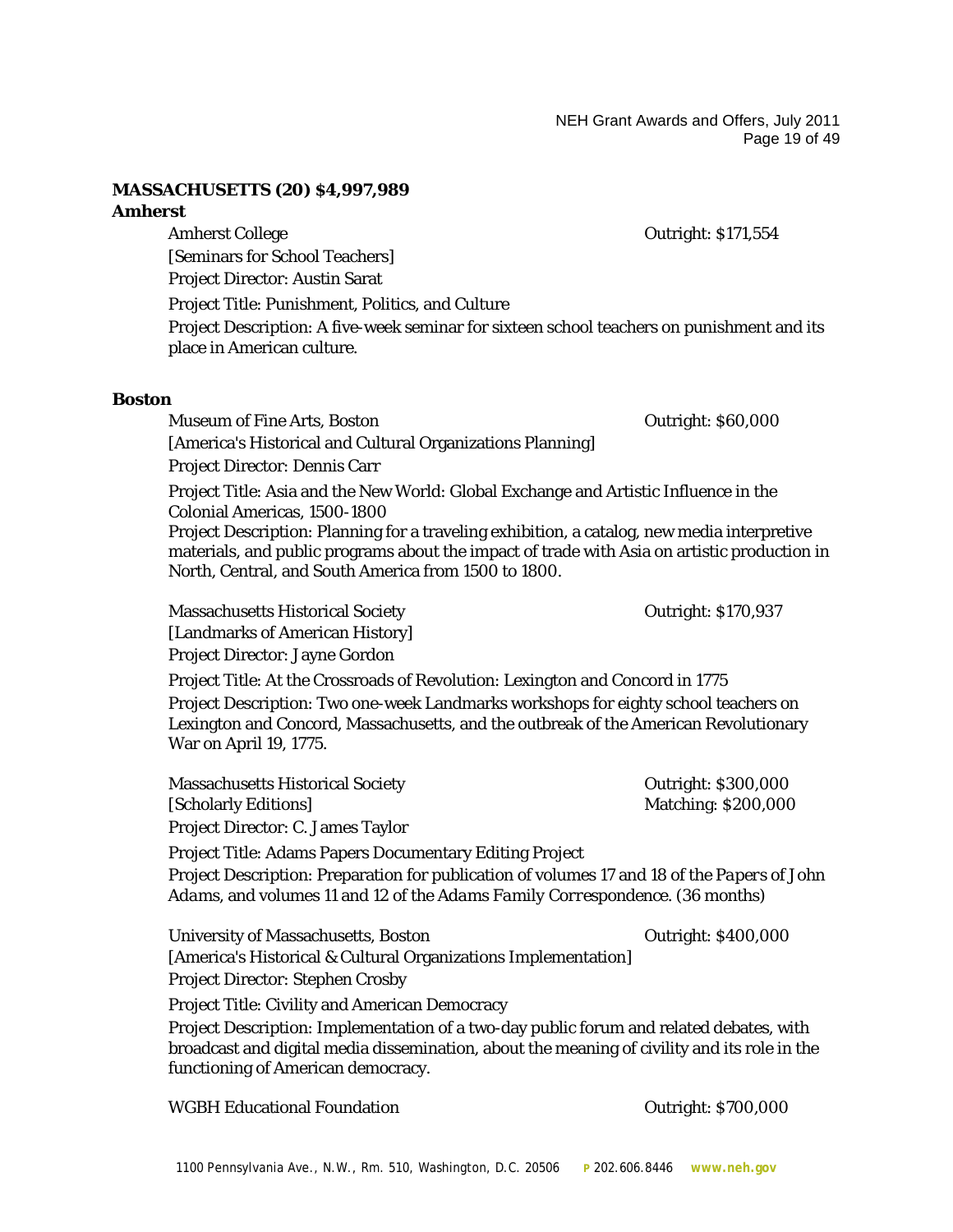NEH Grant Awards and Offers, July 2011 Page 20 of 49

[America's Media Makers Production] Project Director: Mark Samels

Project Title: *American Experience*: Freedom Summer

Project Description: Production of a two-hour documentary film and multiplatform project on Freedom Summer (1964), the historic Mississippi voter registration and education effort.

Boston Children's Museum **Outright: SO** [America's Historical and Cultural Organizations Planning] Matching: \$75,000 Project Director: Leslie Swartz Project Title: From Time to Time: 100 Years of Change in Boston Project Description: Planning of a new 3,500-square-foot permanent exhibition about the ways in which international cultures have interacted in Boston from 1913 to the present.

Harvard University **Calculation** Outright: \$161,934 [Seminars for School Teachers] Project Director: Maria Tatar Project Title: Golden Compasses as Moral Compasses: The Ethics and Aesthetics of Fairy Tales and Fantasy Project Description: A four-week seminar for sixteen school teachers on fantasy and fairy tales and their impact on imagination and moral sense in children.

Massachusetts Institute of Technology Outright: \$350,000

[America's Historical & Cultural Organizations Implementation] Project Director: John Ochsendorf

Project Title: Guastavino Vaulting: Palaces for the People

Project Description: Implementation of a traveling exhibition that examines the work of Spanish immigrant builder Rafael Guastavino, whose innovations transformed American architecture in the late 19th and early 20th centuries.

# **Lowell**

University of Massachusetts, Lowell **Example 20** Outright: \$172,880 [Landmarks of American History]

Project Director: Sheila Kirschbaum

Project Title: Inventing America: Lowell and the Industrial Revolution

Project Description: Two one-week Landmarks workshops for eighty school teachers on the textile industry in Lowell, Massachusetts, as a case study of early nineteenth-century industrialization.

#### **Medford**

Tufts University Outright: \$249,727 [Institutes for Advanced Topics in the Digital Humanities] Project Director: Gregory Crane

**Cambridge**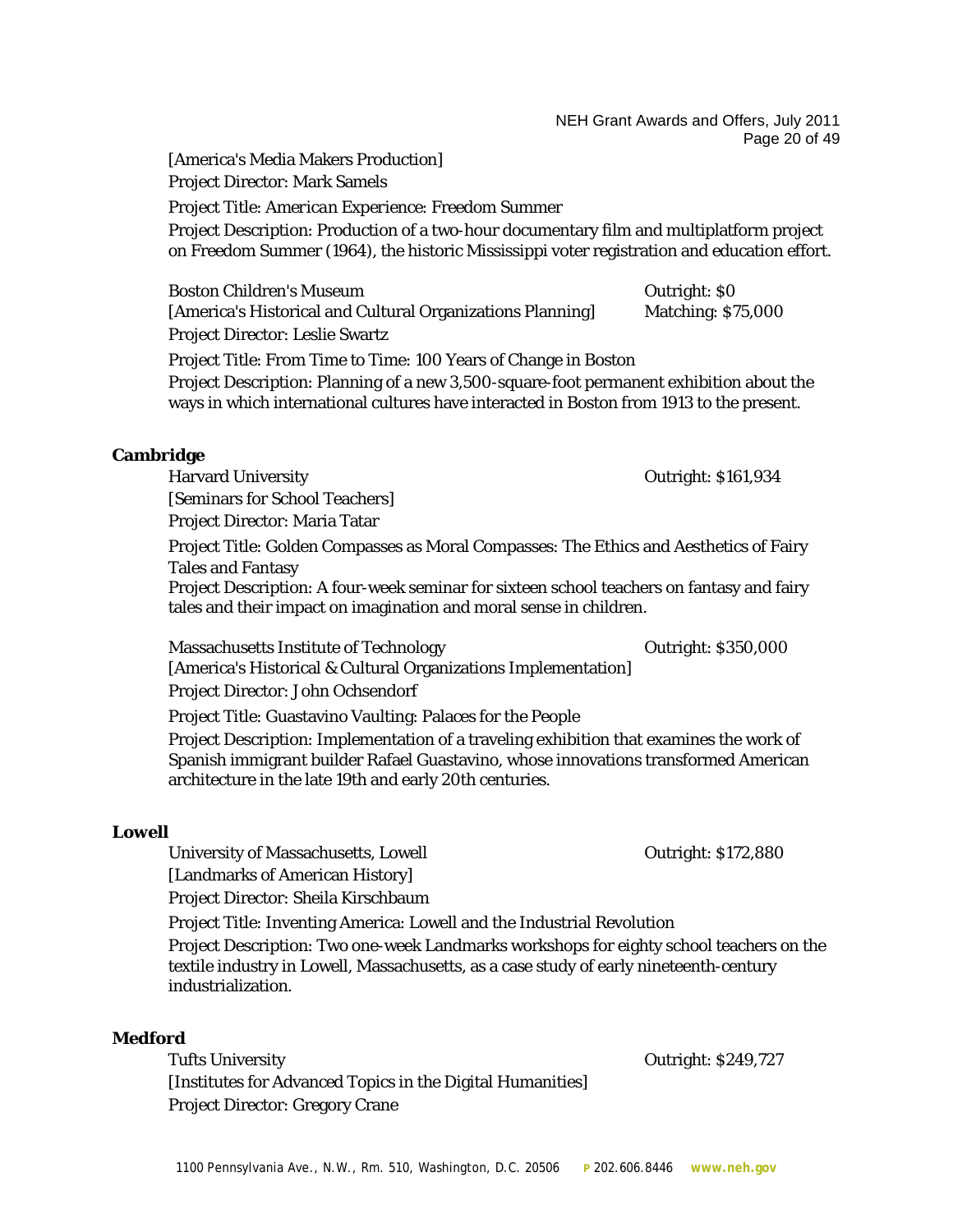Project Title: Working with Text in a Digital Age

Project Description: A three-week institute with follow-up activities at Tufts University on the use of computational and corpus linguistics methodologies for scholarly research for humanities scholars, library professionals, and graduate students.

# **North Dartmouth**

University of Massachusetts, Dartmouth **Communisty** Cutright: \$170,957 [Seminars for School Teachers] Project Director: Gerard Koot

Project Title: The Industrial Revolution in Britain: Historical Interpretations Project Description: A five-week seminar for sixteen school teachers on the Industrial Revolution in Britain.

# **Norton**

Wheaton College **Outright: \$50,000** [Digital Humanities Start-Up Grants] Project Director: Scott Hamlin

Project Title: Developing a User Experience for TAPAS (the TEI Archiving, Publishing, and Access Service)

Project Description: A series of workshops to develop and test a prototype interface for the TAPAS (TEI Archiving, Publishing, and Access Service) Project, an online service that allows for the storage, sharing, and analysis of TEI-encoded texts.

# **Sharon**

Center for Independent Documentary Outright: \$60,000 [America's Media Makers Development] Project Director: Arwen Curry

Project Title: Worlds of Ursula K. Le Guin

Project Description: Scripting and development of a 90-minute documentary film exploring the life and ideas of the science fiction and fantasy writer Ursula K. Le Guin.

# **Springfield**

Springfield Library and Museums Association **Container Containers** Outright: \$320,000 [Sustaining Cultural Heritage Collections] Project Director: Wendy Stayman

Project Title: Improving Climate Control to Preserve Collections of the George Walter Vincent Smith Art Museum

Project Description: The purchase and installation of climate modification equipment in a 19th-century historic building that houses unique art of the collector George Walter Vincent Smith, including Japanese armor, Tiffany glass, Chinese cloisonné, Middle Eastern textiles and carpets, and 19<sup>th</sup>-century American paintings.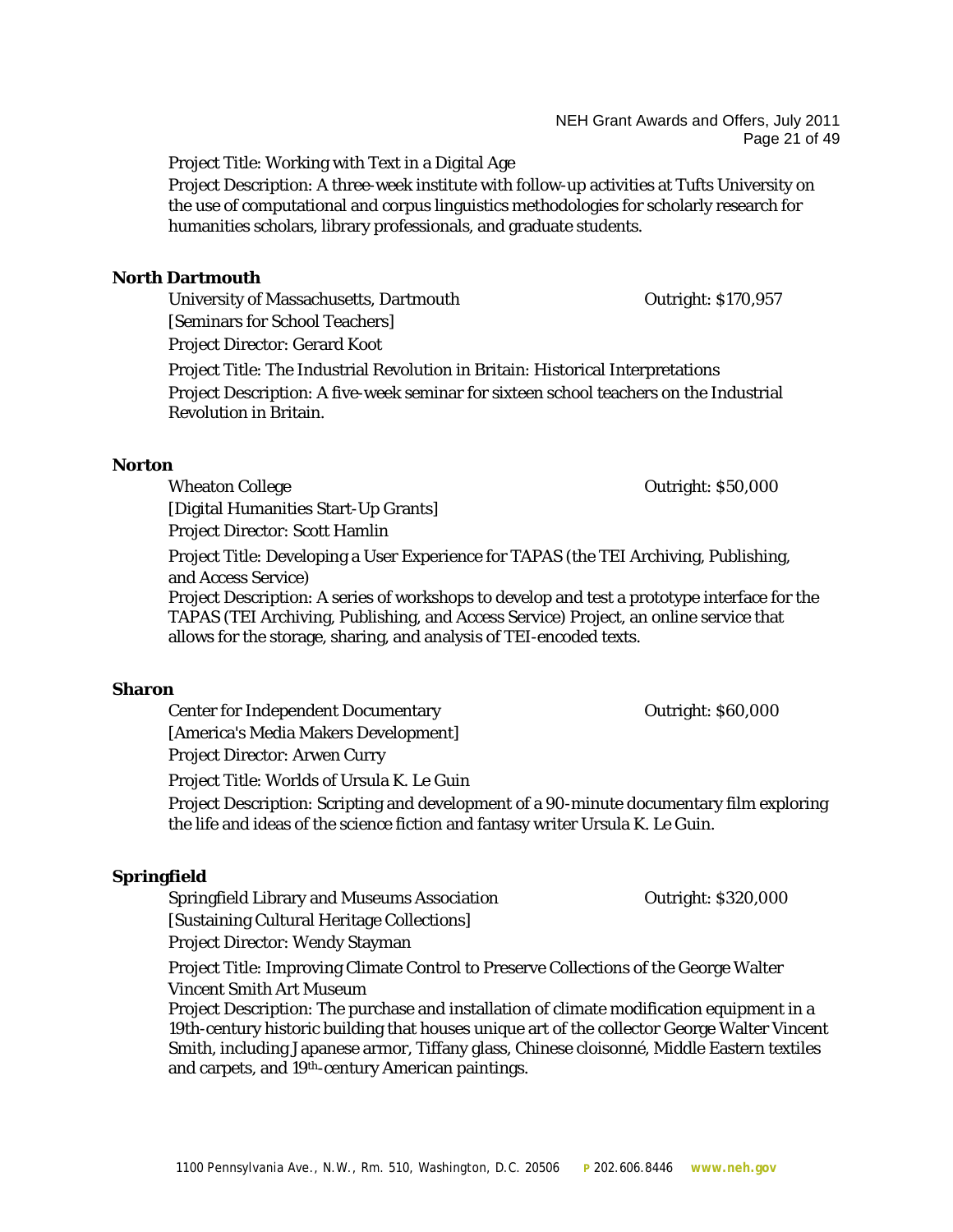NEH Grant Awards and Offers, July 2011 Page 22 of 49

| Waltham                                                                                                                               |                           |
|---------------------------------------------------------------------------------------------------------------------------------------|---------------------------|
| Filmmakers Collaborative, Inc.                                                                                                        | <b>Outright: \$75,000</b> |
| [Bridging Cultures Through Film]                                                                                                      |                           |
| Project Director: Michal Goldman                                                                                                      |                           |
| Project Title: Nasser: An Egyptian Story                                                                                              |                           |
| Project Description: Development of a 90-minute documentary film about Gamal Abdel                                                    |                           |
| Nasser, the iconic Egyptian figure who overthrew his king and liberated his country from                                              |                           |
| British rule.                                                                                                                         |                           |
| Filmmakers Collaborative, Inc.                                                                                                        | <b>Outright: \$75,000</b> |
| [Bridging Cultures Through Film]                                                                                                      |                           |
| Project Director: Ben Loeterman                                                                                                       |                           |
| Project Title: 1913: Seeds of Conflict                                                                                                |                           |
| Project Description: Development of a 60-minute documentary film that examines a pivotal<br>moment in the history of the Middle East. |                           |
| Filmmakers Collaborative, Inc.                                                                                                        | Outright: \$600,000       |
| [America's Media Makers Production]                                                                                                   |                           |
|                                                                                                                                       |                           |

Project Director: Sarah Colt Project Title: Henry Ford and the American Dream Project Description: Production of a two-hour film that explores the life of Henry Ford, America's pre-eminent businessman and one of the most influential Americans of the 20th century.

#### **Watertown**

Documentary Educational Resources, Inc.  $\qquad \qquad$  Outright: \$600,000 [Bridging Cultures Through Film] Project Director: David Lebrun Project Title: The Royal Cup Project Description: Production of an hour-long documentary film on ancient Maya culture and the ethics of studying and collecting objects that may have been looted.

#### **Winchester**

Town of Winchester **Contract Contract Contract Contract Contract Contract Contract Contract Contract Contract Contract Contract Contract Contract Contract Contract Contract Contract Contract Contract Contract Contract Cont** [Sustaining Cultural Heritage Collections] Project Director: Mary Ellen Lannon Project Title: Planning: Archival Storage in the Historic Sanborn House Project Description: Planning for the renovation of an archives storage facility in the historic Sanborn House to better preserve the Town of Winchester's historical collections of maps, photographs, publications, artifacts, and legal and genealogical records.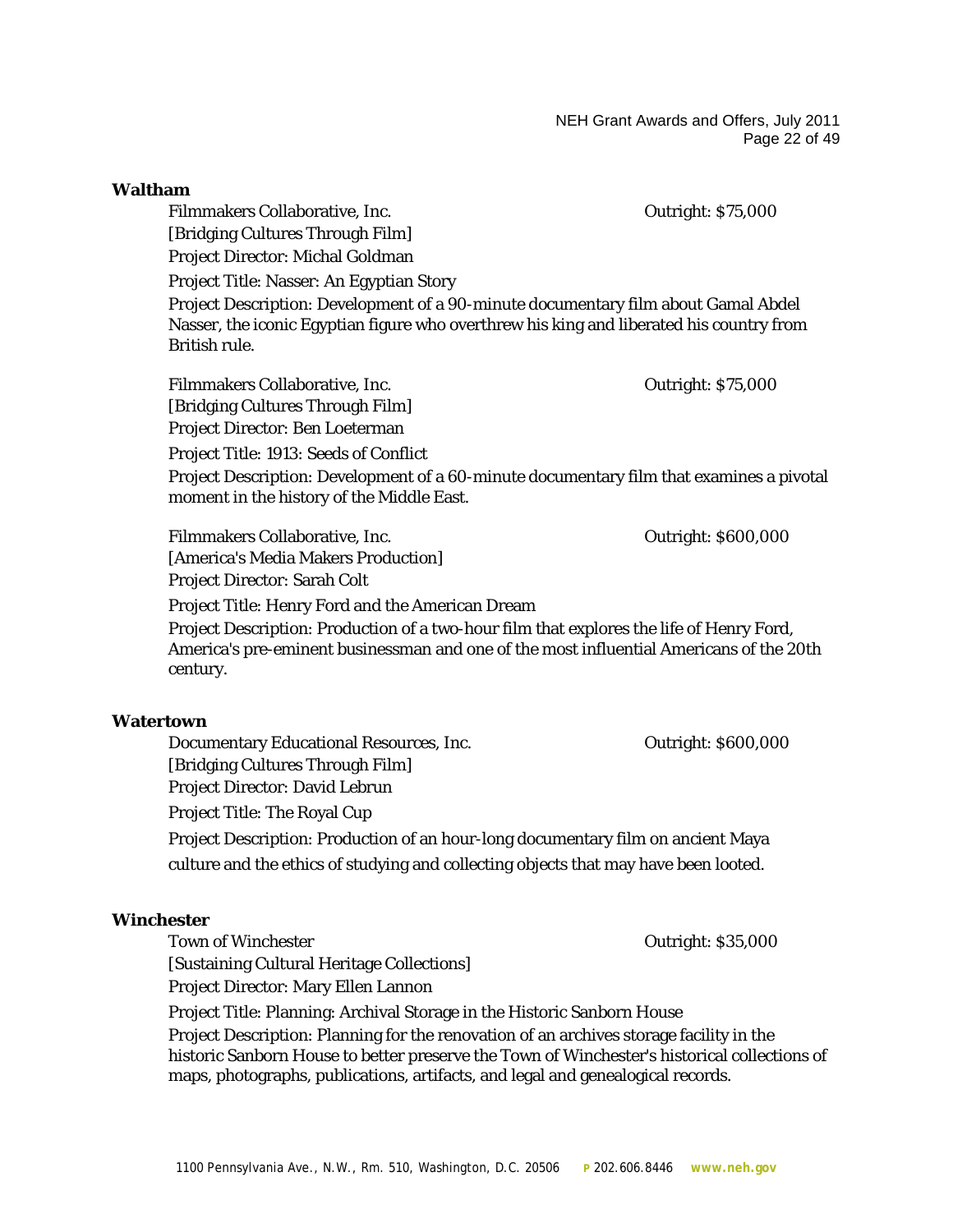NEH Grant Awards and Offers, July 2011 Page 23 of 49

#### **MICHIGAN (4) \$409,564**

#### **Ann Arbor**

University of Michigan, Ann Arbor **Canadian Arbor** Cutright: \$250,000 [Collaborative Research] Project Director: Nicola Terrenato Project Title: The Gabii Project, Italy Project Description: Archaeological excavation and analysis at Gabii, east of Rome, Italy. (36 months)

#### **East Lansing**

Michigan State University **State State State Outright: \$23,914** [Digital Humanities Start-Up Grants]

Project Director: Jon Frey

Project Title: Digging Digitally: Creating a More Dynamic Archaeological Field Journal Archive

Project Description: The development and testing of a digital field journal for use in archaeological investigations with a particular focus on adapting existing software for use on portable electronic devices.

#### **Grand Rapids**

Calvin College Outright: \$133,150 [Institutes for School Teachers]

Project Director: William Katerberg

Project Title: American Frontiers in Global Perspective

Project Description: A three-week institute for twenty-five school teachers on frontiers in the American South, Midwest, and West in a comparative international context.

#### **Holland**

Hope College **Outright: \$2,500** [Small Grants to Libraries: King James Bible] Project Director: Kelly Jacobsma Project Title: *Manifold Greatness*: The Creation and Afterlife of the King James Bible

# **MINNESOTA (5) \$1,152,500**

#### **Cass Lake**

Leech Lake Tribal College **Department College** Cutright: \$0 [Special Initiatives] Matching: \$500,000 Project Director: Beverly Rodgers Project Title: Leech Lake Tribal College Library and Archive Construction Project Description: To construct a new library for the college including an archive for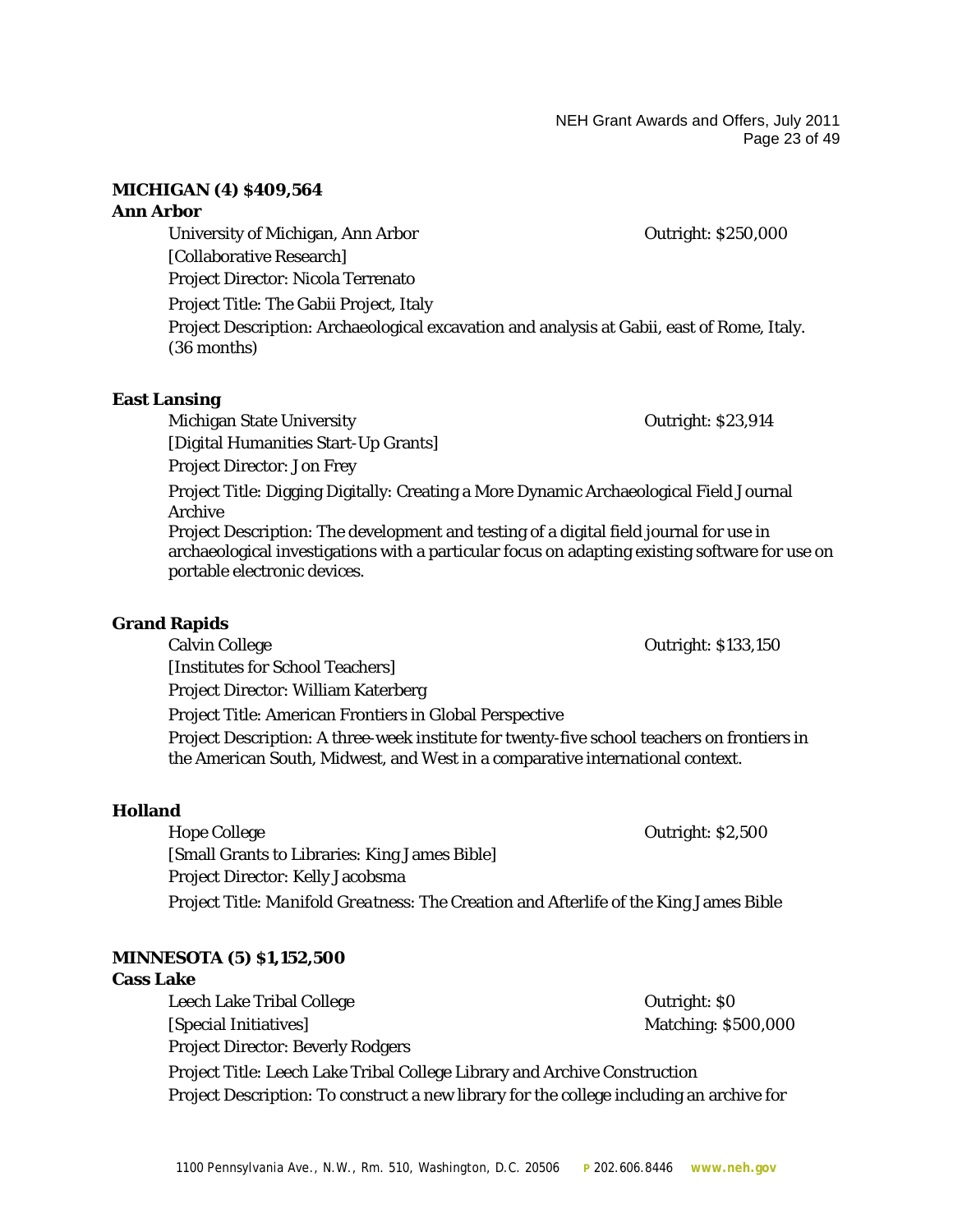Ojibwe cultural artifacts.

#### **Minneapolis**

Public Radio International Dublic Radio International Dublic Radio International [America's Media Makers Production] Project Director: Melinda Ward Project Title: American Icons III on *Studio 360* from PRI and WNYC Project Description: The production of a one-hour national public radio series on iconic works of American culture for Public Radio International's *Studio 360*. Minneapolis Society of Fine Arts **Conserversity** Conserversity Conserversity Conserversity Conserversity Conserversity Conserversity Conserversity Conserversity Conserversity Conserversity Conserversity Conserversity Conse [Digital Humanities Start-Up Grants] Project Director: Katherine Milton Project Title: Enhancing the Humanities through Innovation: The Extended Collection Project Project Description: Development of a pilot program for training docents in using digital

tours and resources.

University of Minnesota, Twin Cities **Channel Accord Contract Contract Contract Contract Contract Contract Contract Contract Contract Contract Contract Contract Contract Contract Contract Contract Contract Contract Contrac** [Small Grants to Libraries: King James Bible] Project Director: Susan Gangl Project Title: *Manifold Greatness*: The Creation and Afterlife of the King James Bible

#### **St. Paul**

Minnesota Historical Society **Outright: \$325,000** [National Digital Newspaper Program] Project Director: Robert Horton Project Title: Minnesota Digital Newspaper Project, Phase Three Project Description: The digitization of 100,000 pages of Minnesota newspapers dating from 1849 to 1922, as part of the National Digital Newspaper Program (NDNP).

#### **MISSISSIPPI (3) \$183,872**

#### **Cleveland**

Delta State University Outright: \$178,872 [Landmarks of American History] Project Director: Luther Brown Project Title: The Most Southern Place on Earth: Music, History, and Culture of the Mississippi Delta Project Description: Two one-week Landmarks workshops for eighty school teachers on the Mississippi Delta's rich history, diverse peoples, and impact on the American imagination.

#### **Hattiesburg**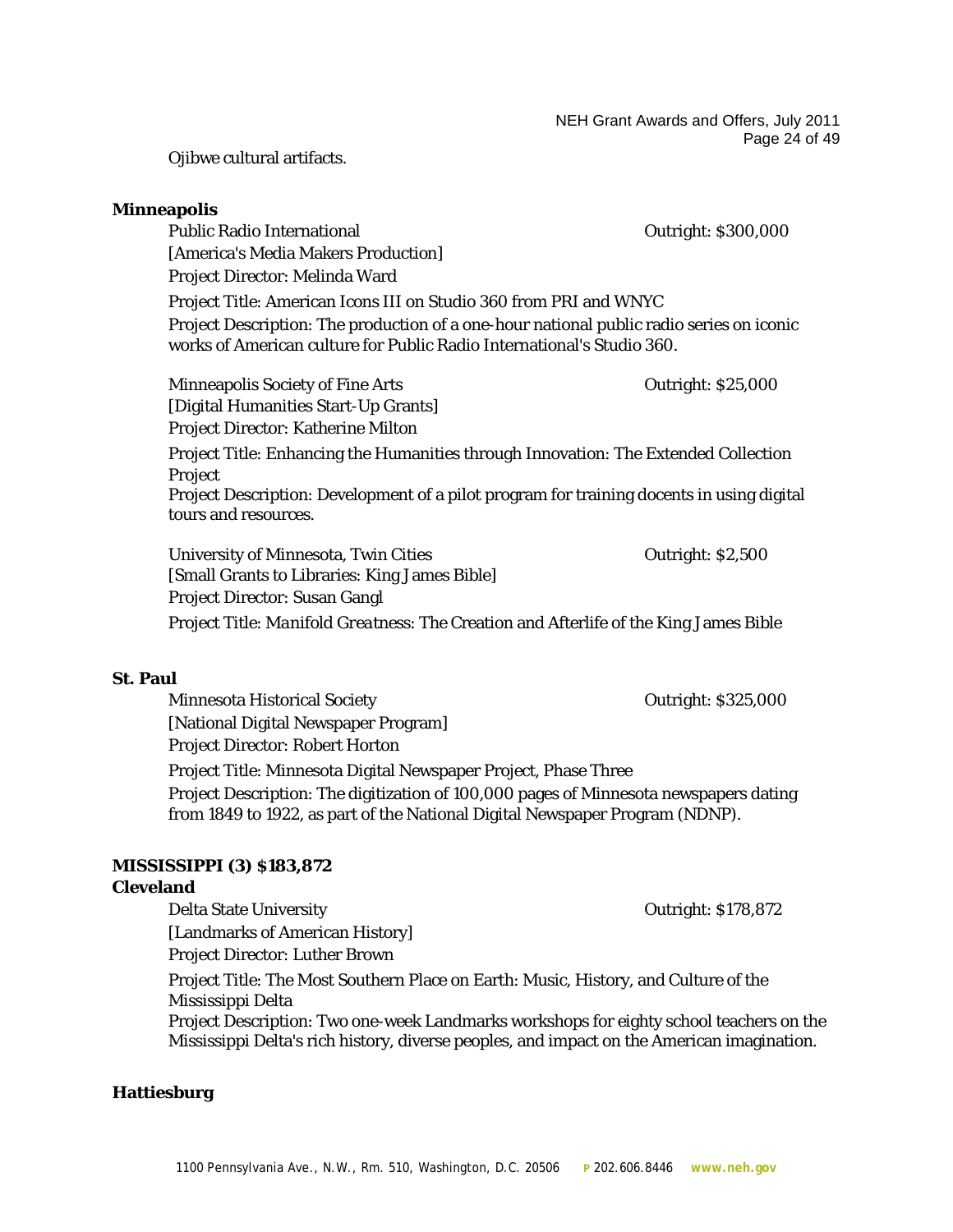NEH Grant Awards and Offers, July 2011 Page 25 of 49

William Carey College **Outright: \$2,500** [Small Grants to Libraries: King James Bible] Project Director: Sherry Laughlin Project Title: *Manifold Greatness*: The Creation and Afterlife of the King James Bible

#### **University**

University of Mississippi, Main Campus **Campus Cutright: \$2,500** [Small Grants to Libraries: King James Bible] Project Director: Christina Torbert Project Title: *Manifold Greatness*: The Creation and Afterlife of the King James Bible

# **MISSOURI (5) \$434,012**

# **Columbia**

University Libraries, University of Missouri- Columbia Outright: \$119,658 [Seminars for College Teachers] Project Director: Devoney Looser Project Title: Jane Austen and Her Contemporaries Project Description: A five-week seminar for sixteen college and university faculty members to study the works of Jane Austen and other writers of her time.

# **Kansas City**

Kansas City Public Library **Construction Construction Construction** Cutright: \$2,500 [Small Grants to Libraries: King James Bible] Project Director: Henry Fortunato Project Title: *Manifold Greatness*: The Creation and Afterlife of the King James Bible

University of Missouri Libraries **Containers** Outright: \$179,882 [Landmarks of American History] Project Director: Diane Mutti Burke Project Title: Crossroads of Conflict: Contested Visions of Freedom and the Missouri-Kansas Border Wars Project Description: Two one-week Landmarks workshops for eighty school teachers on the history and impact of the Missouri-Kansas border wars during the era of the American Civil War.

#### **Marshall**

Missouri Valley College Outright: \$2,500 [Small Grants to Libraries: King James Bible] Project Director: Pamela Reeder Project Title: *Manifold Greatness*: The Creation and Afterlife of the King James Bible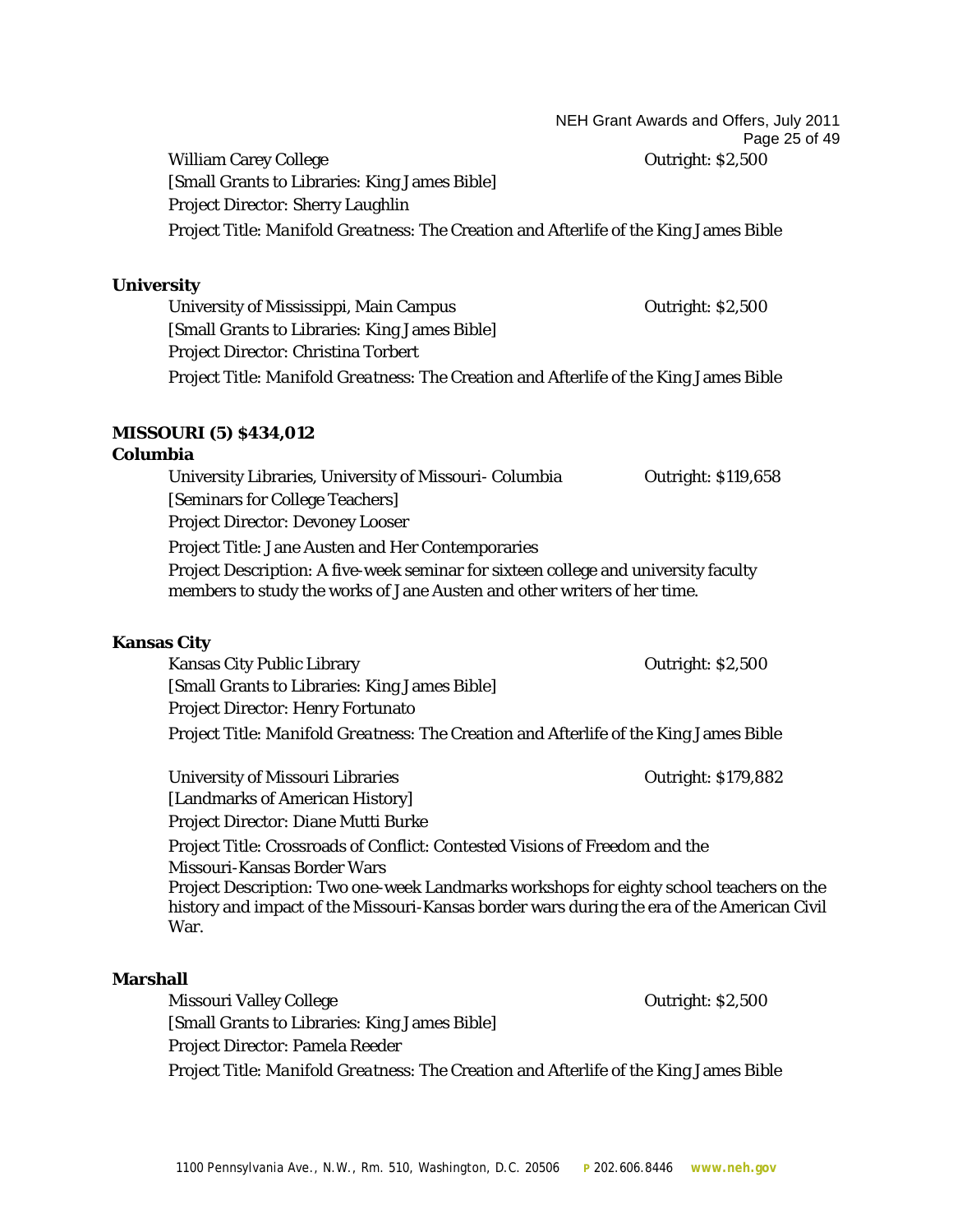NEH Grant Awards and Offers, July 2011 Page 26 of 49

Washington University **Contract Contract Contract Contract Contract Contract Contract Contract Contract Contract Contract Contract Contract Contract Contract Contract Contract Contract Contract Contract Contract Contract C** [Seminars for College Teachers] Project Director: Christopher Wellman

Project Title: Liberty, Equality, and Justice in National and International Contexts Project Description: A four-week seminar for sixteen college and university faculty members examining the meanings of liberty, equality, and justice, and the applications of these concepts within and between nations.

# **MONTANA (2) \$540,000**

# **Helena**

Montana Historical Society **No. 2018** 2018 12:30 Outright: \$290,000 [National Digital Newspaper Program] Project Director: Molly Kruckenberg Project Title: Montana Digital Newspaper Project, Phase Two Project Description: Digitization of 100,000 pages of Montana's microfilmed newspapers, dating from 1864 to 1922, as part of the National Digital Newspaper Program (NDNP).

# **Missoula**

University of Montana and America of Montana Controllering Controllering Controllering Outright: \$250,000

[Collaborative Research]

Project Director: Anna Prentiss

Project Title: Household Archaeology at Bridge River, British Columbia Project Description: An excavation, analysis, and interpretation of a single semi-subterranean dwelling with 13 superimposed floors occupied between 1450 and 1150 years ago in present day British Columbia. (36 months)

# **NEBRASKA (1) \$159,218**

# **Grand Island**

Central Community College Outright: \$159,218

[Landmarks of American History for Community Colleges]

Project Director: Dianna Parmley

Project Title: Legacies and Landmarks of the Plains Native Americans

Project Description: Two one-week Landmarks workshops for fifty community college faculty members to study Plains Native American history and culture from the eighteenth century to the present day.

# **NEW HAMPSHIRE (1) \$50,000**

# **Hanover**

Dartmouth College Outright: \$50,000 [Digital Humanities Start-Up Grants] Project Director: Michael Casey

# **St. Louis**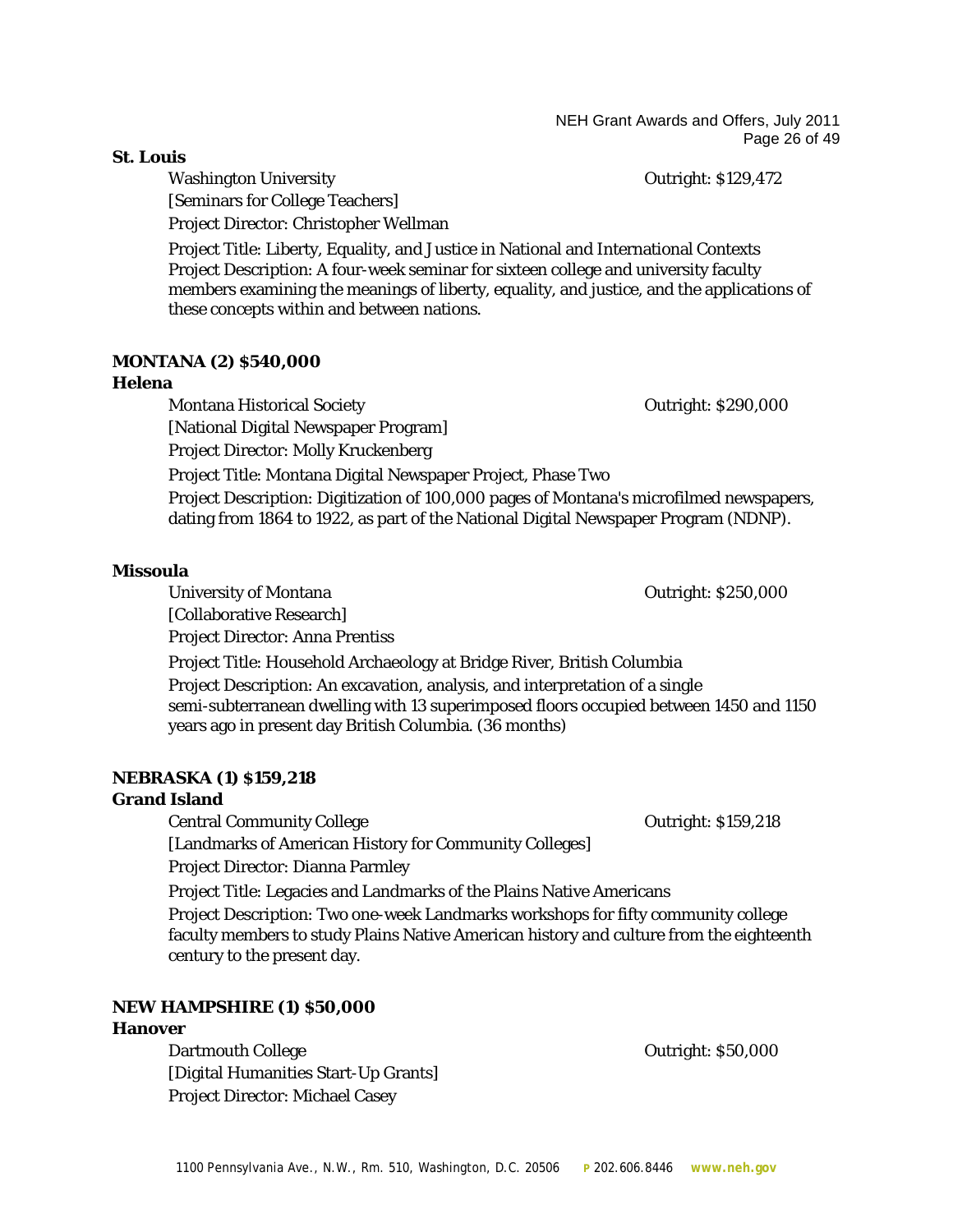NEH Grant Awards and Offers, July 2011 Page 27 of 49

Project Title: ACTION (Audio-visual Cinematic Toolbox for Interaction, Organization, and Navigation): an open-source Python platform

Project Description: The development of a platform that would support the computational analysis of film and other audio-video materials. The platform would allow such features as the automatic detection of shots and scenes, the analysis of soundtracks, and overall content analysis.

# **NEW JERSEY (5) \$1,216,736**

#### **New Brunswick**

Rutgers University, New Brunswick Contract Contract Contract Contract Contract Contract Contract Contract Contract Contract Contract Contract Contract Contract Contract Contract Contract Contract Contract Contract Contract [Scholarly Editions] Matching: \$150,000 Project Director: Paul Israel

Project Title: The Papers of Thomas A. Edison

Project Description: Completion of volume 8 and the beginning of work on volume 9 of the *Papers of Thomas Edison*, covering the period 1885-1889. (36 months)

#### **Newark**

Community College Humanities Association Outright: \$156,400 [Landmarks of American History for Community Colleges] Project Director: Kathy Fedorko

Project Title: Georgia O'Keeffe: Santa Fe, Abiquiu, and the New Mexico Landscape Project Description: Two one-week Landmarks workshops for fifty community college teachers on the history, culture, and landscape of northern New Mexico in the art of Georgia O'Keeffe.

Community College Humanities Association Outright: \$251,221 [Institutes for College and University Teachers] Project Director: Laraine Fletcher

Project Title: Mesoamerica and the Southwest: A New History for an Ancient Land Project Description: A five-week institute for twenty-four college and university faculty members to explore Mesoamerica and the Ancient Southwest.

Community College Humanities Association **Contract Contract Contract Contract Contract** Contract Contract Contract Contract Contract Contract Contract Contract Contract Contract Contract Contract Contract Contract Contract [Landmarks of American History for Community Colleges] Project Director: Sterling Delano

Project Title: Concord, Massachusetts: Feminists, Utopians, and Social Reform in the Age of

Emerson and Thoreau

Project Description: Two one-week Landmarks workshops for fifty community college faculty members to study Concord's central role in American nineteenth-century thought and social reform.

Community College Humanities Association Outright: \$207,915 [Institutes for College and University Teachers] Project Director: Gregory Warden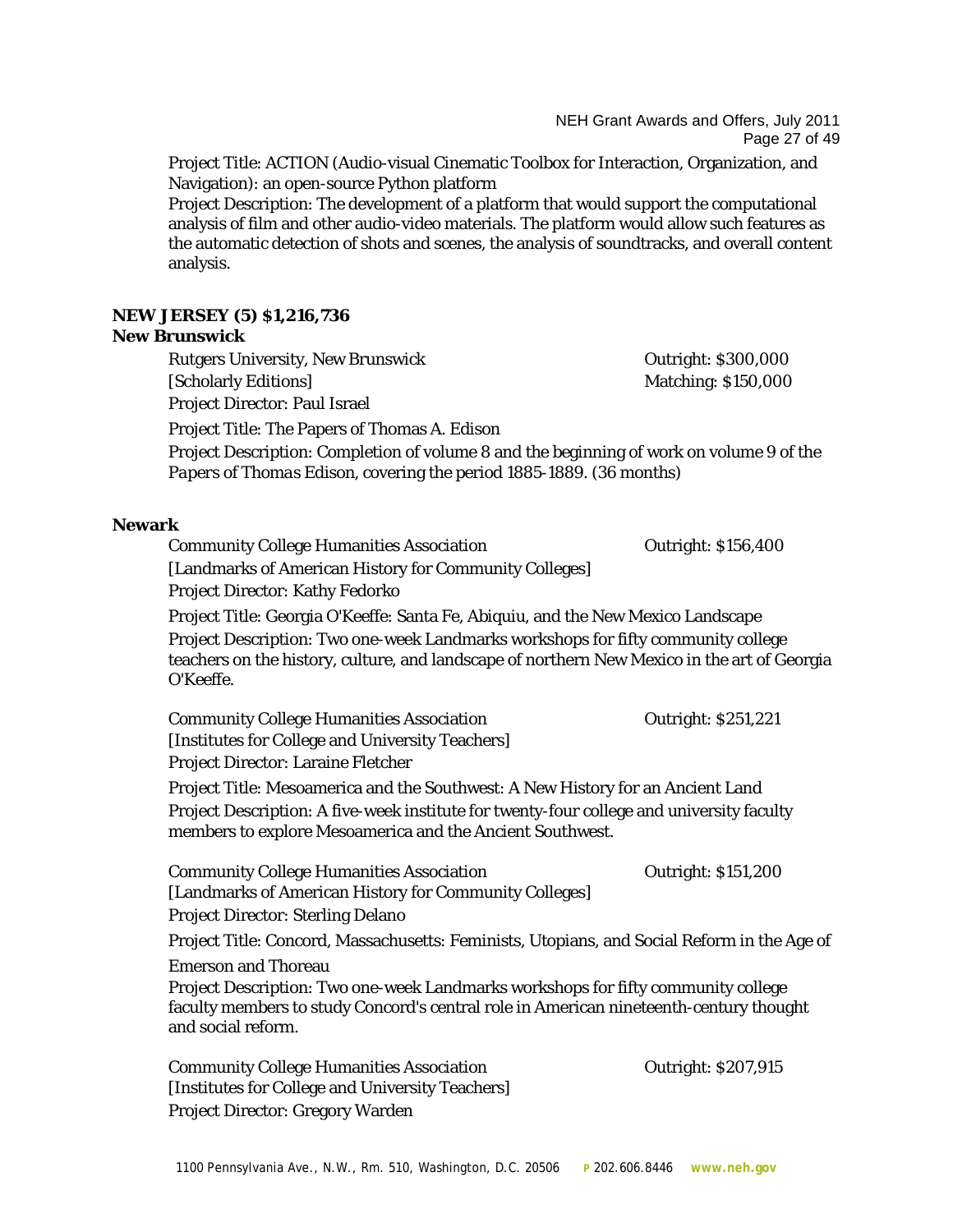Project Title: The Legacy of Ancient Italy: The Etruscan and Early Roman City Project Description: A three-week institute for twenty-four college and university faculty members to study Etruscan and early Roman culture.

# **NEW MEXICO (2) \$204,163**

#### **Albuquerque**

University of New Mexico **Contract Contract Contract Contract Contract Contract Contract Contract Contract Contract Contract Contract Contract Contract Contract Contract Contract Contract Contract Contract Contract Contrac** [Landmarks of American History] Project Director: Rebecca Sanchez

Project Title: Contested Homelands: Knowledge, History and Culture of Historic Santa Fe Project Description: Two one-week Landmarks workshops for eighty school teachers on the history of interactions between Native Americans and Spanish and Anglo settlers in Santa Fe.

# **Santa Fe**

Museum of New Mexico Foundation **Contract Contract Contract Contract Contract Contract Contract Contract Contract Contract Contract Contract Contract Contract Contract Contract Contract Contract Contract Contract Contract** [Sustaining Cultural Heritage Collections]

Project Director: Mark MacKenzie

Project Title: Planning: Environmental and Lighting Systems, Museum of International Folk Art and the New Mexico Museum of Art

Project Description: A planning project to explore energy-efficient strategies for the care of collections at the Museum of International Folk Art, which holds one of the largest collections of folk art in the world, and the New Mexico Museum of Art, with a collection of late 19th- and 20th-century art of the Southwest.

# **NEW YORK (31) \$5,028,709**

# **Bayside**

CUNY Research Foundation, Queensborough Community College Outright: \$0 [Special Initiatives] Matching: \$500,000

Project Director: Arthur Flug

Project Title: Kupferberg Holocaust Resource Center and Archives at Queensborough Community College

Project Description: Endowment and spend-down fund for faculty salaries, honoraria, travel, materials, and archival acquisitions for year-long colloquia at the Kupferberg Holocaust Resource Center and Archives.

# **Brooklyn**

CUNY Research Foundation, NYC College of Technology Outright: \$155,400 [Landmarks of American History for Community Colleges] Project Director: Richard Hanley

Project Title: Along the Shore: The Landmarks of Brooklyn's Industrial Waterfront Project Description: Two one-week Landmarks workshops for fifty community college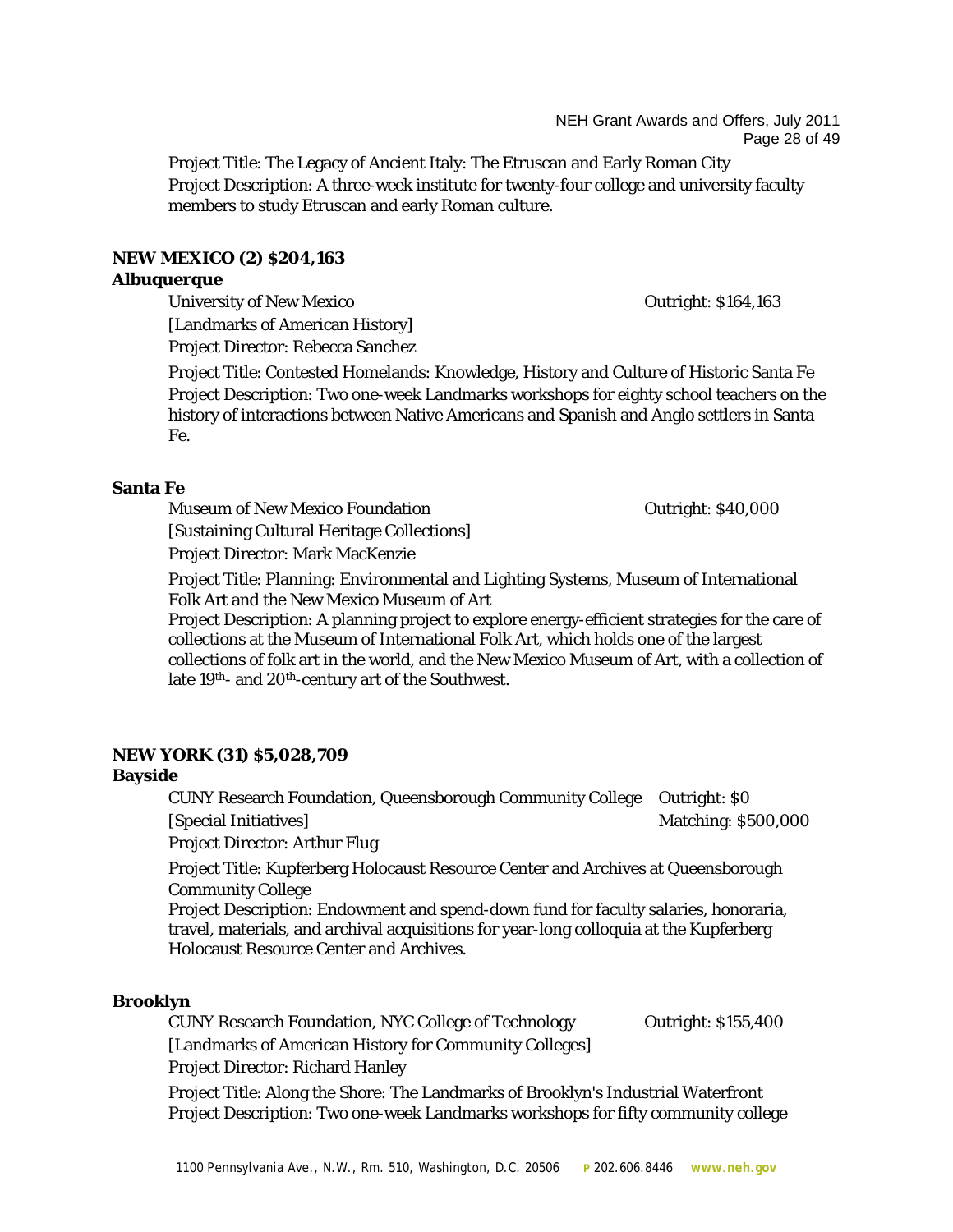1100 Pennsylvania Ave., N.W., Rm. 510, Washington, D.C. 20506 **P** 202.606.8446 **www.neh.gov**

NEH Grant Awards and Offers, July 2011 Page 29 of 49 faculty members to study the diverse and historically rich Brooklyn waterfront through the

**Catskill**

Greene County Historical Society, Thomas Cole Site **Outright: \$16,000** [America's Historical and Cultural Organizations Planning] Matching: \$32,000 Project Director: Elizabeth Jacks Project Title: Hudson River School Art Trail

Project Description: Planning for online and handheld interpretive formats that will allow visitors to make on-site comparisons between paintings by Thomas Cole and the actual landscapes from which he worked.

# **Hempstead**

Hofstra University **Outright: \$299,000** 

[Scholarly Editions] Project Director: John Bryant

changing lens of historic preservation.

Project Title: The Melville Electronic Library (MEL): A Digital Critical Edition Project Description: Continued development of the Melville Electronic Library (MEL), including transcription, editing, and publication of three major Melville works for inclusion on the website. (36 months)

#### **Ithaca**

Ithaca College **Outright: \$50,000** [Digital Humanities Start-Up Grants] Project Director: Michael Smith

Project Title: Untangling the Web of Historical Thinking: What the Structures of Student-Produced Wikis Reveal

Project Description: Curriculum design that incorporates a study to examine how students' use of wikis can help them reach and cross conceptual thresholds in their understanding of historical knowledge.

# **New York**

Interfaith Center of New York Cutright: \$178,420

[Institutes for School Teachers]

Project Director: Henry Goldschmidt

Project Title: Religious Worlds of New York City Project Description: A three-week institute for thirty school teachers on American religious diversity as manifested in community life in New York City.

Independent Feature Project Outright: \$75,000 [Bridging Cultures Through Film] Project Director: Diane Sylvester Project Title: Oye Cuba! A Journey Home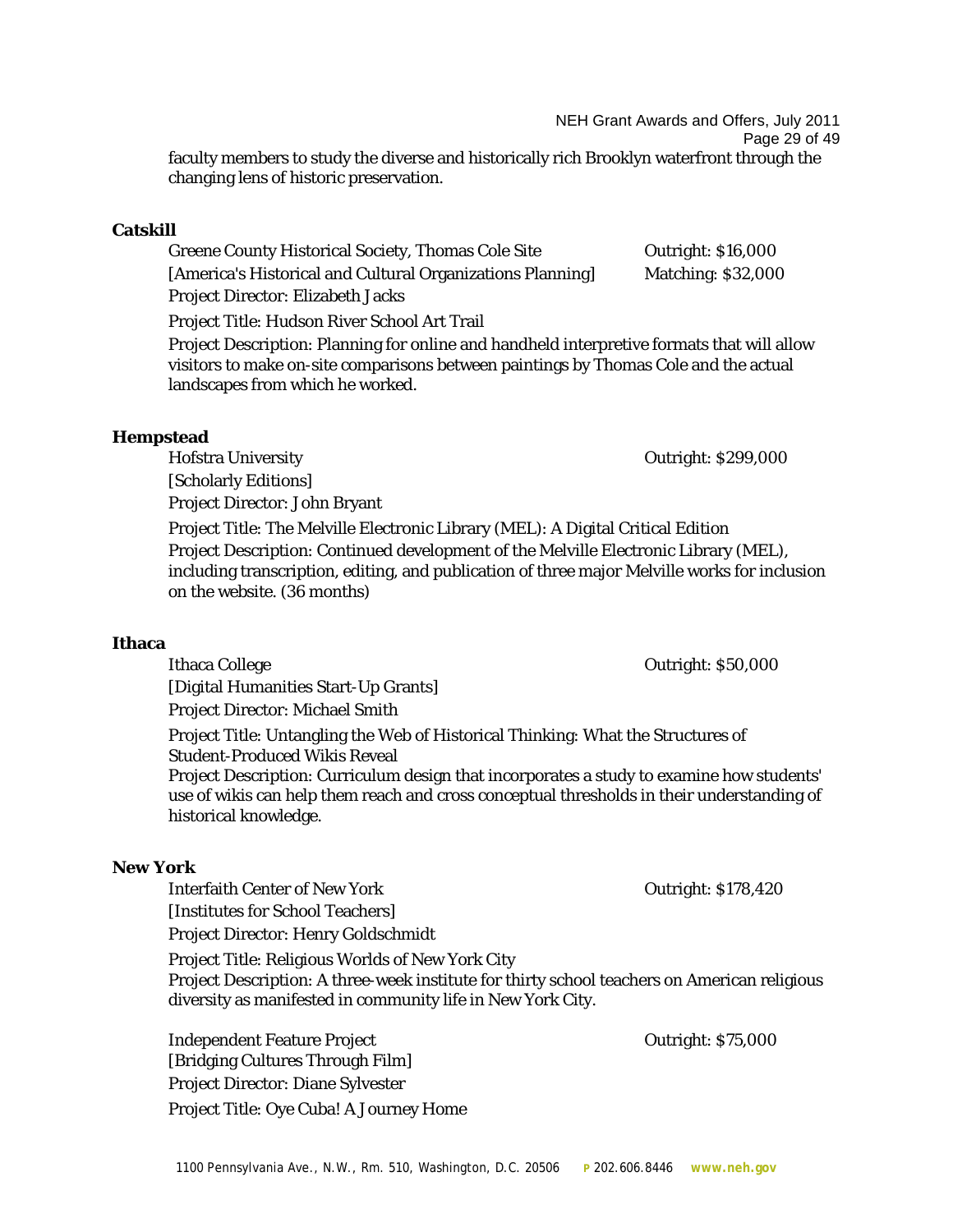NEH Grant Awards and Offers, July 2011 Page 30 of 49

Project Description: Development of a feature-length documentary film on the history and significance of Cuban jazz, its influence on American jazz, and its stylistic changes over time.

New York University Outright: \$14,309 [NEH/DFG Symposia and Workshops Program] Project Director: Roger Bagnall

Project Title: Digital Corpus of Greek and Latin Literary Papyri

Project Description: Two workshops toward developing an online resource for a corpus of literary papyri, similar to other resources available for documentary papyri. The German partner, the University of Heidelberg, is requesting  $\epsilon$ 9,015 from DFG.

New York University Outright: \$217,081

[Institutes for Advanced Topics in the Digital Humanities] Project Director: Thomas Elliott

Project Title: Linked Ancient World Data Institute

Project Description: A two-year series of summer seminars, hosted New York University and Drew University, for humanities scholars, library and museum professionals, and advanced graduate students on the possibilities of the Linked Open Data model for use in humanities scholarship with a particular focus on Ancient Mediterranean and Near East Studies.

Museum of the City of New York **Channel City of New York Contract City** Outright: \$50,000 [Digital Humanities Start-Up Grants] Project Director: Lacy Schutz

Project Title: Improving Digital Record Annotation Capabilities with Open-sourced Ontologies and Crowd-sourced Workers

Project Description: The development of methods and tools to facilitate the description of digitized primary sources by combining "crowdsourcing" tactics with linked open data and semantic Web technologies.

CUNY Research Foundation, City College **CUNY Contained Act 10 Foundation** Contright: \$49,993 [Digital Humanities Start-Up Grants] Project Director: Ramona Hernandez

Project Title: Spanish Paleography Digital Teaching and Learning Tool

Project Description: The development of a platform that will enable researchers to employ and teach advanced techniques in analyzing and reading four centuries of Spanish writing styles.

Arts Engine, Inc. **DETE** 2008 **CONSISTENT** 2008 **CONSISTENT** 2008 **CONSISTENT** 2008 [Bridging Cultures Through Film] Project Director: Paco de Onis Project Title: Memoryscape Project Description: Development of a two-hour documentary film analyzing how nations (Germany, Peru, and Spain) attempt to resolve their collective memory of political atrocities.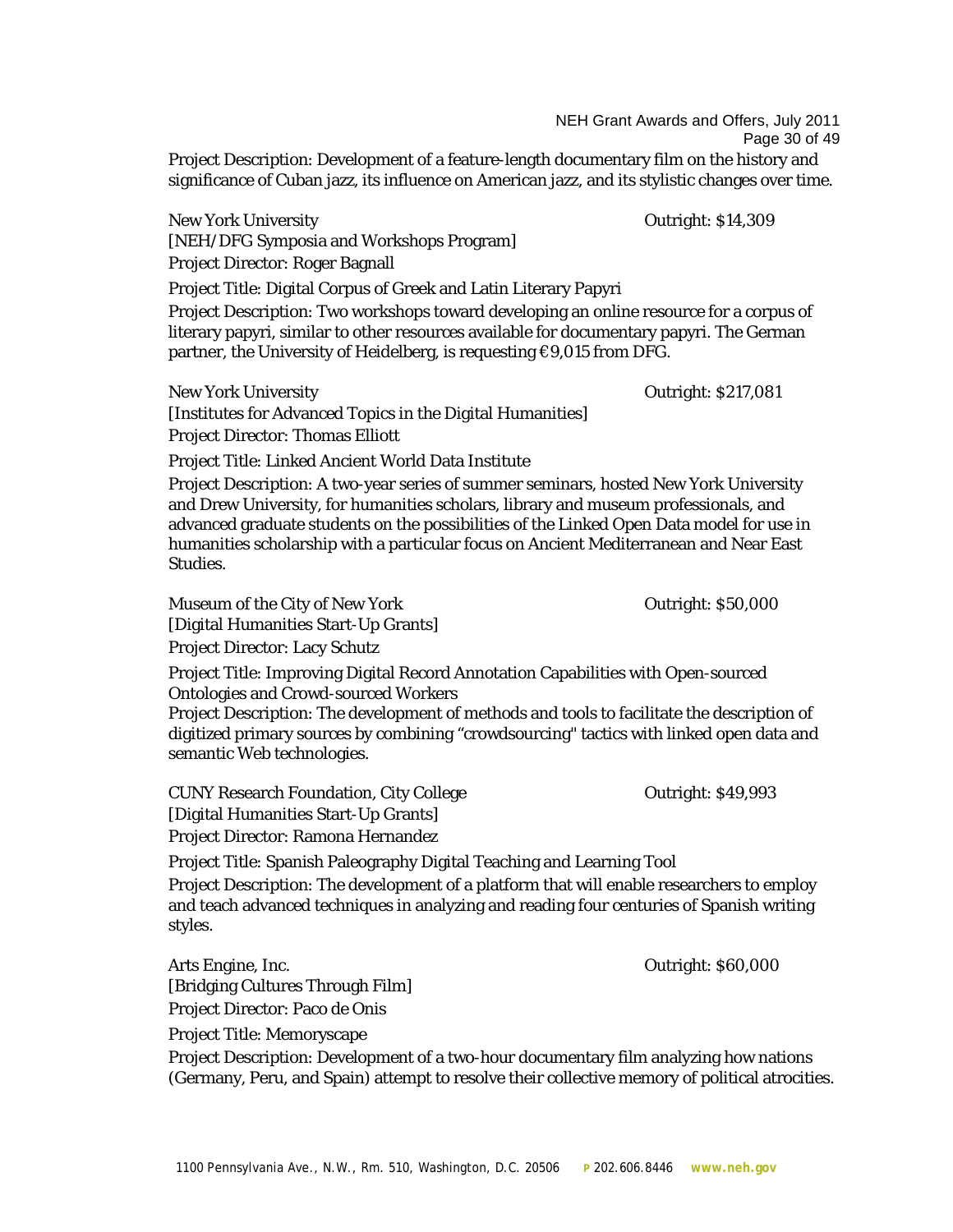NEH Grant Awards and Offers, July 2011 Page 31 of 49<br>Outright: \$290,000

[Scholarly Editions] Project Director: Melanie Miller Project Title: Gouverneur Morris Papers: Diaries Project, 1799-1816 Project Description: Preparation for publication of the second volume of the diaries of New York politician and founding father Gouverneur Morris. (36 months)

American Academy in Rome **Contract Contract Contract Contract Contract Contract Contract Contract Contract Contract Contract Contract Contract Contract Contract Contract Contract Contract Contract Contract Contract Contrac** [Seminars for College Teachers] Project Director: Richard Talbert Project Title: Communication, Empire, and the City of Rome Project Description: A five-week seminar for sixteen college and university faculty members to study the system of communication in imperial Rome.

Columbia University Outright: \$215,000 [Scholarly Editions] Project Director: Robert A. Thurman

New-York Historical Society

Project Title: The *Guhyasamaja Tantra*: A Foundational Buddhist Tantra in the Context of the *Pradipoddyotana* Project Description: Completion of the first annotated English translation of the *Guhyasamaja Tantra* and its commentary, the *Pradipoddyotana*, and critical editions of the Sanskrit and Tibetan texts on which the translations are based. (36 months)

Gilder Lehrman Institute of American History **Canadian Contact 1988**, 069 [Landmarks of American History] Project Director: Kenneth Jackson

[America's Media Makers Development] Project Director: Dominique Lasseur

Project Title: Empire City: New York City from 1877-2001 Project Description: Two one-week Landmarks workshops for eighty school teachers using New York City landmarks to illuminate local and national history since 1877.

Global Village Media **Outright: \$70,000** 

Project Title: Getting the Vote Project Description: Development of a two-hour television documentary that will explore voting rights in America and how they grew from the privilege of a minority to become near universal by the end of the 20th century.

Tribeca Film Institute **Outright: \$350,000** [America's Historical & Cultural Organizations Implementation] Project Director: Timothy Gunn

Project Title: From Bluegrass to Broadway: A Film History of America's Popular Music Project Description: Implementation of a six-part series of public programs in collaboration with the American Library Association exploring American musical traditions in the 20th century to be held at 50 libraries.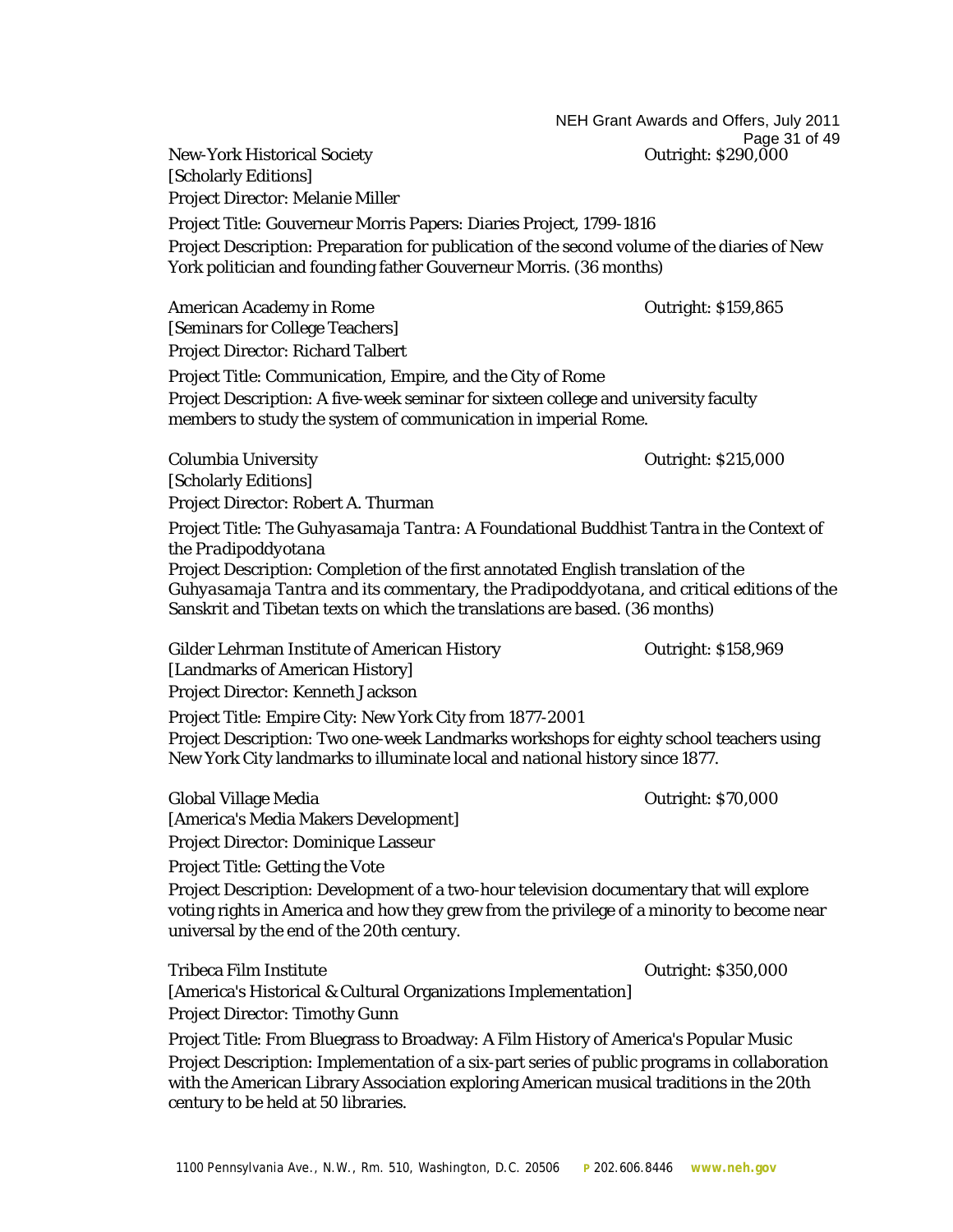NEH Grant Awards and Offers, July 2011 Page 32 of 49

New-York Historical Society Christopher Contright: \$400,000 [America's Historical & Cultural Organizations Implementation] Project Director: Louise Mirrer Project Title: Revolution!: The Atlantic World Reborn Project Description: Implementation of a traveling exhibition and educational initiative exploring the transformation in the world's politics and culture between 1763 and 1815 with particular focus on three globally influential revolutions in America, France, and Haiti. Children's Museum of Manhattan Outright: \$40,000 [America's Historical and Cultural Organizations Planning] Project Director: Karen Snider Project Title: Muslim Worlds

Project Description: Planning of a traveling exhibition and cultural programming on Muslim worlds.

New York Public Library New York Public Library New York Public Library Outright: \$50,000 [Digital Humanities Start-Up Grants] Project Director: Doug Reside

Project Title: MOVER [a Multimodal Open-Source Variorum eBook Reader] Project Description: The development of a prototype mobile application to allow users to study multimedia variorum editions of musical theater plays.

New York Public Library Outright: \$141,028 [Institutes for School Teachers] Project Director: Lynda Kennedy

Project Title: Recipe for America: New York, Immigration, and American Identity through Culinary Culture

Project Description: A three-week institute for twenty-five school teachers on immigration, assimilation, and food culture in New York City in the nineteenth and twentieth centuries.

CUNY Research Foundation, Graduate School and University Center Outright: \$176,835 [Institutes for College and University Teachers]

Project Director: Donna Thompson Ray

Project Title: Visualizing History: The American Civil War

Project Description: A two-week institute for thirty college and university faculty members on the visual culture of the American Civil War.

Center for Jewish History Outright: \$103,657 [NEH/DFG Enriching Digital Collections] Project Director: Laura Leone

Project Title: *Wissenschaft des Judentums*: An International Digital Collection Project Description: The digitization of approximately 1,000 volumes to add to the *Wissenschaft des Judentums* library, which was dispersed and partially destroyed during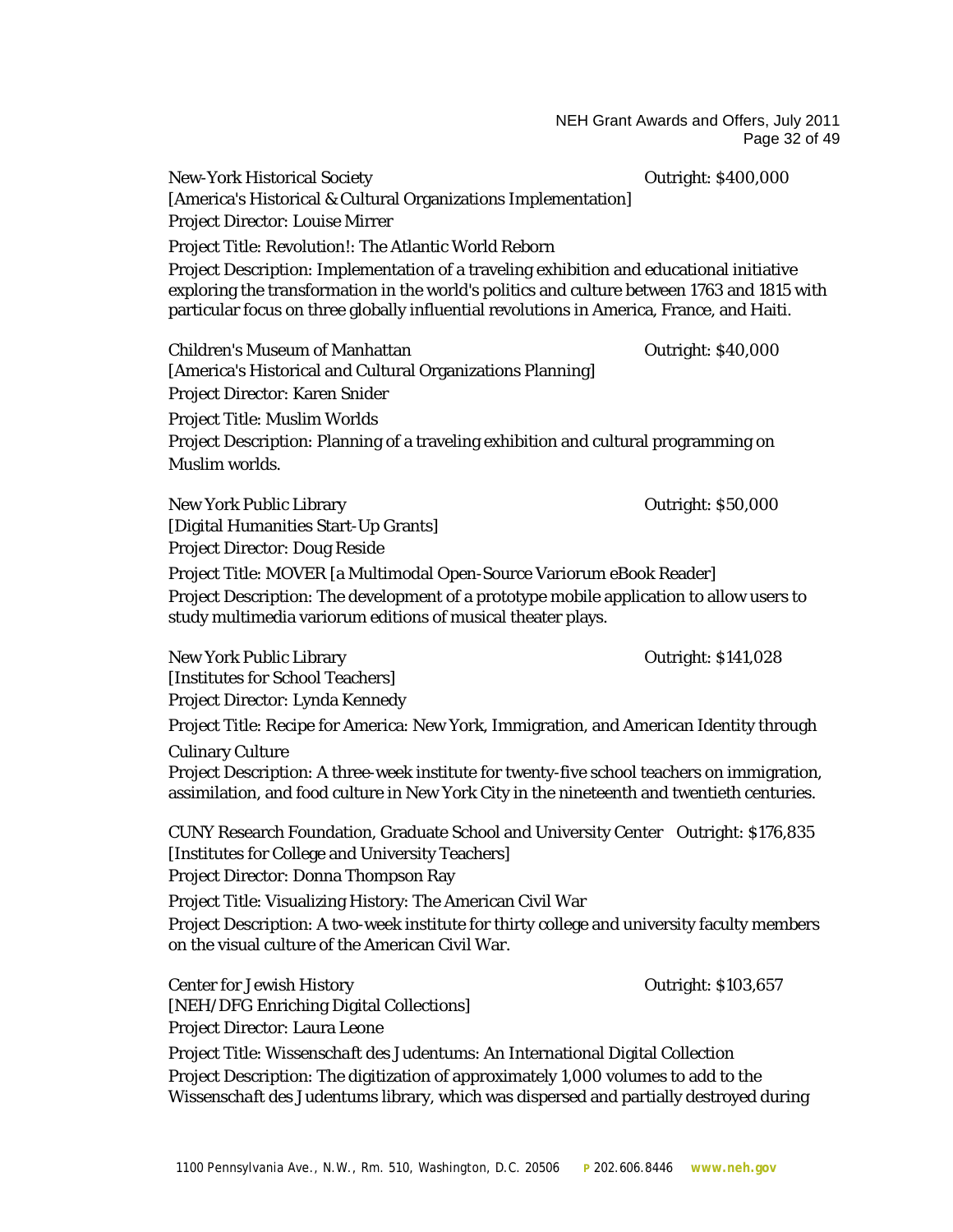NEH Grant Awards and Offers, July 2011 Page 33 of 49 World War II. The Senckenberg Library at the University of Frankfurt at Main is requesting \$80,716 from DFG. Endangered Language Alliance **Department Contract Contract Contract Contract Contract Contract Contract Contract Contract Contract Contract Contract Contract Contract Contract Contract Contract Contract Contract Contract C** [Bridging Cultures Through Film] Project Director: Daniel Kaufman Project Title: Listen UP! Languages in Danger with Bob Holman Project Description: Production of a 90-minute documentary for public television examining languages in danger of extinction around the world. New York University Outright: \$196,163 [Institutes for College and University Teachers] Project Director: John Tchen Project Title: Re-envisioning Asian-American Art History Project Description: A three-week institute at New York University for twenty-five college and university faculty members on pivotal developments and critical issues in Asian-American art history. Columbia University Outright: \$2,500 [Small Grants to Libraries: King James Bible] Project Director: John Weaver Project Title: *Manifold Greatness*: The Creation and Afterlife of the King James Bible **Poughkeepsie** Poughkeepsie Public Library District **Containers** Outright: \$2,500 [Small Grants to Libraries: King James Bible] Project Director: Gareth Davies Project Title: *Manifold Greatness*: The Creation and Afterlife of the King James Bible Vassar College College College College College College College College College College College College College [Scholarly Editions] Project Director: Robert DeMaria Project Title: The Yale Edition of the Works of Samuel Johnson Project Description: Completion and preparation for publication of the last two (out of twenty-three) volumes of the works of 18th-century English writer Samuel Johnson, and development of a digital edition. (36 months) **Purchase** SUNY Research Foundation, College at Purchase **Outright: \$49,989** [Digital Humanities Start-Up Grants] Project Director: Marc Brudzinski Project Title: Creative Telecollaboration and Language Acquisition Curriculum Project Description: A program of foreign-language instruction that incorporates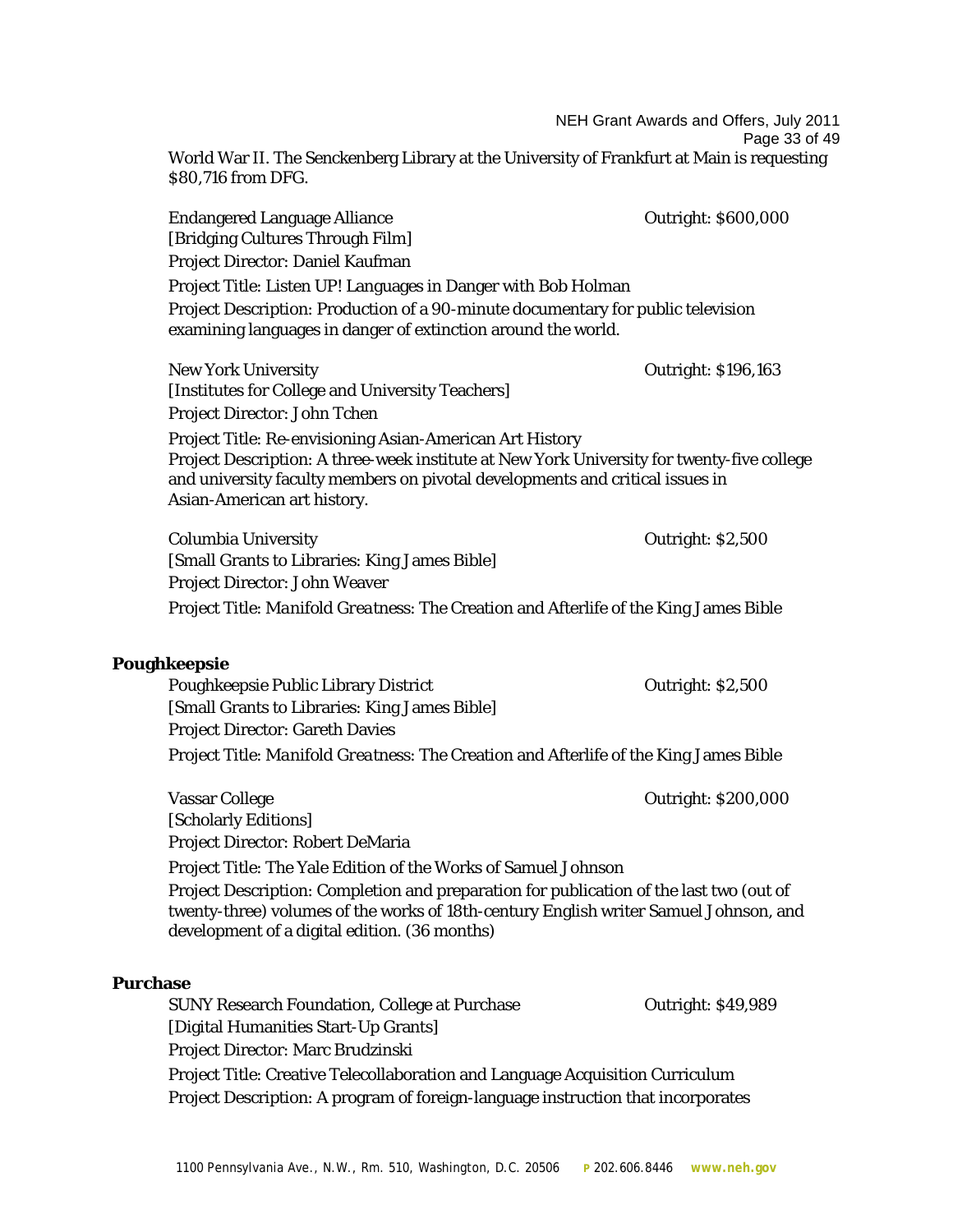NEH Grant Awards and Offers, July 2011 Page 34 of 49 computer-assisted learning technologies. The project will enable undergraduates to coordinate with students in Marseille and Bogota on assignments that will allow for immersion-style learning about French and Spanish language and culture.

#### **Stony Brook**

SUNY Research Foundation, Stony Brook **Outright: \$125,000** [Scholarly Editions] Project Director: Mauro Calcagno Project Title: Online Edition of the Secular Music of Luca Marenzio Project Description: Preparation for publication of volumes 4, 8, 13, 19, and 21 of the complete online digital edition of the secular music of Luca Marenzio. (33 months)

#### **NORTH CAROLINA (8) \$699,632**

**Brevard** Friends of the Transylvania County Library **The County Contract County County County County County** Cutright: \$2,500 [Small Grants to Libraries: King James Bible] Project Director: Lisa Sheffield Project Title: *Manifold Greatness*: The Creation and Afterlife of the King James Bible

#### **Chapel Hill**

University of North Carolina, Chapel Hill **Canadian Contract Contract Carolina**, Chapel Hill **Canadian Contract Contract Contract Contract Contract Contract Contract Contract Contract Contract Contract Contract Contract Co** [Digital Humanities Start-Up Grants] Project Director: Lucia Binotti Project Title: Gnovis: Flowing Through the Galaxy of Knowledge

Project Description: Advanced development of multiple flexible and re-usable user interfaces that would allow for the display of large amounts of data organized semantically. Two core datasets will serve as the focus of the start-up activities: historical composers of music, and a corpus of Renaissance Spanish literature.

University of North Carolina, Chapel Hill **Carolina** Outright: \$173,683 [Institutes for College and University Teachers] Project Director: Sharon James Project Title: Performance of Roman Comedy

Project Description: A four-week institute for twenty-five college and university faculty members, exploring Roman comedy through performance.

#### **Charlotte**

Charlotte Museum-Hezekiah Alexander Homesite Outright: \$1,000 [NEH on the Road] Project Director: Angelica Docog Project Title: NEH on the Road: *Our Lives, Our Stories* Project Description: Ancillary public humanities programs to accompany the NEH on the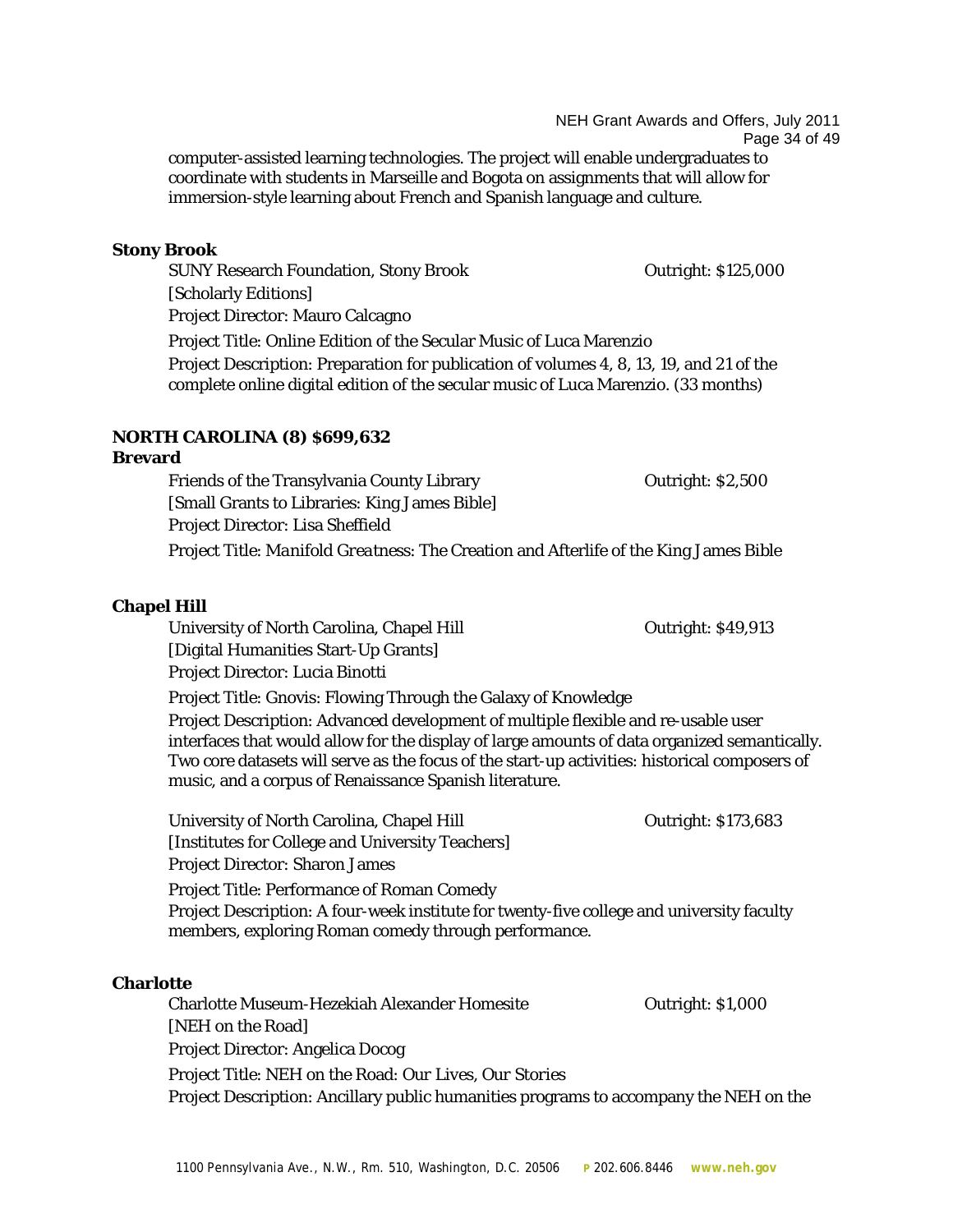NEH Grant Awards and Offers, July 2011 Page 35 of 49

Road: *Our Lives, Our Stories* traveling exhibition.

#### **Durham**

Apprend Foundation **CONTENSISTS** Outright: \$175,036

[Landmarks of American History] Project Director: Laurel Sneed

Project Title: Crafting Freedom: Black Artisans, Entrepreneurs and Abolitionists of the Antebellum Upper South

Project Description: Two one-week Landmarks workshops for eighty school teachers on African-American artisans during the antebellum period, using sites in North Carolina.

#### **Greenville**

East Carolina University **East Carolina University Carolina Carolina Carolina Carolina Carolina Carolina Carolina Carolina Carolina Carolina Carolina Carolina Carolina Carolina Carolina Carolina Carolina Carolina Carolin** 

[Scholarly Editions] Matching: \$30,000

Project Director: Gary Stringer

Project Title: An Edition of John Donne's *Songs and Sonnets* and a Further Expansion of DigitalDonne

Project Description: Completion of volume 4 of the 8-volume Variorum Edition of John Donne's poetry and continued development of the electronic archive, DigitalDonne: the Online Variorum. (36 months)

#### **Raleigh**

Cameron Village Regional Library Outright: \$2,500 [Small Grants to Libraries: King James Bible] Project Director: Robert Lambert Project Title: *Manifold Greatness*: The Creation and Afterlife of the King James Bible

#### **Winston-Salem**

Wake Forest University **Contract Contract Contract Contract Contract Contract Contract Contract Contract Contract Contract Contract Contract Contract Contract Contract Contract Contract Contract Contract Contract Contract** [Digital Humanities Start-Up Grants] Project Director: Jerid Francom

Project Title: ACTIV-ES: a novel Spanish-language corpus for linguistic and cultural comparisons between communities of the Hispanic world

Project Description: The planning and development of a preliminary Spanish-language corpus that will draw from three communities in Spain, Mexico, and Argentina.

#### **NORTH DAKOTA (1) \$350,000**

#### **Bismarck**

State Historical Society of North Dakota **Communists** Outright: \$350,000 [National Digital Newspaper Program] Project Director: Ann Jenks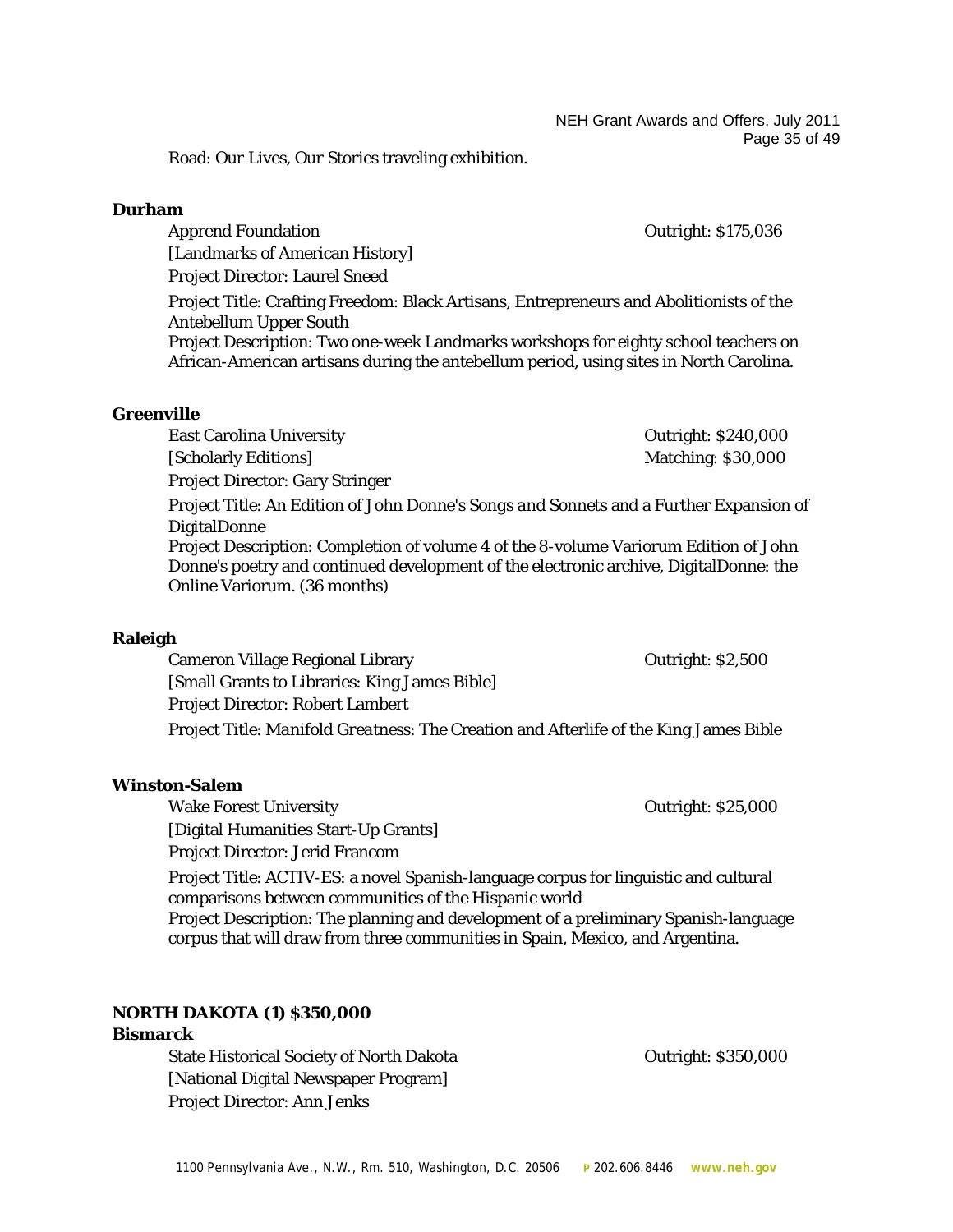NEH Grant Awards and Offers, July 2011 Page 36 of 49

Project Title: North Dakota Digital Newspaper Project

Project Description: The digitization of 100,000 pages of North Dakota newspapers dating from 1864 to 1922, as part of the National Digital Newspaper Program (NDNP).

# **OHIO (8) \$875,807**

# **Cleveland**

Cleveland State University **Cleveland State University Cleveland State University** [Digital Humanities Start-Up Grants] Project Director: Mark Tebeau Project Title: Mobile Historical Project Description: Development of Mobile Historical, a software application that enables

users to publish humanities information to mobile devices.

# **Columbus**

Ohio State University, Main Campus **Communisty** Cutright: \$49,990 [Digital Humanities Start-Up Grants] Project Director: Christine Morris Project Title: Meeting the Earthworks Builders: A flash-based video game Project Description: The development of an educational computer game targeted to grades 4 - 8 about American Indian earthworks, building on the scholarship of John Hancock's NEH-funded EarthWorks project.

Ohio State University, Main Campus **Communist Contract Contract Contract Contract Contract Contract Contract Contract Contract Contract Contract Contract Contract Contract Contract Contract Contract Contract Contract Contr** [Institutes for School Teachers] Project Director: Scott Levi Project Title: Central Asia in World History Project Description: A two-week institute for twenty-five school teachers on the role of Central Asia as a crossroads of trade and intercultural exchange.

Ohio Historical Society Outright: \$149,464 [Landmarks of American History for Community Colleges] Project Director: Elizabeth Hedler

Project Title: The War of 1812 in the Great Lakes and Western Territories Project Description: Two one-week Landmarks workshops for fifty community college faculty members to study the national implications of the War of 1812's northwestern frontier.

Ohio Historical Society **Outright: \$184,111** [Landmarks of American History] Project Director: Rebecca Trivison

Project Title: The War of 1812 in the Great Lakes and Western Territories Project Description: Two one-week Landmarks workshops for eighty school teachers to study the national implications of the War of 1812's northwestern frontier.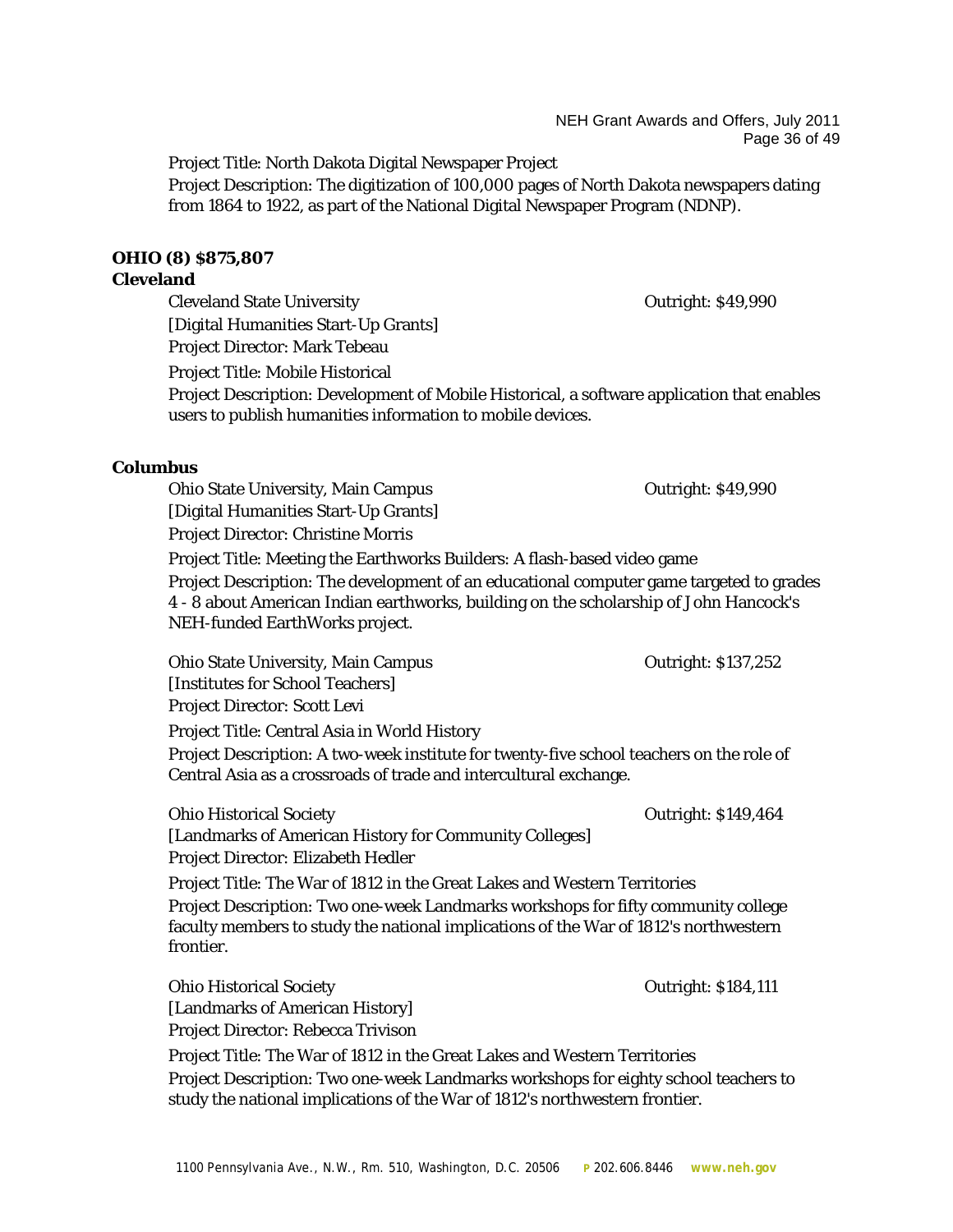NEH Grant Awards and Offers, July 2011 Page 37 of 49

| <b>Dayton</b>                 |                                                                                                                                                                                                                                                                        |                          |
|-------------------------------|------------------------------------------------------------------------------------------------------------------------------------------------------------------------------------------------------------------------------------------------------------------------|--------------------------|
| <b>University of Dayton</b>   |                                                                                                                                                                                                                                                                        | Outright: \$2,500        |
|                               | [Small Grants to Libraries: King James Bible]                                                                                                                                                                                                                          |                          |
|                               | <b>Project Director: Katy Kelly</b>                                                                                                                                                                                                                                    |                          |
|                               | Project Title: Manifold Greatness: The Creation and Afterlife of the King James Bible                                                                                                                                                                                  |                          |
| <b>Kent</b>                   |                                                                                                                                                                                                                                                                        |                          |
|                               | <b>Kent State University Main Campus</b>                                                                                                                                                                                                                               | Outright: \$300,000      |
|                               | [America's Historical & Cultural Organizations Implementation]                                                                                                                                                                                                         |                          |
|                               | Project Director: Laura Davis                                                                                                                                                                                                                                          |                          |
|                               | Project Title: Making Meaning of May 4th: The Kent State Shootings in American History                                                                                                                                                                                 |                          |
| Amendment rights.             | Project Description: Implementation of a long-term exhibition about the 1970 shooting of<br>Kent State University students by National Guardsmen within the context of national<br>anti-war protest, politics, and youth culture and subsequent litigation about First |                          |
| Sylvania                      |                                                                                                                                                                                                                                                                        |                          |
| <b>Lourdes College</b>        |                                                                                                                                                                                                                                                                        | <b>Outright: \$2,500</b> |
|                               | [Small Grants to Libraries: King James Bible]                                                                                                                                                                                                                          |                          |
|                               | Project Director: Sandra Rutkowski                                                                                                                                                                                                                                     |                          |
|                               | Project Title: Manifold Greatness: The Creation and Afterlife of the King James Bible                                                                                                                                                                                  |                          |
| <b>OKLAHOMA (3) \$328,500</b> |                                                                                                                                                                                                                                                                        |                          |
| Lawton                        |                                                                                                                                                                                                                                                                        |                          |
| [NEH on the Road]             | <b>Comanche National Museum and Cultural Center</b>                                                                                                                                                                                                                    | Outright: \$1,000        |
|                               | <b>Project Director: Kristin Mravinec</b>                                                                                                                                                                                                                              |                          |
|                               | Project Title: NEH on the Road: Bison                                                                                                                                                                                                                                  |                          |
|                               | Project Description: Ancillary public humanities programs to accompany the NEH on the<br>Road: <i>Bison</i> traveling exhibition.                                                                                                                                      |                          |
| <b>Oklahoma City</b>          |                                                                                                                                                                                                                                                                        |                          |
|                               | <b>Oklahoma Historical Society</b>                                                                                                                                                                                                                                     | Outright: \$325,000      |
|                               | [National Digital Newspaper Program]<br><b>Project Director: Chad Williams</b>                                                                                                                                                                                         |                          |
|                               | Project Title: Oklahoma Newspaper Digitization Project, Phase Two                                                                                                                                                                                                      |                          |
|                               | Project Description: The digitization of 100,000 pages of Oklahoma newspapers dating<br>from 1836 to 1922, as part of the National Digital Newspaper Program (NDNP).                                                                                                   |                          |

# **Stillwater**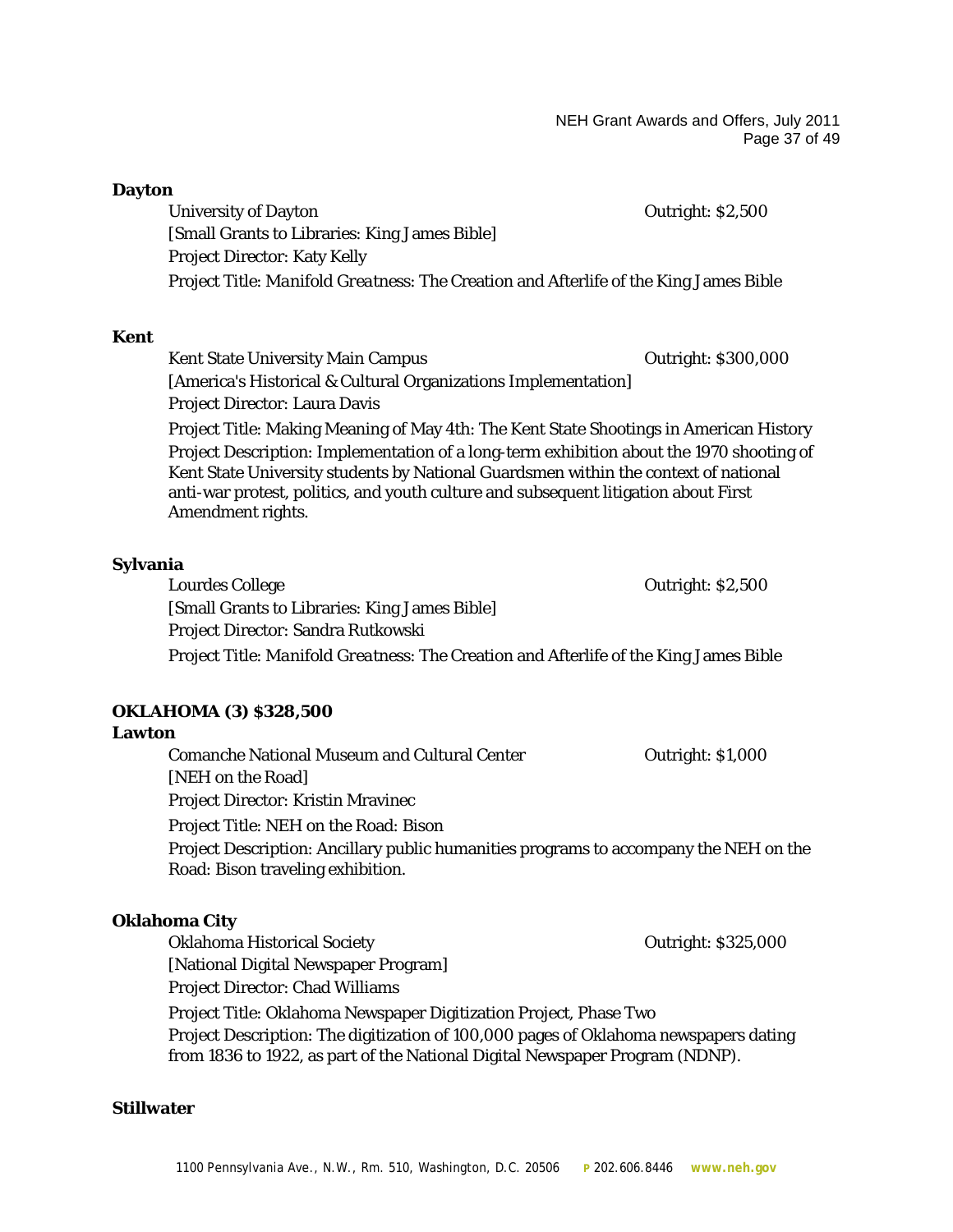NEH Grant Awards and Offers, July 2011 Page 38 of 49 Oklahoma State University, Stillwater **Channel Accord Contract Contract Contract Contract Contract Contract Contract Contract Contract Contract Contract Contract Contract Contract Contract Contract Contract Contract Contra** 

[Small Grants to Libraries: King James Bible] Project Director: Misty Smith Project Title: *Manifold Greatness*: The Creation and Afterlife of the King James Bible

# **OREGON (4) \$355,000**

#### **Eugene**

Northwest Christian College **Christian College College College College College Accord Point College** College Accord Point College Accord Point College Accord Point College Accord Point College Accord Point College Accord [Small Grants to Libraries: King James Bible] Project Director: Steve Silver Project Title: *Manifold Greatness*: The Creation and Afterlife of the King James Bible

University of Oregon, Eugene **Department** Controllering Controllering Outright: \$325,000 [National Digital Newspaper Program] Project Director: Karen Estlund

Project Title: Oregon Digital Newspaper Program: Supplement Project Description: Digitization of 100,000 pages of Oregon newspapers, dating from 1846 to 1922, as part of the National Digital Newspaper Program (NDNP).

# **Portland**

Reed College **Outright: \$25,000** [Digital Humanities Start-Up Grants] Project Director: Hannah Kosstrin Project Title: Enhancing Dance Literacy: Dance Notation through Touch Technology Project Description: Development of a software program for touch-technology tablets such as the iPad that would allow for scholarly dance notation.

Multnomah County Library **County Accounts** Outright: \$2,500 [Small Grants to Libraries: King James Bible] Project Director: Cynthia Strasfeld Project Title: *Manifold Greatness*: The Creation and Afterlife of the King James Bible

# **PENNSYLVANIA (7) \$1,162,497**

#### **Bethlehem**

Moravian College **Outright: \$153,804** [Institutes for School Teachers] Project Director: Hilde Bindford Project Title: Johann Sebastian Bach in the Baroque Era and in Our Time Project Description: A four-week institute for twenty-five school teachers, held in Germany

on the music of J. S. Bach and its cultural, intellectual, and religious contexts.

#### **Elizabethtown**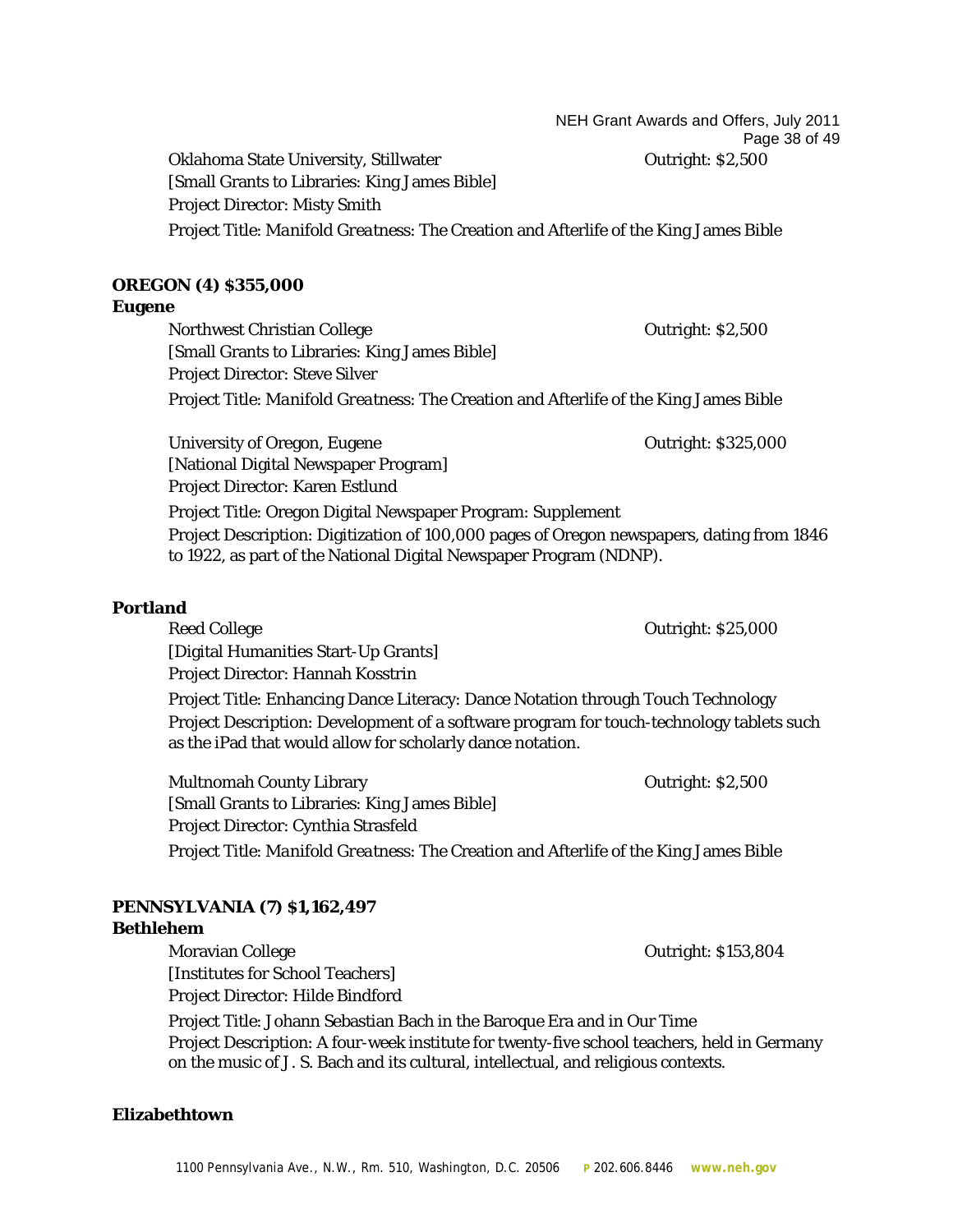NEH Grant Awards and Offers, July 2011 Page 39 of 49

Elizabethtown College Outright: \$2,500 [Small Grants to Libraries: King James Bible] Project Director: Louise Hyder-Darlington Project Title: *Manifold Greatness*: The Creation and Afterlife of the King James Bible

#### **Haverford**

Haverford College **Outright: \$150,000** [Scholarly Editions] Project Director: Richard Freedman

Project Title: Recovering Lost Voices: A Digital Workshop for the Restoration of Renaissance Polyphony

Project Description: Preparation for online publication of a critical edition of Volumes 5-11 of Nicolas Du Chemin's polyphonic (multi-voiced) song series *Chansons nouvelles*, and of a reconstruction of the missing voice parts in Volumes 12-16 of the same series. (24 months)

# **Philadelphia**

Library Company of Philadelphia 0utright: \$100,603 [Seminars for School Teachers]

Project Director: Richard Newman

Project Title: The Abolitionist Movement from the American Revolution to the Civil War Project Description: A four-week seminar for sixteen school teachers to examine the abolitionist movement from the time of the American Revolution to the aftermath of the Civil War.

University of Pennsylvania and a settlem of the Countries of Countries of Countries of Countries of Countries Countries of Countries of Countries of Countries of Countries of Countries of Countries of Countries of Countrie [America's Historical & Cultural Organizations Implementation] Matching: \$200,000 Project Director: Loa Traxler

Project Title: Lords of Time, the Maya, and 2012

Project Description: Implementation of a traveling exhibition, a podcast guide, online resources, educational materials, and a publication on the ancient and modern Maya concepts of time, based on recent archaeology findings at Copán.

University of Pennsylvania **Democratic State of Pennsylvania** Outright: \$181,751 [NEH/DFG Enriching Digital Collections]

Project Director: Steve Tinney

Project Title: Bilinguals in Late Mesopotamian Scholarship

Project Description: The development of a catalog and textual editions for a corpus of cuneiform texts from the first millennium BCE. The German partner, Free University of Berlin, is requesting €117,600 from DFG.

#### **University Park**

Pennsylvania State University, Main Campus **Theorem Cultum** Outright: \$173,839 [Institutes for College and University Teachers]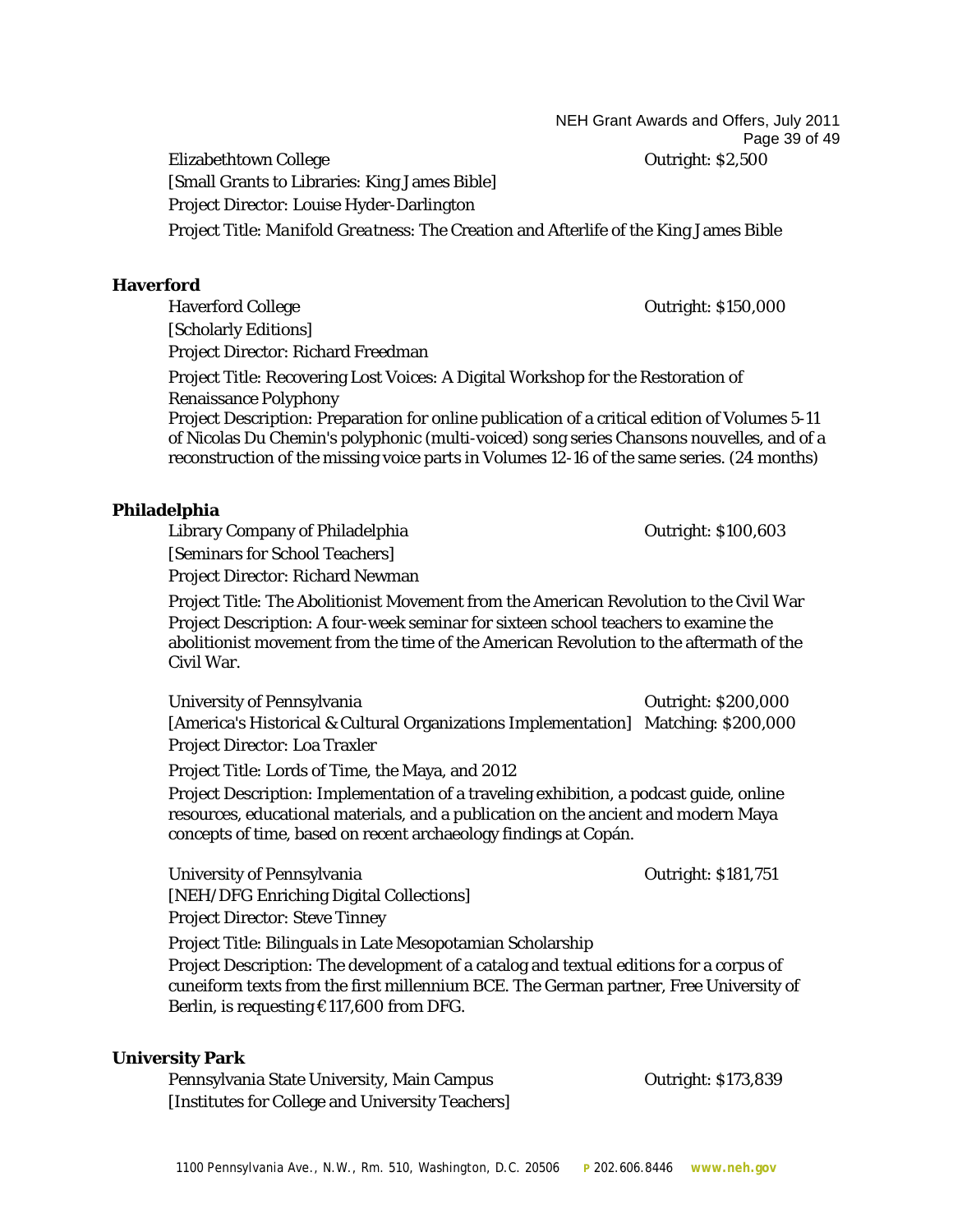NEH Grant Awards and Offers, July 2011 Page 40 of 49

Project Director: Lovalerie King

Project Title: Contemporary African-American Literature

Project Description: A three-week institute for twenty-five college and university faculty members to engage in critical debates on contemporary African-American literature.

#### **PUERTO RICO (1) \$149,800**

#### **Ponce**

Museo de Arte de Ponce Outright: \$149,800 [Sustaining Cultural Heritage Collections] Project Director: Angel Santiago

Project Title: Purchase Storage Furniture to Preserve Collections

Project Description: The purchase and installation of high-density mobile storage equipment for the Museum's collection of 1,259 three-dimensional objects, which include 19th-century Western sculpture, pre-Columbian Caribbean cultural artifacts, and modern Puerto Rican folk art.

#### **RHODE ISLAND (3) \$588,450**

#### **Providence**

Rhode Island Historical Society **Outright: \$300,000** [Sustaining Cultural Heritage Collections] Project Director: Bernard Fishman

Project Title: Environmental and Security Upgrades to Preserve Library Collections Project Description: An implementation project to install a sustainable environmental control system and make building improvements and security upgrades to preserve collections documenting the history of Rhode Island from pre-European contact to the present.

Brown University **Department Contract Sanction** Contract Contract Outright: \$38,476 [NEH/DFG Symposia and Workshops Program] Project Director: Julia Flanders Project Title: A Workshop on Knowledge Organization and Data Modeling in the Humanities Project Description: A workshop to explore the methods that humanities scholars and librarians have been using to model scholarly data, and new directions for research. The German partner, the University of Würzburg, is requesting  $\epsilon$ 27,951 from DFG. Brown University **Outright: \$249,974** 

[Institutes for Advanced Topics in the Digital Humanities]

Project Director: Julia Flanders

Project Title: Taking TEI Further: Teaching and Publication

Project Description: A series of workshops to be held at Brown University for humanities faculty, related staff, and graduate students to explore advanced uses of digital text encoding for use in humanities scholarship and teaching.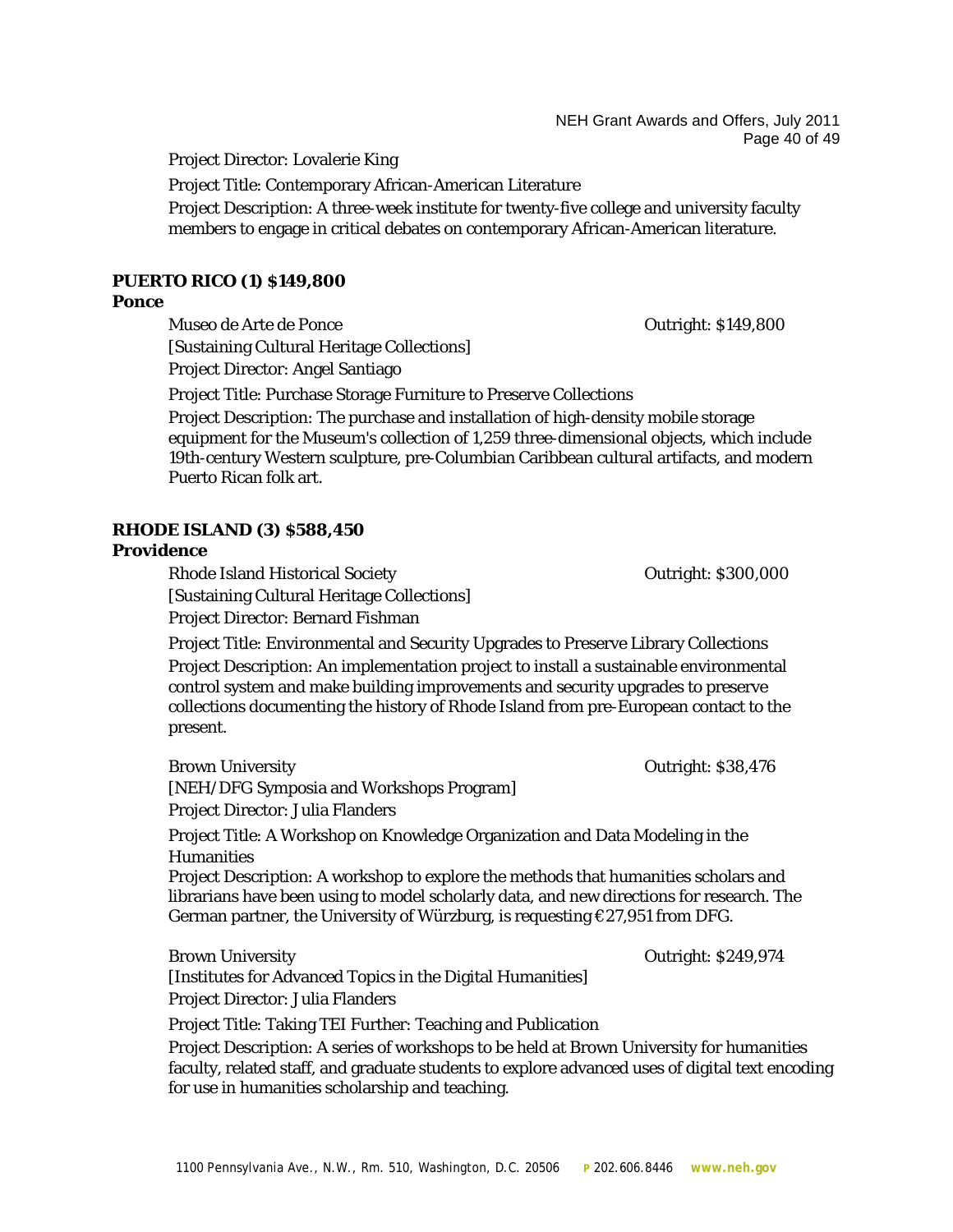NEH Grant Awards and Offers, July 2011 Page 41 of 49

#### **SOUTH CAROLINA (4) \$656,344**

#### **Charleston**

College of Charleston Outright: \$158,931 [Institutes for College and University Teachers] Project Director: Christian Coseru Project Title: Investigating Consciousness: Buddhist and Contemporary Philosophical **Perspectives** Project Description: A two-week institute for twenty college and university faculty members on consciousness as understood in phenomenology, analytic philosophy, and Buddhist philosophy.

#### **Columbia**

University of South Carolina Research Foundation Outright: \$169,913 [Institutes for School Teachers] Project Director: Valinda Littlefield Project Title: Stories of the Great Migration Project Description: A two-week institute for thirty school teachers on the history, literature, music, and art of the Great Migration. University of South Carolina Research Foundation **Carolina Contract Contract Contract** Contract Contract Contract Contract Contract Contract Contract Contract Contract Contract Contract Contract Contract Contract Contract [National Digital Newspaper Program] Project Director: Kate Boyd Project Title: South Carolina Digital Newspaper Program, Phase Two

Project Description: Digitization of 100,000 pages of South Carolina newspapers, dating from 1836 to 1922, as part of the National Digital Newspaper Program (NDNP).

#### **Sumter**

Sumter County **Outright: \$2,500** [Small Grants to Libraries: King James Bible] Project Director: Robert Harden Project Title: *Manifold Greatness*: The Creation and Afterlife of the King James Bible

#### **TENNESSEE (2) \$3,500**

#### **Franklin**

Williamson County Public Library **County Access** Countries of Cutright: \$1,000 [NEH on the Road] Project Director: Janice Keck Project Title: NEH on the Road: *Farm Life* Project Description: Ancillary public humanities programs to accompany the NEH on the Road: *Farm Life* traveling exhibition.

#### **Memphis**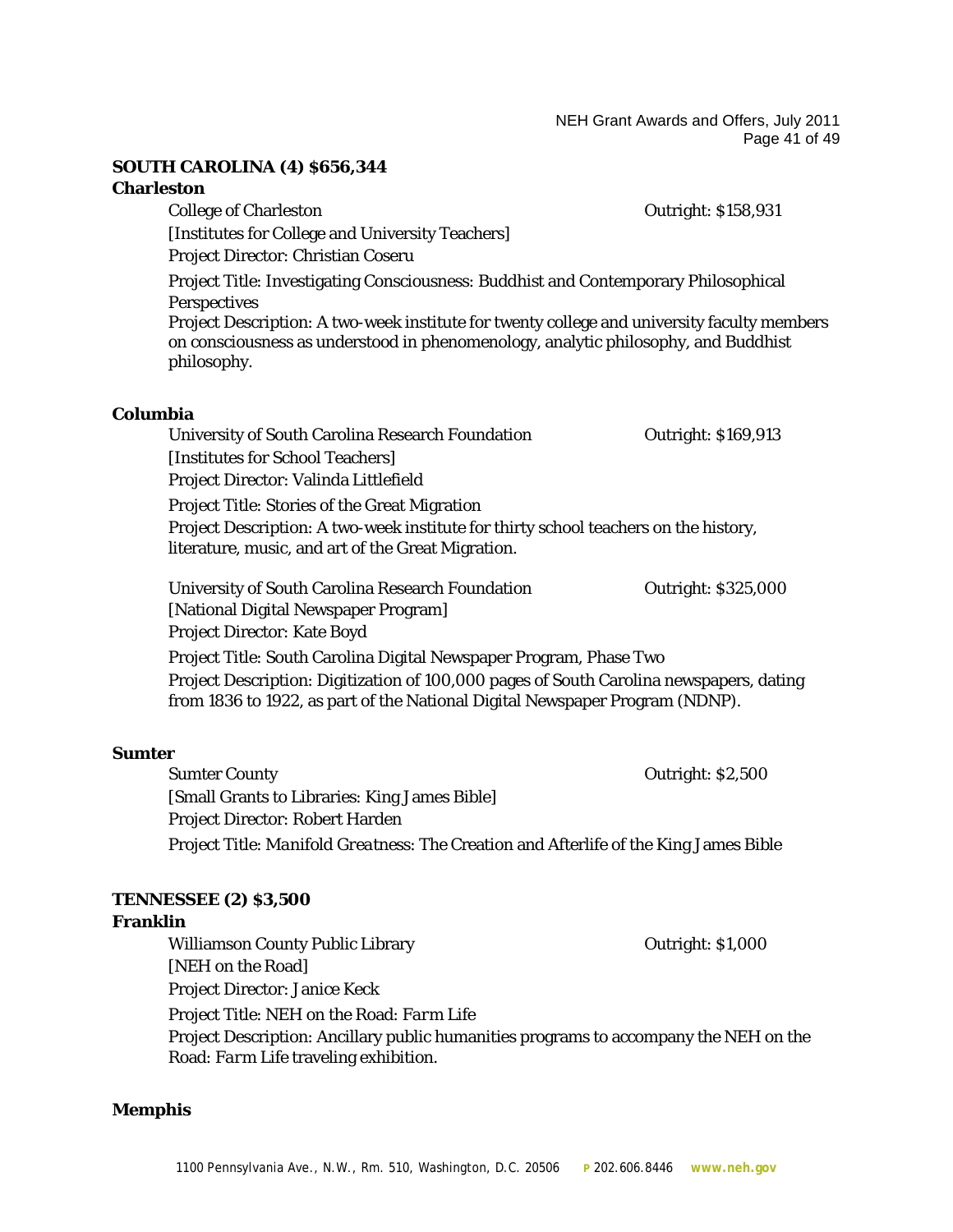NEH Grant Awards and Offers, July 2011 Page 42 of 49

Rhodes College **College** College **College** College **College** College College **College** College College College College College College College College College College College College College College College College College [Small Grants to Libraries: King James Bible] Project Director: Scott Newstok Project Title: *Manifold Greatness*: The Creation and Afterlife of the King James Bible

# **TEXAS (14) \$2,065,504**

# **Arlington**

University of Texas, Arlington Contract Contract Contract Contract Contract Contract Contract Outright: \$300,000 [Sustaining Cultural Heritage Collections] Project Director: Ann Hodges

Project Title: Creating Cold Storage Vault to Preserve Archival Collections Related to Texas History

Project Description: Construction of a cold storage vault for approximately 5 million photographic negatives held by the library's special collections department providing a visual record of the history and culture of Texas from the late 19th century to the present.

# **Austin**

Bob Bullock Texas State History Museum **Drawing Contract Contract Contract Contract** Contract Contract Contract Contract Contract Contract Contract Contract Contract Contract Contract Contract Contract Contract Contract Co [America's Historical & Cultural Organizations Implementation] Project Director: David Denney

Project Title: La Belle Shipwreck Project

Project Description: Implementation of a long-term installation using the explorer Robert La Salle's ship, La Belle, as the centerpiece for an examination of the history, politics, science, and cultural encounters in the region in the 17th century.

University of Texas, Austin **Department** Contribution of Texas, Austin Contribution of Texas, Austin Contribution [Digital Humanities Start-Up Grants] Project Director: Geraldine Heng

Project Title: Bibliopedia

Project Description: A project focused on the concept of "linked data" that would develop a data-mining and cross-referencing tool allowing search across many humanities repositories of primary and secondary sources, such as JSTOR and the Library of Congress. The prototype will use the medieval travel narrative *The Travels of Sir John Mandeville* as its test case.

University of Texas, Austin **Department Contract Contract Contract Contract Contract Contract Contract Contract Contract Contract Contract Contract Contract Contract Contract Contract Contract Contract Contract Contract Co** [Digital Humanities Start-Up Grants] Project Director: Robert Turknett

Project Title: A Thousand Words: Advanced Visualization for the Humanities Project Description: Development of a general purpose interface for large-scale displays that use the computer language Processing in order to visualize large amounts of humanities materials.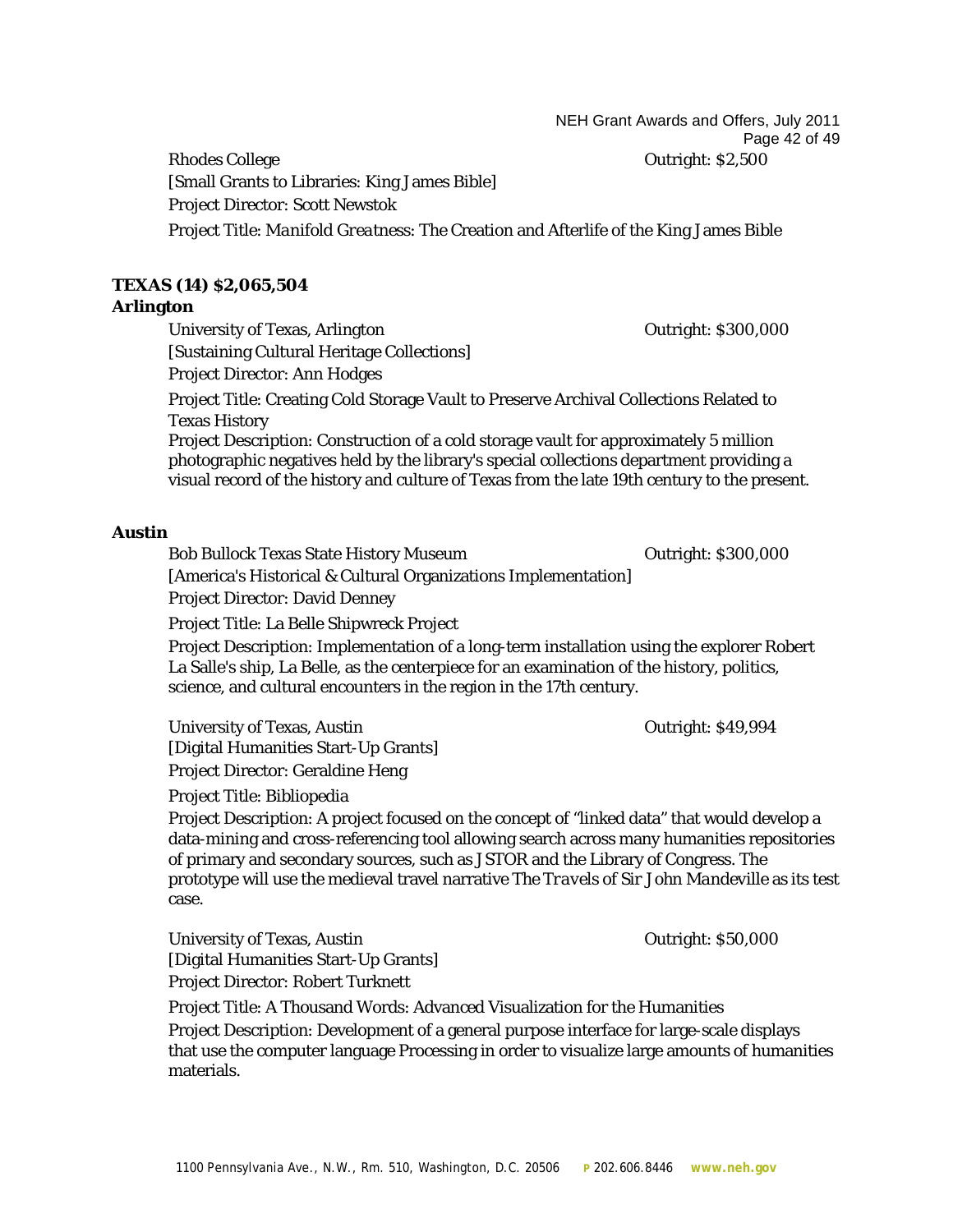NEH Grant Awards and Offers, July 2011 Page 43 of 49

#### **Brownsville**

University of Texas, Brownsville **Example 2018** Outright: \$2,500 [Small Grants to Libraries: King James Bible] Project Director: John Hawthorne Project Title: *Manifold Greatness*: The Creation and Afterlife of the King James Bible

#### **College Station**

Institute of Nautical Archaeology **Canadian Contract Contract Archaeology Canadian Contract Archaeology Canadian Contract Archaeology Canadian Contract Archaeology** [Collaborative Research] Project Director: Deborah Carlson

Project Title: Archaeological Excavation of an Ancient Shipwreck at Godavaya, Sri Lanka Project Description: The excavation and analysis of a second-century B.C. ship off the coast of Sri Lanka to better understand the history of maritime trade in the ancient world. (36 months)

Texas A & M Research Foundation Texas A & M Research Foundation [Seminars for College Teachers] Project Director: Richard Golsan

Project Title: France's Haunting Past: Recent Debates on Twentieth Century French History

and National Identity

Project Description: A five-week seminar for sixteen college and university faculty members to examine recent debates in France concerning the Vichy Regime and the Holocaust.

Texas A & M Research Foundation Cutright: \$149,794 [Seminars for School Teachers] Project Director: Robert Shandley Project Title: Berlin's Cultural Diversity Across Two Centuries Project Description: A five-week seminar held in Berlin for sixteen school teachers to study Germany's cosmopolitan society over the past two centuries.

#### **Commerce**

Texas A & M University, Commerce **Commerce Contract Contract Contract Contract Contract Contract Contract Contract Contract Contract Contract Contract Contract Contract Contract Contract Contract Contract Contract Contra** 

[Digital Humanities Start-Up Grants] Project Director: Shannon Carter

Project Title: Remixing Rural Texas: Local Texts, Global Context

Project Description: The development of a prototype for facilitating the "remixing" of various types of digitized primary sources for Web presentations on the history of race and race relations in rural Texas.

#### **Dallas**

Dallas County Historical Foundation **Dallas County Automakia Foundation Outright: \$40,000**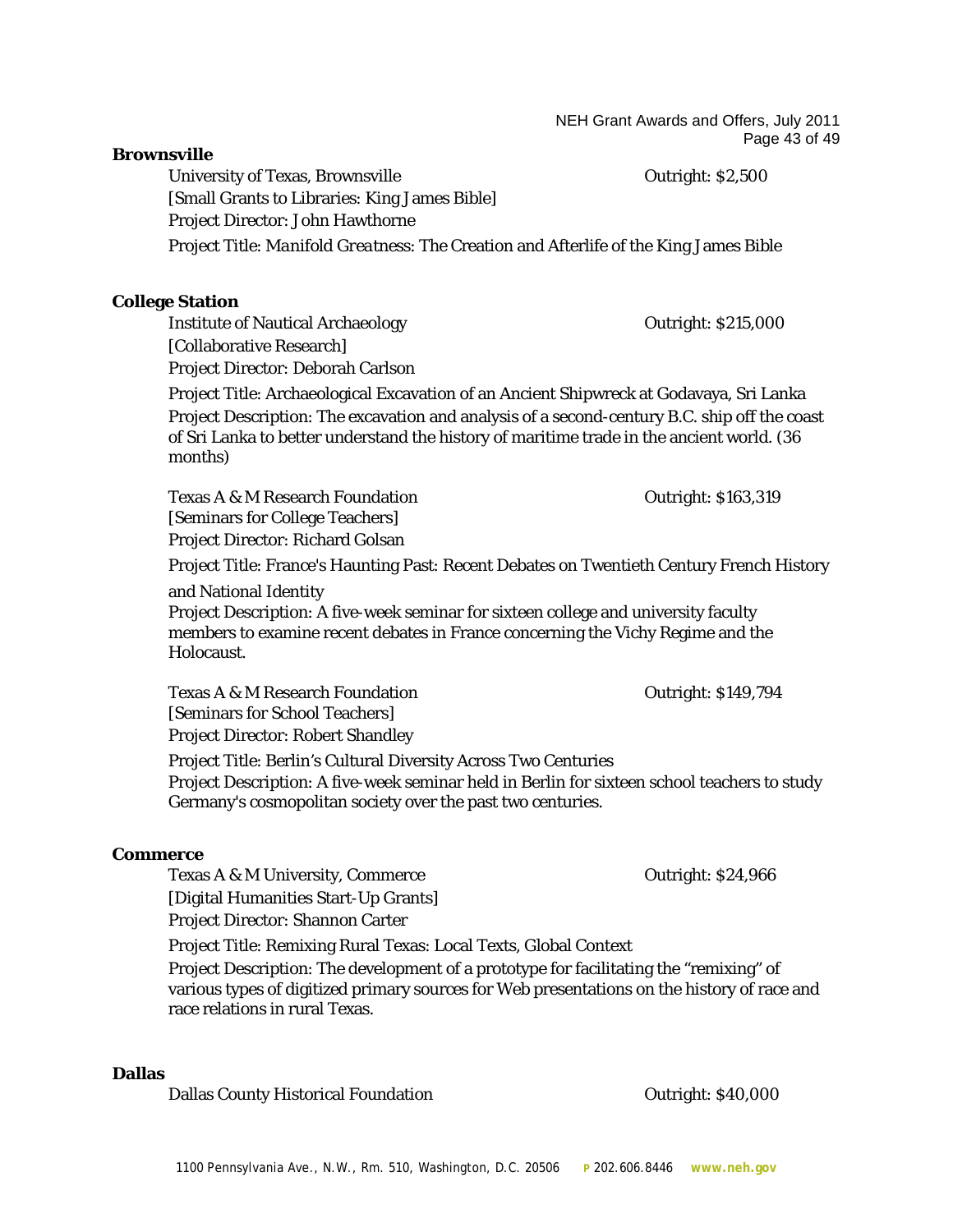NEH Grant Awards and Offers, July 2011 Page 44 of 49

[America's Historical and Cultural Organizations Planning] Project Director: Sharron Conrad

Project Title: Shared Stories: Development of Oral History Programming about the Kennedy Assassination

Project Description: Planning of oral history-based theater and digital activities for use at the museum, schools, and community venues about evidentiary characteristics of first-person accounts surrounding the Kennedy assassination and what these can teach us about the nature of historical memory.

#### **Denton**

University of North Texas **Outright: \$325,000** [National Digital Newspaper Program] Project Director: Cathy Hartman

Project Title: Texas Digital Newspaper Project, Phase Three

Project Description: Digitization of 100,000 pages of Texas newspapers, dating from 1860 to 1922, as part of the National Digital Newspaper Program (NDNP).

#### **Houston**

Rice University **Calculation Control** Control Control Control Control Control Control Control Control Control Control Control Control Control Control Control Control Control Control Control Control Control Control Control [Scholarly Editions] Matching: \$25,000 Project Director: Lynda Crist Project Title: The Papers of Jefferson Davis, Volumes 13-14 Project Description: Preparation for publication of volumes 13 and 14 of the collected papers of Jefferson Davis. (36 months)

University of Houston **Outright: \$49,931** [Digital Humanities Start-Up Grants] Project Director: Daniel Price

Project Title: Vwire: Digital Content Management through Spatial Arrangement - a Tool for Visual Argumentation in the Humanities

Project Description: The development of a virtual research tool, using Teotihuacan stone masks as exemplars, to allow scholars to order, share, and discuss interpretations of digital images datasets based on their visual characteristics.

#### **Waco**

Baylor University **Outright: \$210,000** [Scholarly Editions] Project Director: Sarah-Jane Murray

Project Title: The *Ovide Moralisé*: The First English Translation

Project Description: Translation from Old French into English of the *Ovide moralisé* for publication in two hardcover volumes and one abridged paperback version, and preparation of a supplementary website. (36 months)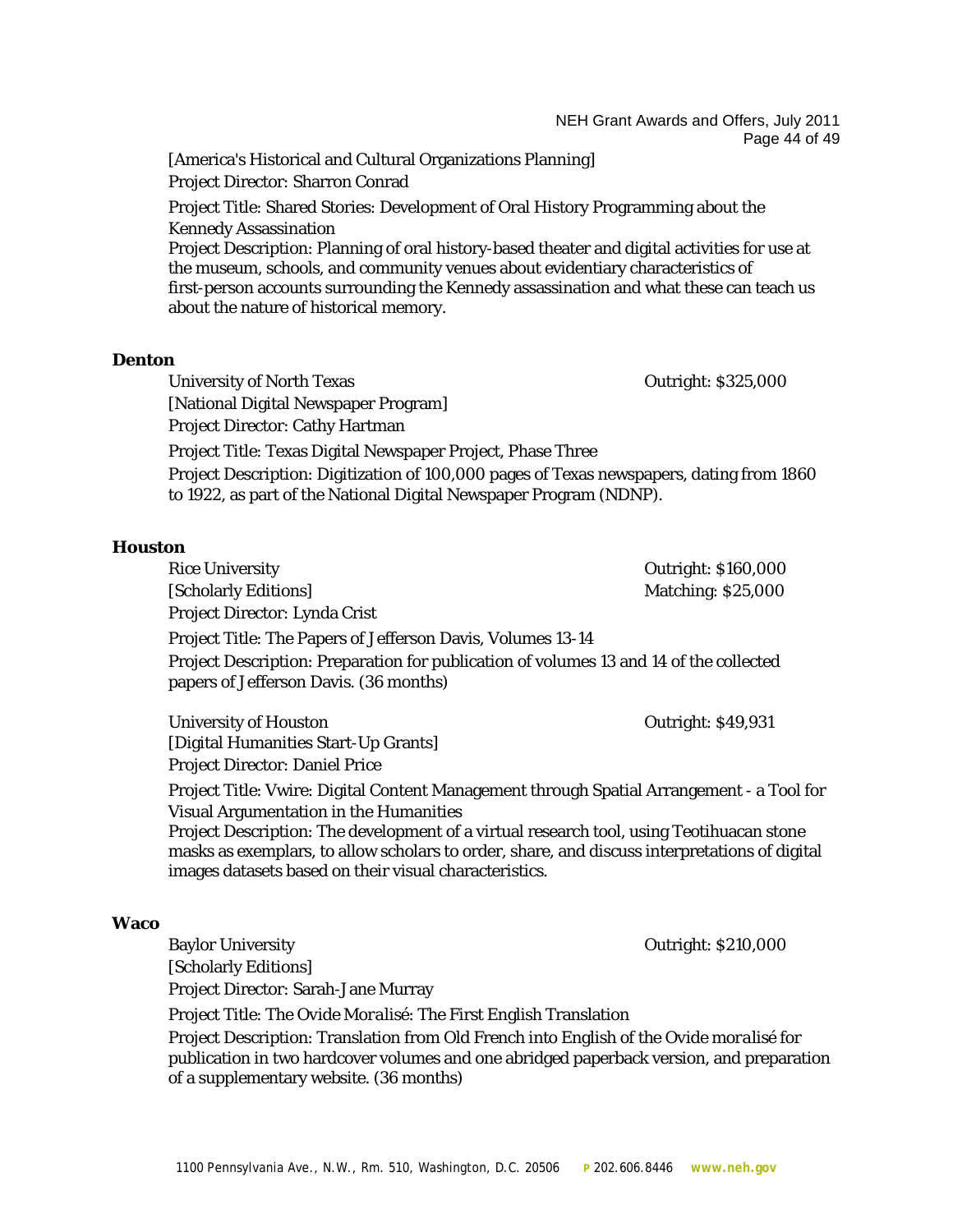NEH Grant Awards and Offers, July 2011 Page 45 of 49

# **UTAH (2) \$3,500**

# **Brigham City**

Brigham City Museum and Gallery **Example 2018** Outright: \$1,000 [NEH on the Road] Project Director: Kaia Landon Project Title: NEH on the Road: *Going Places* Project Description: Ancillary public humanities programs to accompany the NEH on the Road: *Going Places* traveling exhibition.

#### **Provo**

Provo City Library at Academy Square **Provident Contract Contract Contract Contract Contract Contract Contract Contract Contract Contract Contract Contract Contract Contract Contract Contract Contract Contract Contract Con** [Small Grants to Libraries: King James Bible] Project Director: Courtney Lowe Project Title: *Manifold Greatness*: The Creation and Afterlife of the King James Bible

# **VERMONT (1) \$2,500**

#### **Colchester**

St. Michael's College **Outright: \$2,500** [Small Grants to Libraries: King James Bible] Project Director: Elizabeth Scott Project Title: *Manifold Greatness*: The Creation and Afterlife of the King James Bible

# **VIRGINIA (6) \$989,887**

#### **Charlottesville**

University of Virginia **Outright:** \$220,000 [Scholarly Editions] Matching: \$110,000 Project Director: John C. Stagg Project Title: The Papers of James Madison Project Description: Preparation for publication of volume 10 in the Secretary of State Series; volume 8 in the Presidential Series; and volumes 2 and 3 in the Retirement Series of the edition of the *Papers of James Madison*. (24 months)

University of Virginia **Outright: \$23,912** [Digital Humanities Start-Up Grants] Project Director: Lise Dobrin

Project Title: Less-Networked Speaker Communities and Digital Language Archives Project Description: A conference of linguistics scholars, technology specialists, and cultural community representatives to explore ways of enabling speakers of endangered languages to participate in the ongoing development and stewardship of digital language archives.

University of Virginia **Outright:** \$204,083 [Institutes for College and University Teachers]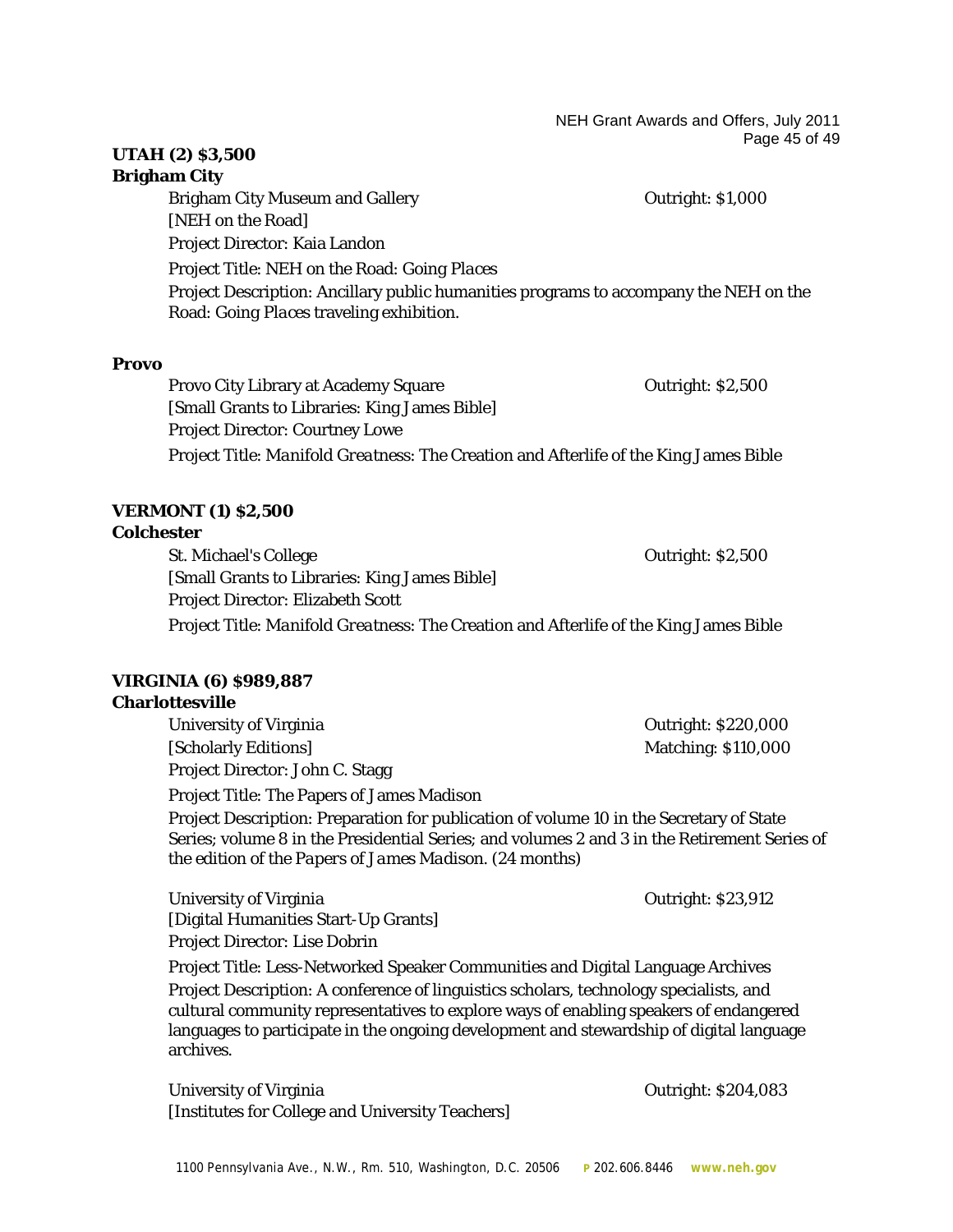NEH Grant Awards and Offers, July 2011 Page 46 of 49

Project Director: Francesca Fiorani

Project Title: Leonardo da Vinci: Between Art and Science Project Description: A three-week institute for twenty-five college and university faculty members to explore the relations between art and science in the Renaissance.

#### **Fredericksburg**

University of Mary Washington Communication Contract Contract Contract Contract Outright: \$250,000 [Scholarly Editions] Project Director: Daniel Preston Project Title: The Papers of James Monroe Project Description: Preparation for publication of volumes 5 and 6 of an 8-volume edition of the papers of James Monroe. (36 months)

#### **Harrisonburg**

Eastern Mennonite College **College** College College College College College College College College College College College College College College College College College College College College College College College Co [Small Grants to Libraries: King James Bible] Project Director: Stephanie Bush Project Title: *Manifold Greatness*: The Creation and Afterlife of the King James Bible

James Madison University Outright: \$179,392 [Seminars for College Teachers] Project Director: Mark Rankin Project Title: Tudor Books and Readers, 1485-1603 Project Description: A five-week seminar for sixteen college and university faculty members to study book construction and print culture in the Tudor era, held in Antwerp, London, and Oxford.

#### **WASHINGTON (7) \$730,847**

#### **Bellingham**

Western Washington University **Network** Outright: \$121,934 [Seminars for School Teachers] Project Director: John Purdy Project Title: Four Classics: First Novels of Native America Project Description: A five-week seminar for sixteen school teachers focusing on four contemporary Native American novels in their cultural contexts.

#### **Kennewick**

Mid-Columbia Library District Outright: \$2,500 [Small Grants to Libraries: King James Bible] Project Director: Michael Huff Project Title: *Manifold Greatness*: The Creation and Afterlife of the King James Bible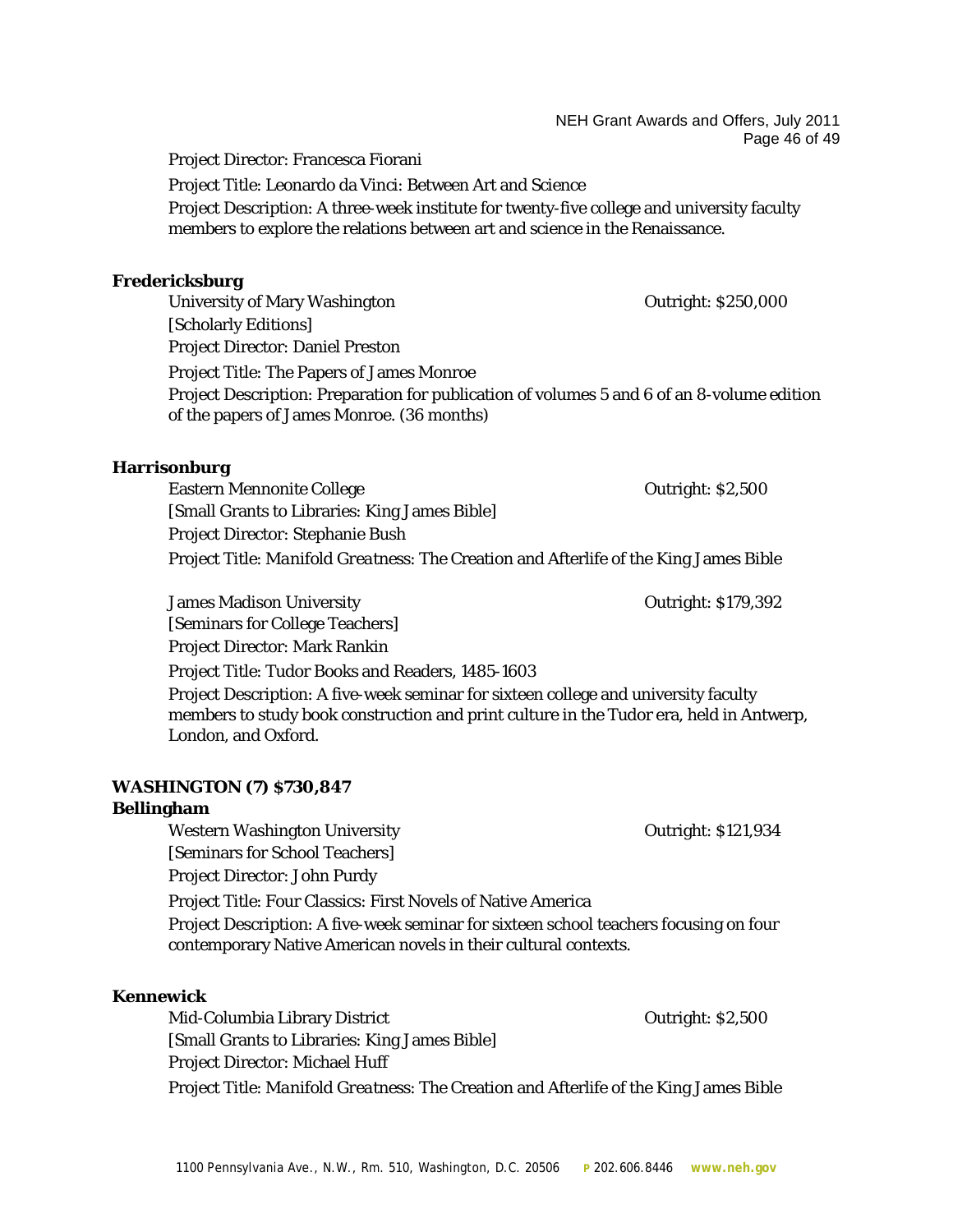NEH Grant Awards and Offers, July 2011 Page 47 of 49

**Seattle** University of Washington **Outright: \$48,913** [Digital Humanities Start-Up Grants] Project Director: Walter Andrews Project Title: The Svoboda Diaries Project: From Digital Text to "New Book" Project Description: The development of a new publishing model for on-demand publication for scholarly editions, using a collection of personal diaries from 19th century Iraq. Burke Museum Association Outright: \$1,000 [NEH on the Road] Project Director: Erin Younger Project Title: NEH on the Road: *Carnaval* Project Description: Ancillary public humanities programs to accompany the NEH on the Road: *Carnaval* traveling exhibition. University of Washington **Department Controller** Curright: \$179,000 [Scholarly Editions] Matching: \$125,000 Project Director: Richard Salomon Project Title: Early Buddhist Manuscripts Project Project Description: Preparation for publication of transcriptions, translations, and extensive annotations of Gandhari texts documenting the early history of Buddhism. (36 months) **Spokane** Whitworth University **Contract Contract Contract Contract Contract Contract Contract Contract Contract Contract Contract Contract Contract Contract Contract Contract Contract Contract Contract Contract Contract Contract Co** [Small Grants to Libraries: King James Bible] Project Director: Janet Hauck Project Title: *Manifold Greatness*: The Creation and Afterlife of the King James Bible **Tacoma** University of Puget Sound **Outright: \$200,000** [Scholarly Editions] Matching: \$50,000 Project Director: Peter Greenfield Project Title: Records of Early English Drama: Editorial Support Project Description: Editing and preparation for publication of Civic London to 1558 in the Records of Early English Drama. (24 months) **WEST VIRGINIA (1) \$265,979 Morgantown** West Virginia University Research Corporation Theorem Coutright: \$265,979 [National Digital Newspaper Program]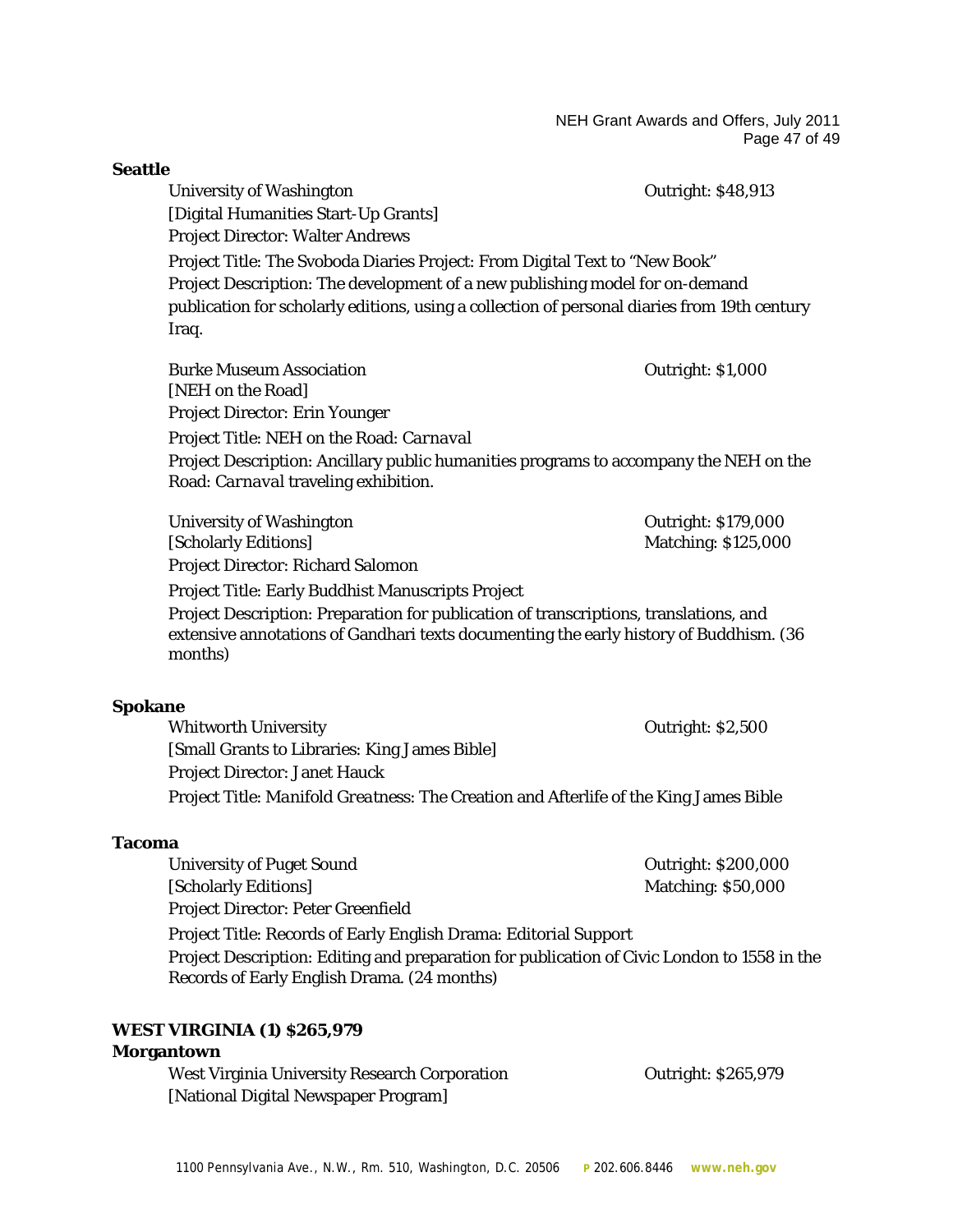NEH Grant Awards and Offers, July 2011 Page 48 of 49

Project Director: John Cuthbert

Project Title: West Virginia Digital Newspaper Project\*

Project Description: Digitization of 100,000 pages of West Virginia newspapers, dating from 1836 to 1922, as part of the state's participation in the National Digital Newspaper Program (NDNP).

# **WISCONSIN (5) \$880,053**

#### **Eau Claire**

Chippewa Valley Museum **Chippewa Valley Museum** Chippewa Outright: \$200,000 [America's Historical & Cultural Organizations Implementation] Matching: \$50,000 Project Director: Susan McLeod

Project Title: *Intersections*

Project Description: Implementation of *Intersections*, a new permanent exhibition that would chronicle the history of community formation and immigration in Wisconsin's Chippewa Valley.

#### **La Crosse**

University of Wisconsin, La Crosse **Constanting Constanting Constanting Constanting Constanting Constanting Const** 

[Institutes for School Teachers]

Project Director: Bonnie Jancik

Project Title: Exploring the Past: Archaeology in the Upper Mississippi River Valley Project Description: A three-week institute for twenty-five school teachers on archaeological theory and methods as applied to the cultures of the Upper Mississippi River Valley.

#### **Madison**

University of Wisconsin, Madison **Outright: \$255,000** Outright: \$255,000 [Scholarly Editions] Matching: \$200,000 Project Director: John Kaminski

Project Title: The Documentary History of the Ratification of the Constitution and the Adoption of the Bill of Rights

Project Description: Completion of three volumes and work on two more volumes of documents related to the ratification of the Constitution. (36 months)

#### **Milwaukee**

Milwaukee Public Museum and the Contribution of the Contribution of Outright: \$24,632 [Digital Humanities Start-Up Grants] Project Director: Carter Lupton

Project Title: Holograms as an Innovative Exhibition Technology for Egyptian Mummies Project Description: Development of a proof-of-concept for a 3-D high definition holographic exhibit of an Egyptian mummy unwrapping at the Milwaukee Public Museum.